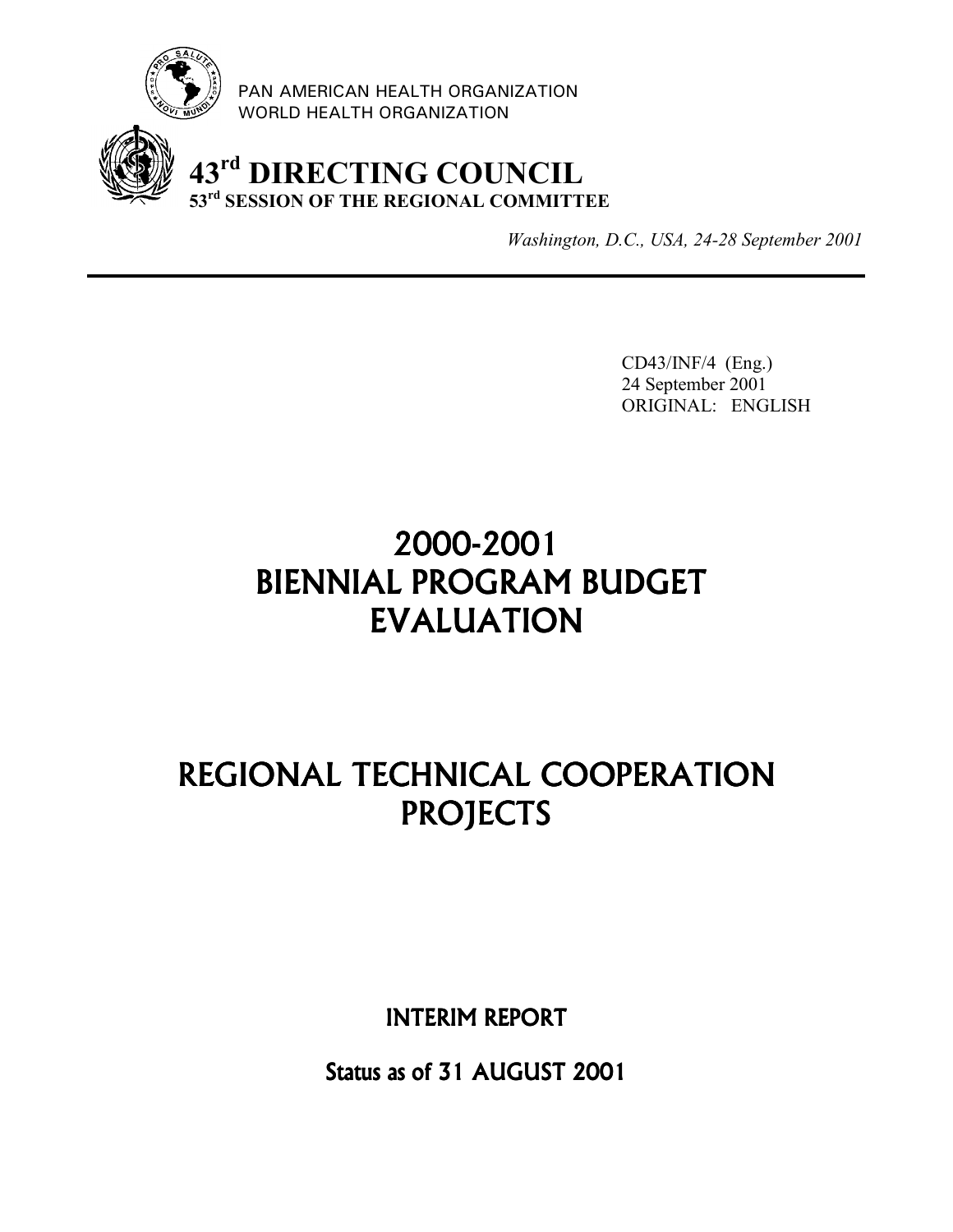### Introduction

The 2000-2001 Program Budget (BPB) was submitted in Official Document 290 and approved by the Directing Council in 1999. In that document, the Secretariat defined the work to be carried out in the biennium under the seven appropriation sections for the regional component and for each of the Member Countries. The proposed program of work included information on:

- a) the "Objectives for PAHO's Technical Cooperation" (project purpose) which described the changes (impact) that were expected in the countries because of the Secretariat's work, and
- b) the Expected Results" which described the manageable interests of the Secretariat (deliverables) which were to contribute to achieve the objective.

As part of the normal procedures established in AMPES (American Region Planning and Evaluation System) all units (at regional and country levels) will embark on an exercise, at the end of the biennium, to evaluate the 2000-2001 BPB. The emphasis of the evaluation is on assessing the delivery of the expected results and the achievement of the project purpose. This exercise involves, at country level, the participation of national counterparts. An evaluation report will be prepared and submitted for Cabinet review, as input to the decision making process for the implementation of the next biennium's BPB.

In view of this process, an interim report on the evaluation of 2000-2001 BPB is submitted to the Directing Council for information. The focus of the report is on the level of achievement of the project purpose for regional technical cooperation projects, assessing thus, the impact of what the Secretariat has done in the biennium. The report includes only regional technical cooperation projects since all Member Countries are actively involved in the implementation and evaluation of the Secretariat's technical cooperation at country level.

The evaluation report has been structured in five sections corresponding to the *Strategic and Programmatic Orientations.* Under each section, the assessment of each of the corresponding regional technical cooperation projects as measured by the purpose indicators, is included.

A complete report for the biennium 2000-2001 and that includes the country level will be presented to the Executive Committee in June 2002.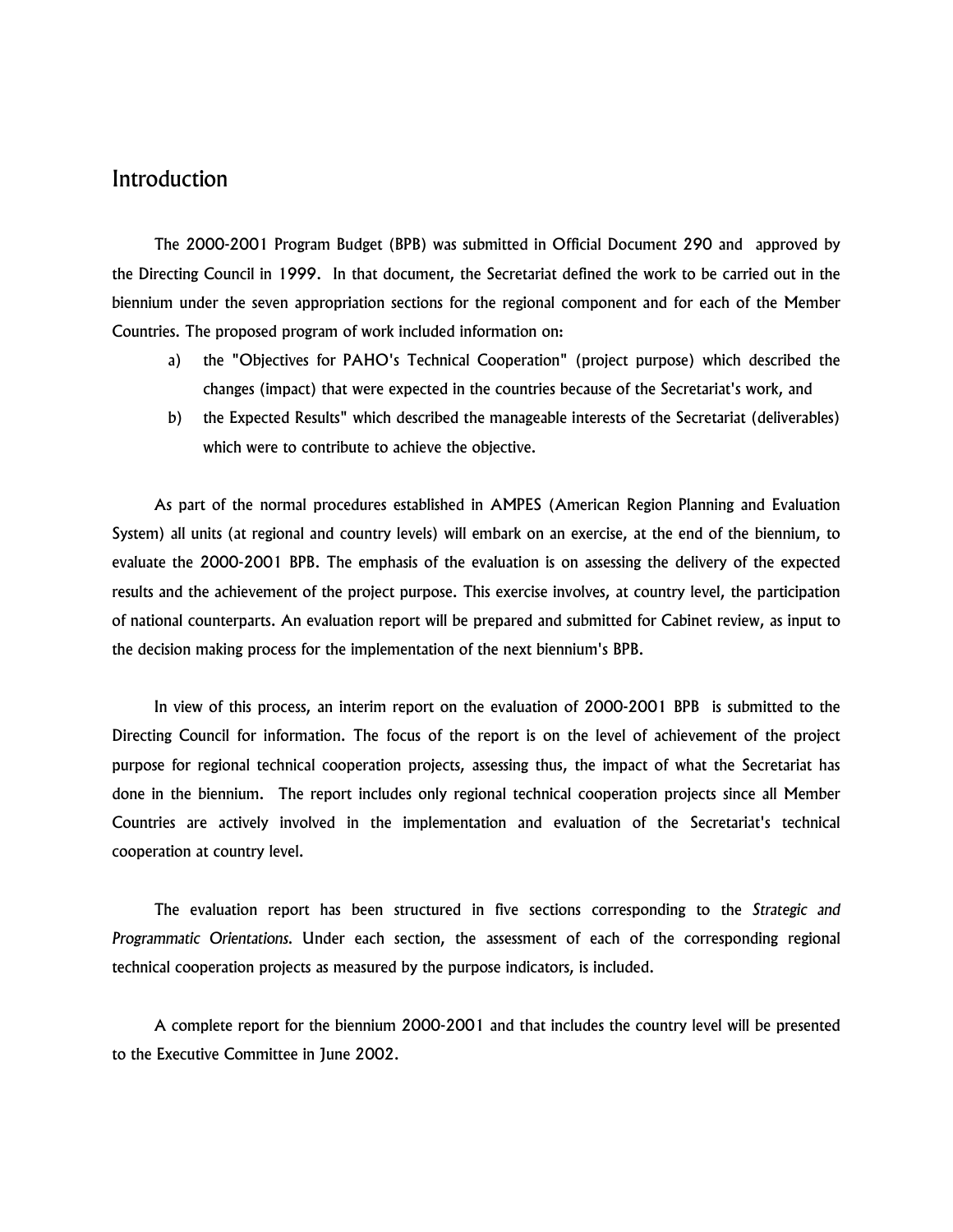### Methodology

The focus of the evaluation exercise was the purpose of technical cooperation projects measured by their indicators. Following the AMPES procedures, each project should have only one purpose and several indicators that specify in greater detail the impact expected to be achieved in the countries because of the execution of the project. The purpose is one level higher than the expected results, or the manageable interests of the Secretariat.

The cut-off date for the evaluation was 31 August 2001, therefore this report covers 20 months of the 24-month period of the BPB.

A a very simple methodology was used to assess the impact, assigning a "status" to each indicator of the project purpose. The key used to identify the status or level of achievement identified a status from 1 to 5, as follows:

- 1. Cancelled/deferred/postponed
- 2. Partially achieved and not expected to be completed by 31/XII/01
- 3. Partially achieved and expected to be completed by 31/XII/01
- 4. Fully achieved
- 5. Exceeded

The evaluation was conducted by regional technical cooperation units and therefore did not include Staff units nor Administration Departments. The following sixteen regional technical cooperation units participated in this exercise:

- 1. Division of Health in Human Development (HDP)
- 2. Division of Health Promotion and Protection (HPP)
- 3. Division of Health and Environment (HEP)
- 4. Division of Health Systems and Services Development (HSP)
- 5. Division of Disease Prevention and Control (HCP)
- 6. Division of Vaccines and Immunization (HVP)
- 7. Special Program for Health Analysis (SHA)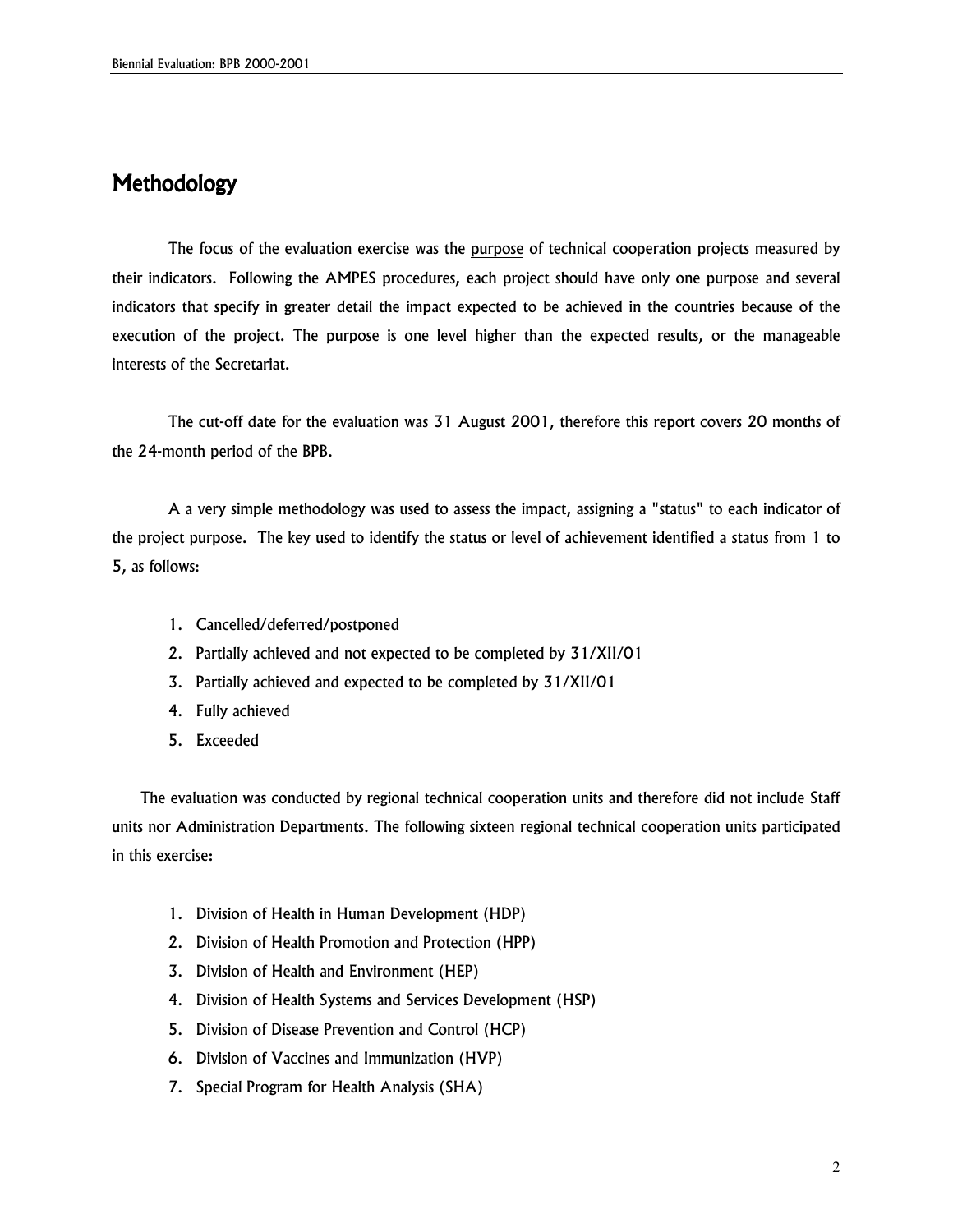- 8. Latin American and Caribbean Center on Health Sciences Information (BIREME)
- 9. Caribbean Epidemiology Center (CAREC)
- 10. Pan American Center for Sanitary Engineering and Environmental Sciences (CEPIS)
- 11. Caribbean Food and Nutrition Institute (CFNI)
- 12. Latin American Center for Perinatology and Human Development (CLAP)
- 13. Institute of Nutrition of Central America and Panama (INCAP)
- 14. Pan American Institute for Food Protection and Zoonoses (INPPAZ)
- 15. Pan American Foot-and-Mouth Disease Center (PANAFTOSA)
- 16. Regional Program on Bioethics (BIOETHICS)

A total of 54 Projects with 160 Indicators were analyzed. The number of indicators per project purpose ranged from 1 to 10. The projects have been organized under each corresponding Strategic and Programmatic Orientation and not by the organizational structure. Therefore the regional units are not identified in the projects. The list of projects is attached in Annex 1.

### Analysis

The analysis of the evaluation reports demonstrates that there are discrepancies in the description of project purpose and its indicators, therefore it was difficult to make any comparisons between projects and units. Furthermore, when the status assigned to indicators was averaged to obtain a single value for the project it was not possible to discriminate the weight that some indicators may have in relation to others within the same project. Nonetheless, this report attempts to quantify the impact of the work of the Secretariat using this key. The Secretariat recognizes the need to further improve the design of technical cooperation projects applying better the elements of the AMPES procedures based in the Logical Approach to Project Management in PAHO. It is also recognized that evaluating the impact of technical cooperation is not an easy process and a challenge to find better ways to do so.

The analysis of all 160 indicators reveals that the median status was a 3 (Partially achieved and expected to be completed by 31/XII/01) and the distribution of the status was the following: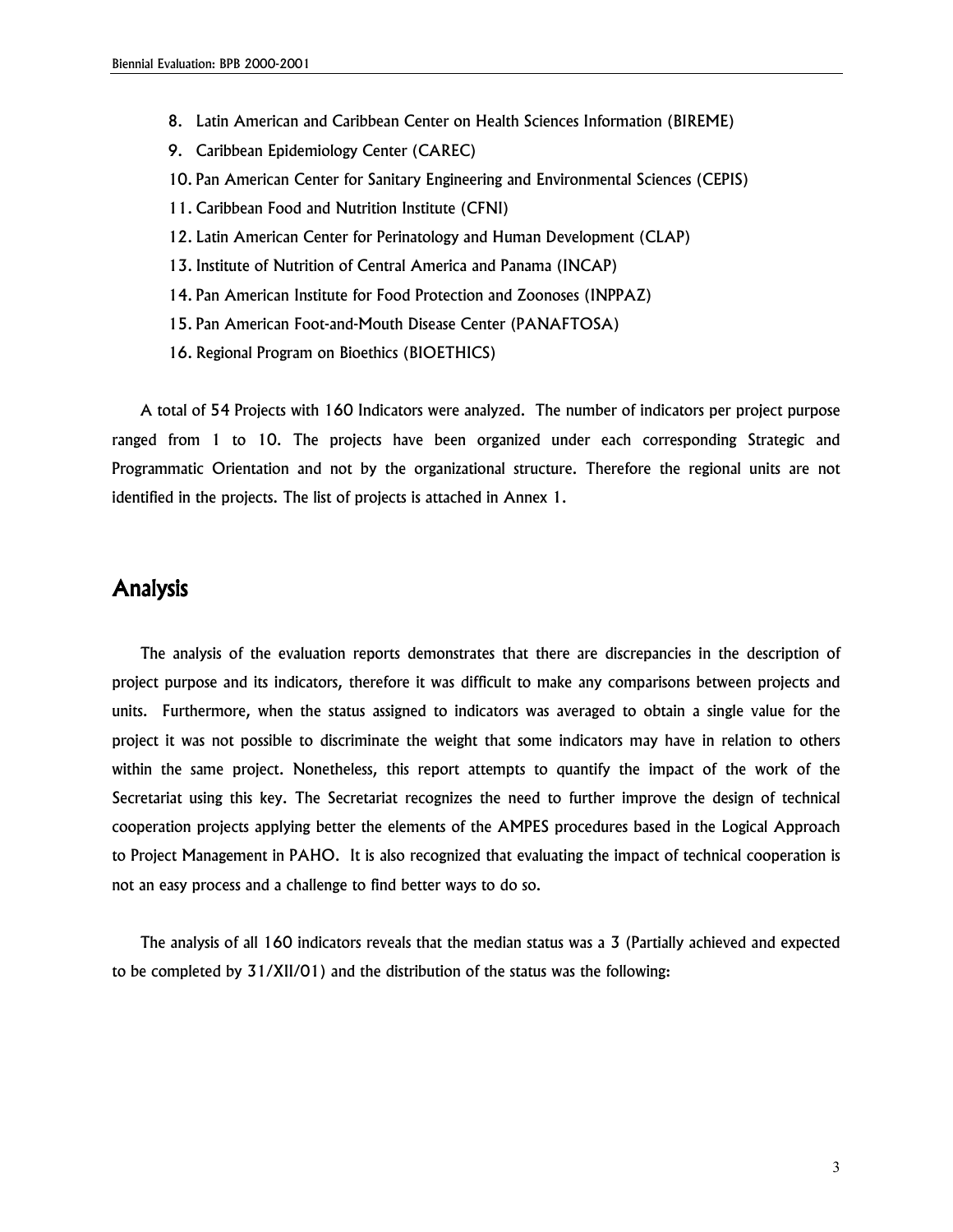| 1. Cancelled/deferred/postponed                                     |       |     | 1.9%  |
|---------------------------------------------------------------------|-------|-----|-------|
| 2. Partially achieved and not expected to be completed by 31/XII/01 |       | 33  | 20.6% |
| 3. Partially achieved and expected to be completed by 31/XII/01     |       | 49  | 30.6% |
| 4. Fully achieved                                                   |       | 56  | 35.0% |
| 5. Exceeded                                                         |       | 19  | 11.9% |
|                                                                     | Total | 160 | 100%  |

| Table 1. Status of Indicators of Regional Technical Cooperation Projects |
|--------------------------------------------------------------------------|
|--------------------------------------------------------------------------|

It is expected that by the end of the biennium 77.5% of indicators for technical for technical cooperation projects will achieve the expected impact in terms of changes in national capacities (status key 3, 4 and 5).

In order to analyze the impact achieved by the 54 projects, the status of the purpose indicators were averaged for each project. This analysis reveals that 90.7% of all technical cooperation projects will achieve the expected impact by the end of the biennium, 9.3% will partially achieve the expected impact, and 1.9% have been cancelled, deferred or postponed:

### Table 2. Status of Regional Technical Cooperation Projects

| 1. Cancelled, deferred, postponed                                   |           | 1.9%  |
|---------------------------------------------------------------------|-----------|-------|
| 2. Partially achieved and not expected to be completed by 31/XII/01 |           | 7.4%  |
| 3. Partially achieved and expected to be completed by 31/XII/01     | 25I       | 46.3% |
| 4. Fully achieved                                                   | <b>20</b> | 37.0% |
| 5. Exceeded                                                         | 4         | 7.4%  |
| Total                                                               | 54        | 100%  |

The 54 projects are presented in this report, grouped by the five Strategic and Programmatic Orientations:

### Table 3. Status of Regional Technical Cooperation Projects by SPO

|                                                |            | 2. Partially              | 3. Partially   | 4. Fully  | э        | <b>TOTAL</b> |
|------------------------------------------------|------------|---------------------------|----------------|-----------|----------|--------------|
|                                                | Cancelled. | achieved and              | achieved and   | achieved  | Exceeded |              |
| Strategic and Programmatic Orientations        |            | deferred, not expected to | expected to be |           |          |              |
| <b>Projects</b>                                | postponed  | be completed              | completed by   |           |          |              |
|                                                |            | by 31/XII/01              | 31/XII/01      |           |          |              |
| Health in Human Development                    |            |                           |                |           |          |              |
| <b>Health Promotion and Protection</b>         |            |                           |                | 5         |          | 17           |
| Environmental Protection & Development         |            |                           | 0              | 4         | 0        | 4            |
| <b>Health Systems and Services Development</b> |            |                           | າ              | ი         |          | 5            |
| Disease Prevention and Control                 |            |                           | 14             | 5         |          | 21           |
| Total                                          |            |                           | 25             | <b>20</b> |          | 54           |
| $\%$                                           | 1.9%       | 7.4%                      | 46.3%          | 37.0%     | 7.4%     | 100%         |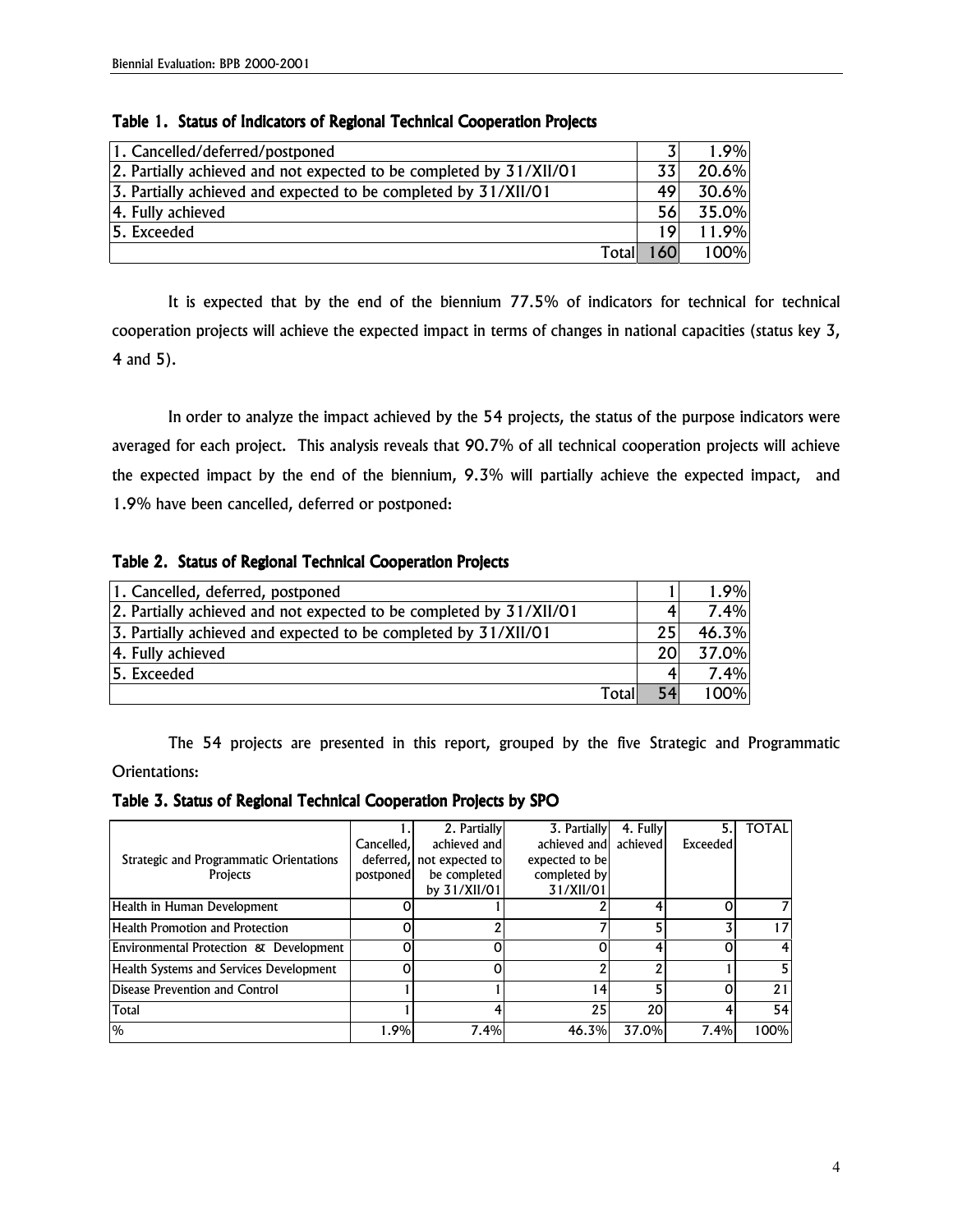The chart above indicates that only one project for the biennium has been cancelled, deferred or postponed. This is a project under SPO *Disease Prevention and Control* for Laboratory Strengthening/Quality Assurance Program in the Caribbean and the reason for the delay has been that the agreement with external partners was only signed in August 2001.

It should also be noted that in the case of the *SPO Environmental Protection and Development*, all four regional technical cooperation projects seem to have achieved their expected impact at the time of this evaluation (August 2001). However, in reviewing the specific indicators there are some that are still not achieved but expected to be achieved by the end of the biennium.

The following Chart 1 summarizes the status of regional technical cooperation projects by SPO.

The Secretariat will continue making every effort to improve the AMPES processes for planning, programming, monitoring and evaluation in order to use the information for the decision making and to report to the Governing Bodies regarding its performance.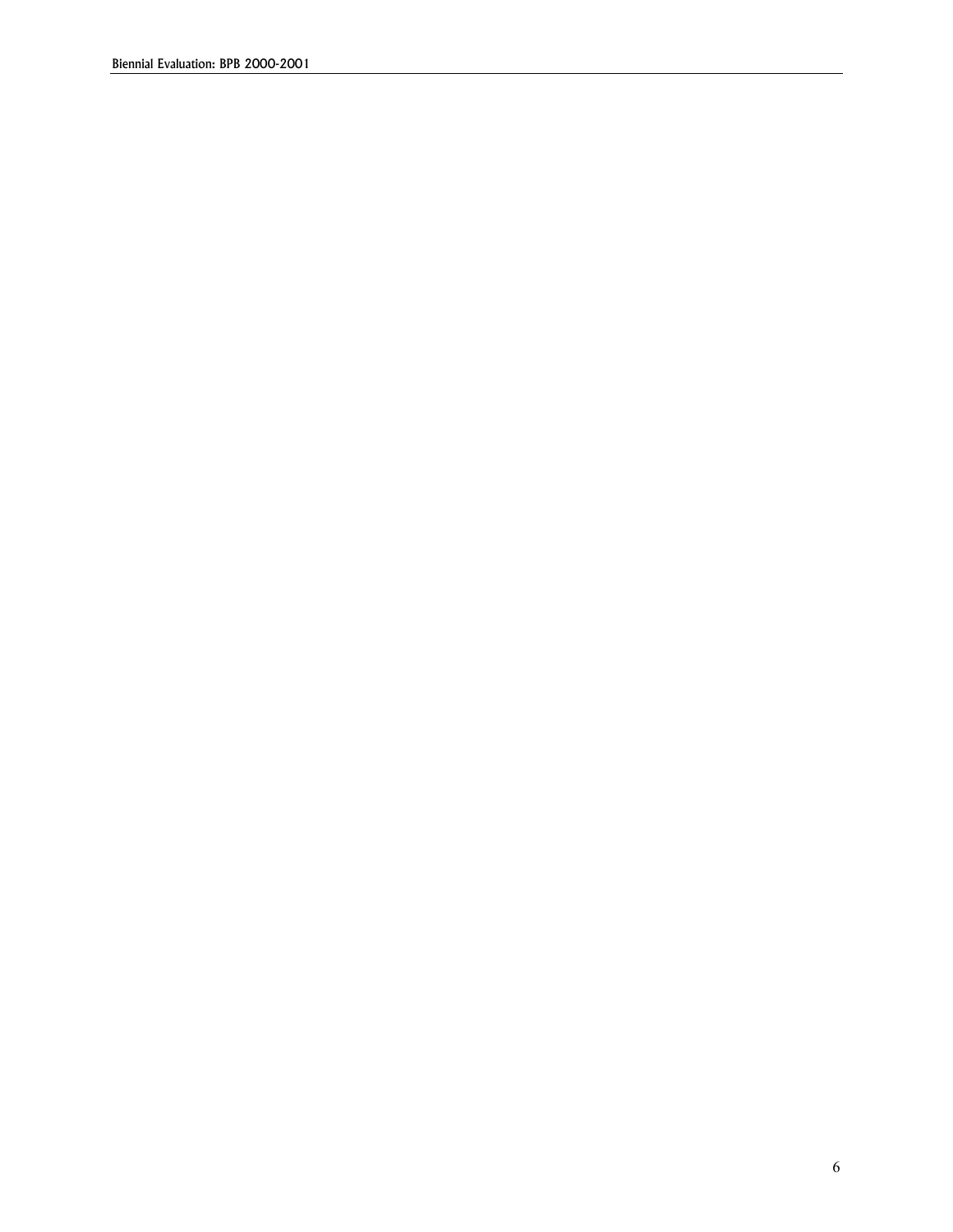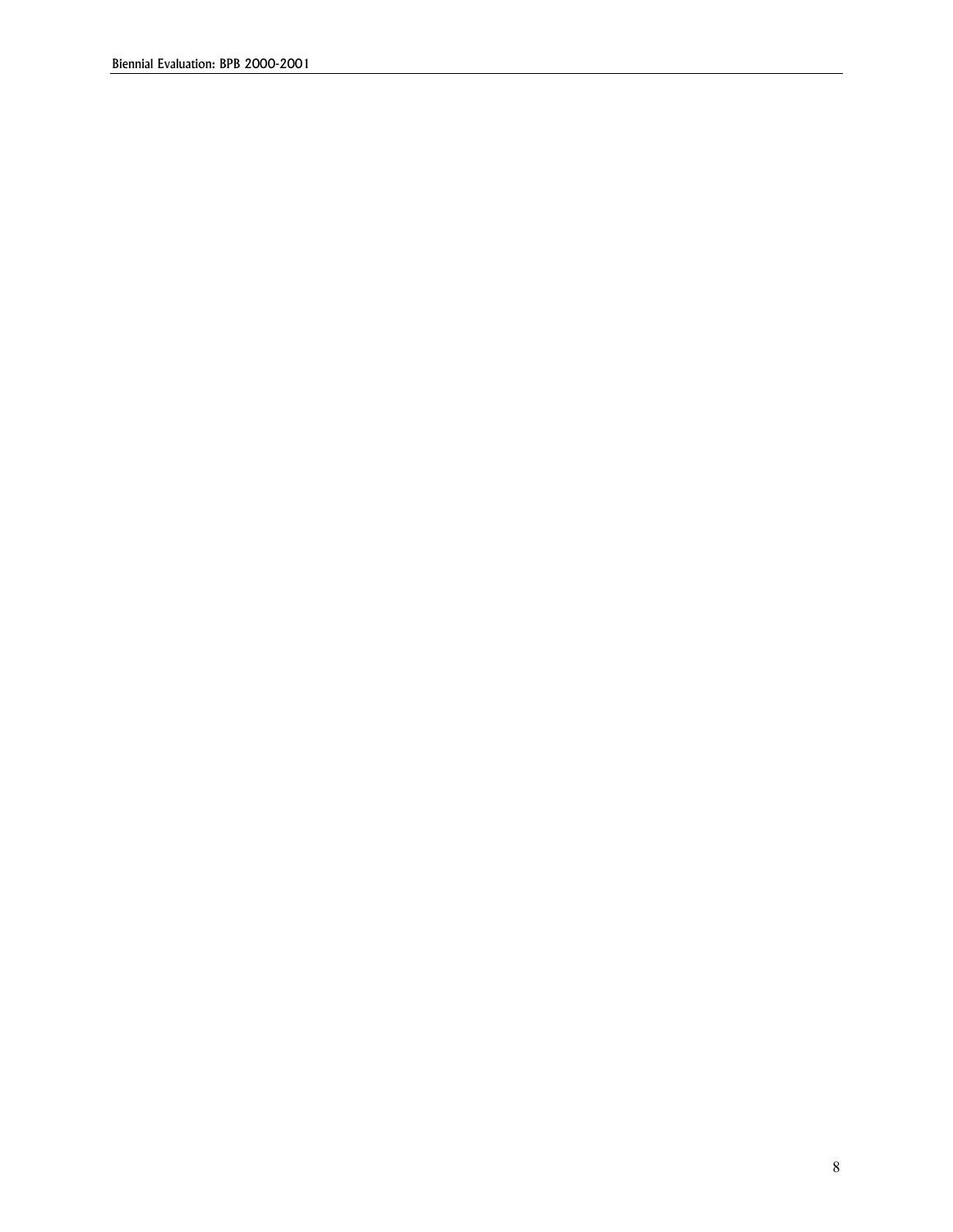### Annex 1 REGIONAL TECHNICAL COOPERATION PROJECTS 2000-2001 BPB

### Health in Human Development (7 projects)

- Women, Health and Development
- Development and Promotion of Bioethics
- Health, poverty and economic development
- Public policy and health
- Knowledge and action in public health
- Health situation analysis
- Promote equitable access to relevant, up-todate scientific and technical information through the VHL.

### Health Promotion and Protection (17 projects)

- Food and Nutrition (Maternal and child)
- Healthy communities and healthy spaces
- Mental health
- Adolescent health
- Older adults
- Child health and family
- Reproductive health
- Communicating for health
- Food and nutrition (Malnutrition from micronutrient deficiencies)
- Nutrition and health
- Development of healthy policies
- Development of institutional, sectoral and extrasectoral capacity
- Information management
- Food security
- Nutrition problems
- Methods, models and technologies to operationalize food and nutrition security
- Strategies for the promotion and strengthening the initiative of food and nutrition security

### Environmental Protection and Development (4 projects)

- Water Supply and other basic sanitation activities
- Worker's health
- Environmental health risks and chemical safety
- Incorporating health into environmental management

### Health Systems and Services Development (5 projects)

- Support for sectoral reform processes and for institutional organization of the health systems
- Organization and management of health services
- Financing and resource allocation, expenditure analysis and investment development
- Program on human resources development
- Essential drugs and technology

### Disease Prevention and Control (21 projects)

- AIDS/STD prevention and control program
- Non-communicable diseases
- Elimination of diseases
- Surveillance, prevention and control of emerging infectious diseases
- Integrated management of childhood illness IMCI
- Tropical disease control
- Food protection
- Zoonoses, foot-and-mouth disease, and biomedical models
- Technical cooperation in food safety
- Foot-and mouth disease
- Brucellosis and tuberculosis
- Rabies
- Other Zoonoses
- Expanded Program of Immunization
- Vaccine Technology
- Prevention and control of STD/HIV/AIDS
- Prevention and control of VBDs
- Information, communication and marketing support
- Travel and health program
- Laboratory strengthening/Quality assurance program
- Laboratory operations in support of disease prevention and control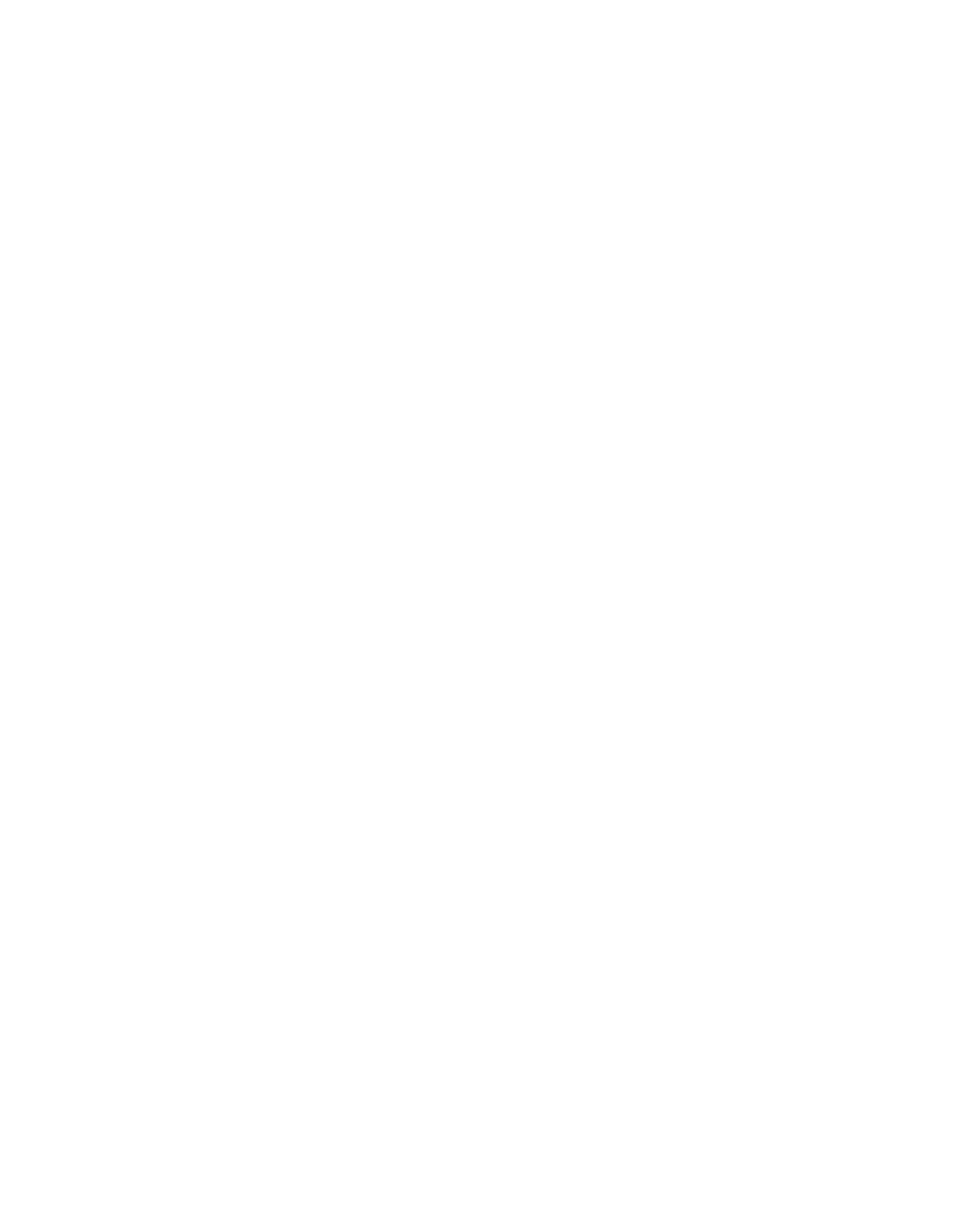# EVALUATION OF INDIVIDUAL TECHNICAL COOPERATION PROJECTS STRATEGIC AND PROGRAMMATIC ORIENTATIONS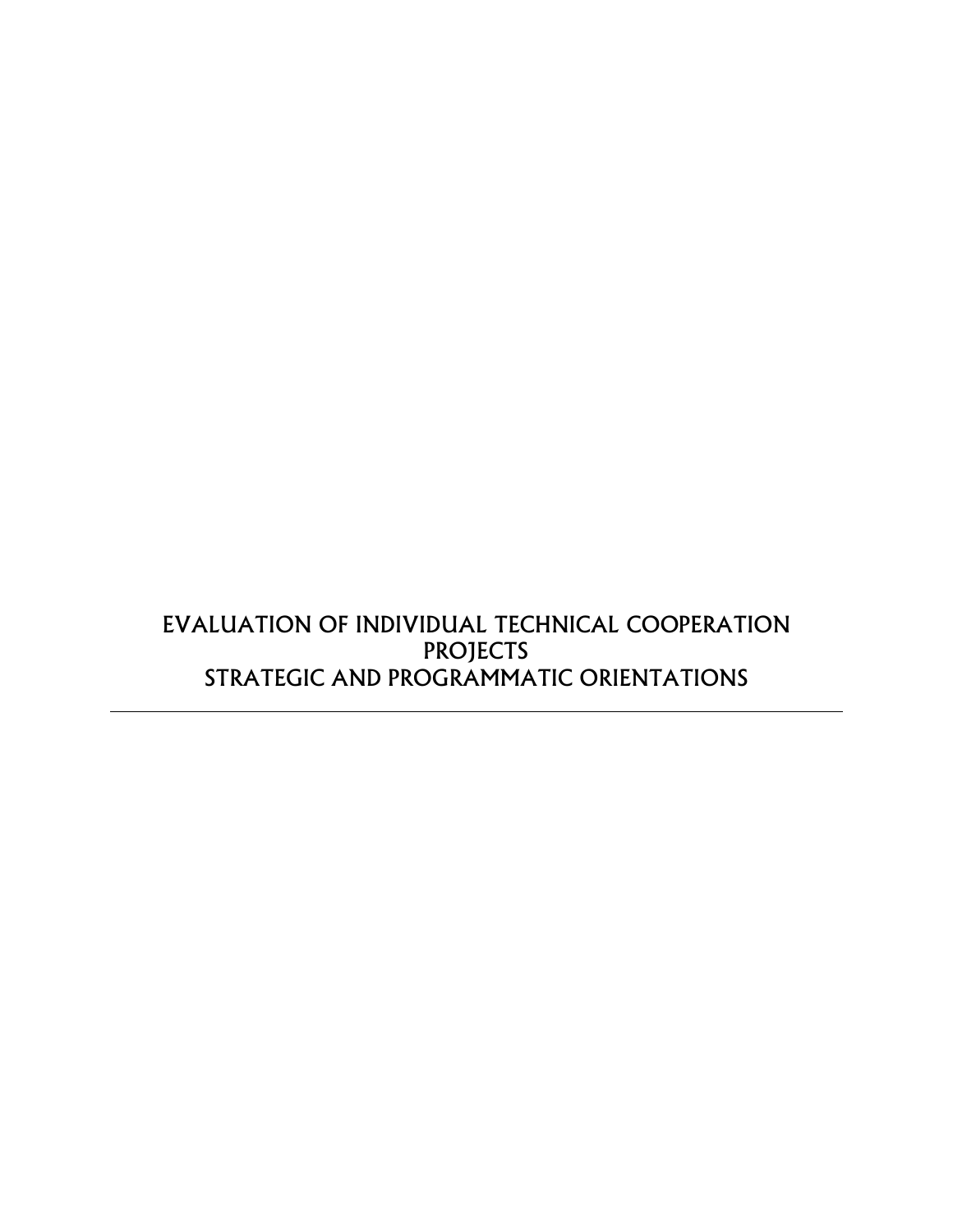Key for status or level of achievement: 1. Cancelled/deferred/postponed; 2. Partially achieved and not expected to be completed by 31/XII/0; 3. Partially achieved and expected to be completed by 31/XII/01; 4. Fully achieved;; 5. Exceeded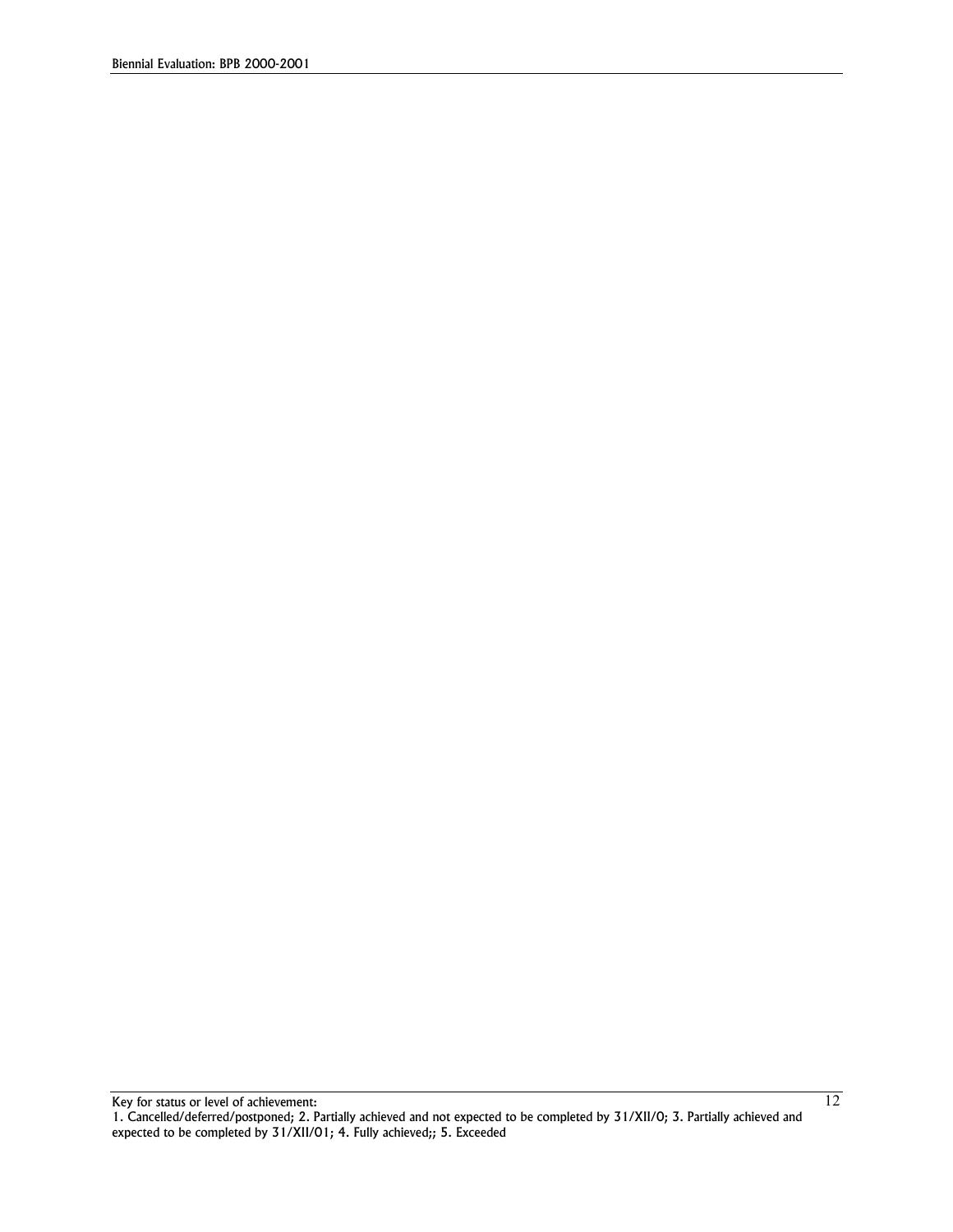### **Technical Cooperation Projects 7 Projects evaluated (Units: HDP, BIREME, BIOETHICS, SHA)**



1. Cancelled/deferred/postponed; 2. Partially achieved and not expected to be completed by 31/XII/0; 3. Partially achieved and expected to be completed by 31/XII/01; 4. Fully achieved;; 5. Exceeded

13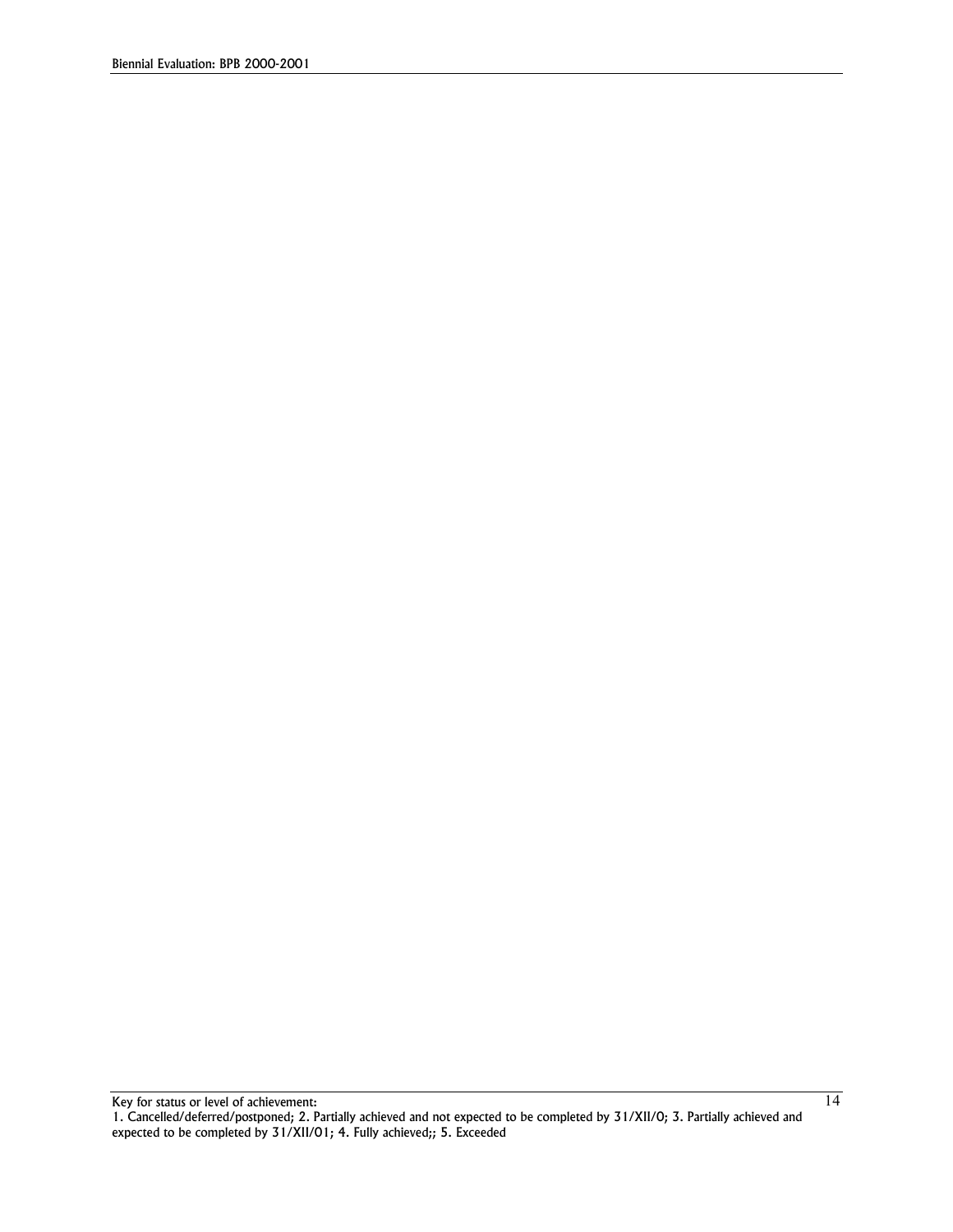# HEALTH IN HUMAN DEVELOPMENT

### Projects

### *Women, Health, and Development*

### Purpose

To assure the integration of gender equity in the public policy and health programs of member countries and promote the gender perspective in the operations of PAHO. UNIT: HDP/HDW.

| # | Indicators                                                                                                                       | <b>Status</b> | Comments                                                                                                                                                                                                                                   |
|---|----------------------------------------------------------------------------------------------------------------------------------|---------------|--------------------------------------------------------------------------------------------------------------------------------------------------------------------------------------------------------------------------------------------|
|   | end of 2001 at least<br>By the<br>will<br>have<br>incorporated<br>countries<br>gender equity in public policies and<br>programs. | 4             | All CA countries and BOL, ECU, and PER<br>are applying norms and protocols on IFV;<br>IFV surveillance systems implemented in 5<br>countries; 7 countries incorporating gender<br>in HSR processes (BOL, CHI, COR, ELS,<br>GUA, NIC, PAN). |
| 2 | By the end of 2001 at least 4<br>PAHO Programs will incorporate<br>the gender perspective in their<br>projects and activities    | 4             | Achieved with HEP (Occupational Health &<br>PLAGSALUD); HPP (Reproductive Health<br>& Male Involvement); HSP/HPP (Gender &<br>HSR).                                                                                                        |

### *Development and Promotion of Bioethics*

### Purpose

To inform decision-making on research and health care in the Americas with the principles of bioethics, and to ensure that institutions working in health apply knowledge of bioethics when evaluating projects.

| #            | <b>Indicators</b>                                                                                                                     | <b>Status</b> | Comments                                                                                                                                        |
|--------------|---------------------------------------------------------------------------------------------------------------------------------------|---------------|-------------------------------------------------------------------------------------------------------------------------------------------------|
| $\mathbf{1}$ | <b>National</b><br>health<br>plans<br>health<br>and<br>programs can be analyzed in light of<br>bioethics principles                   | $\mathbf{2}$  | components in the<br>health<br><b>Bioethics</b><br>legislation of at least 10 countries.                                                        |
| 2            | Health system processes incorporate<br>bioethics principles in their design                                                           | 2             | reform<br>countries<br>with<br>All<br>processes<br>incorporate bioethics principles in their<br>design (at least 8)                             |
| 3            | All the countries of the Region have an<br>integrated network of centers for the<br>study of bioethics                                | 3             | Meetings to develop a network held in 10<br>countries and Internet communication with<br>273 study centers                                      |
| 4            | The countries<br>adopt<br>standards<br>on<br>research and experimentation on human<br>subjects and the quality of health<br>services. | 2             | Creation of national bioethics commissions in<br>8 countries and of ethical standards for<br>research and/or quality of care in 6<br>countries. |

Key for status or level of achievement:

<sup>1.</sup> Cancelled/deferred/postponed; 2. Partially achieved and not expected to be completed by 31/XII/0; 3. Partially achieved and expected to be completed by 31/XII/01; 4. Fully achieved;; 5. Exceeded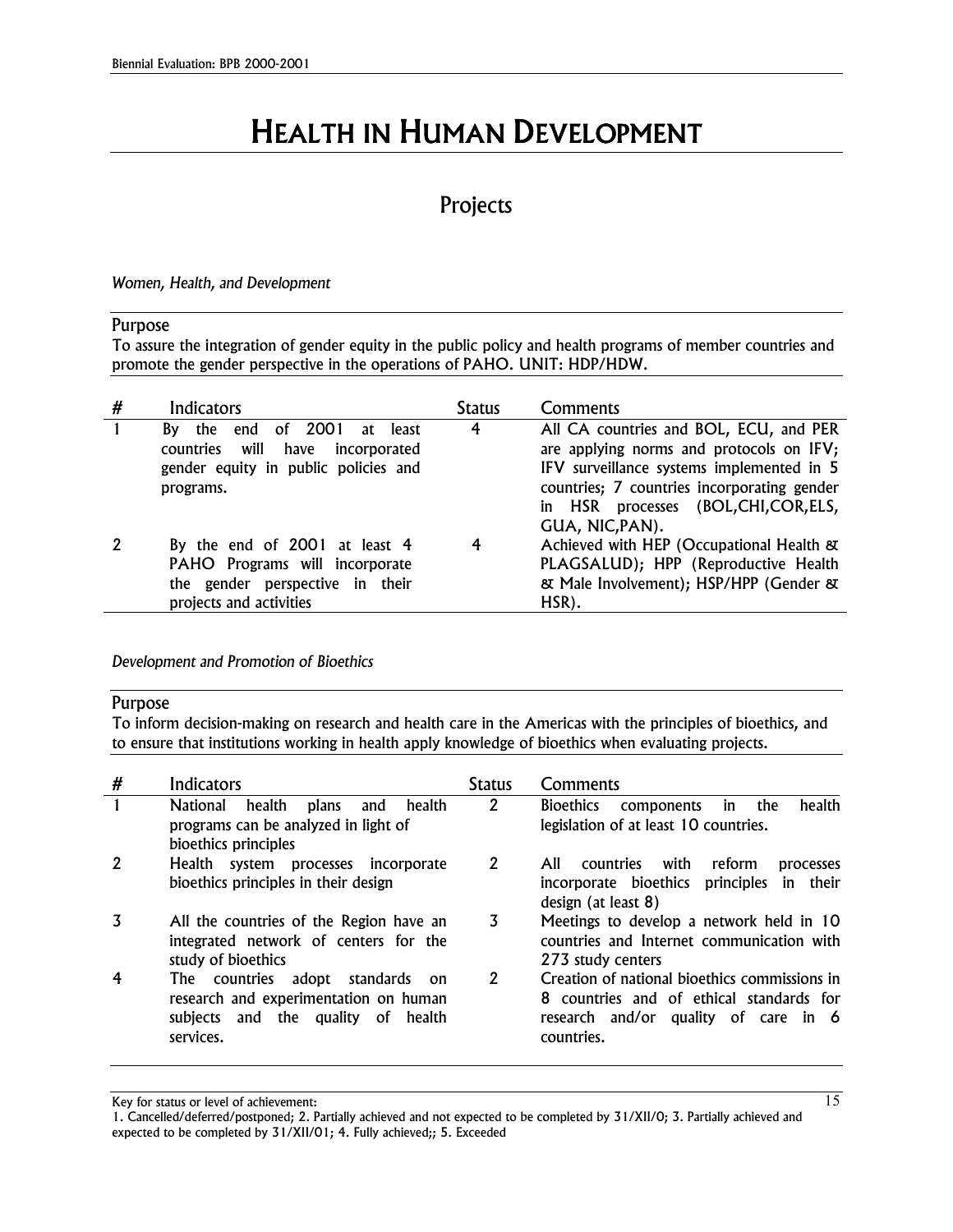*Health, Poverty, and Economic Development*

### Purpose

To strengthen the countries' capacity to monitor, analyze, and manage the relationships between health and the other components of sustainable human development with equity, with emphasis on the following aspects:

1) the relationships between health, tourism, trade, and regional integration;

- 2) the relationship between health and the economy, and
- 3) health inequities and poverty

| # | Indicators                                      | <b>Status</b> | Comments                                                                                                                                                                                                                                  |
|---|-------------------------------------------------|---------------|-------------------------------------------------------------------------------------------------------------------------------------------------------------------------------------------------------------------------------------------|
|   | Indicators of health in<br>human<br>development | 4             | Activities in health, trade, and integration<br>received greater emphasis than tourism<br>and health. Several regional and national<br>studies were completed on health and the<br>economy, health inequities, ethnicity, and<br>poverty. |

### *Public Policy and Health*

### Purpose

To strengthen the countries' capacity to formulate and implement policies on equity in health, with special emphasis on the following aspects:

1) State, private sector, and civil society participation in the development of policies on equity in health;

2) the amendment and harmonization of health legislation, with a view to promoting equity and the interprogrammatic project to support the global initiative to reduce tobacco consumption.

| # | Indicators             | <b>Status</b> | Comments                                                                                                                                                                                               |
|---|------------------------|---------------|--------------------------------------------------------------------------------------------------------------------------------------------------------------------------------------------------------|
|   | Political indicators   | 4             | Intensive efforts were made to address<br>health inequities related to poverty and<br>ethnicity and to craft policies to reduce<br>these inequities.                                                   |
|   | Legislative indicators | 4             | Support was provided to strengthen the<br>countries' health legislation in various areas,<br>in addition to training human resources and<br>collecting and disseminating information in<br>this field. |
|   | Health indicators      | 3             | The Region's health indicators do not yet<br>reflect the results of the activities above.                                                                                                              |

<sup>1.</sup> Cancelled/deferred/postponed; 2. Partially achieved and not expected to be completed by 31/XII/0; 3. Partially achieved and expected to be completed by 31/XII/01; 4. Fully achieved;; 5. Exceeded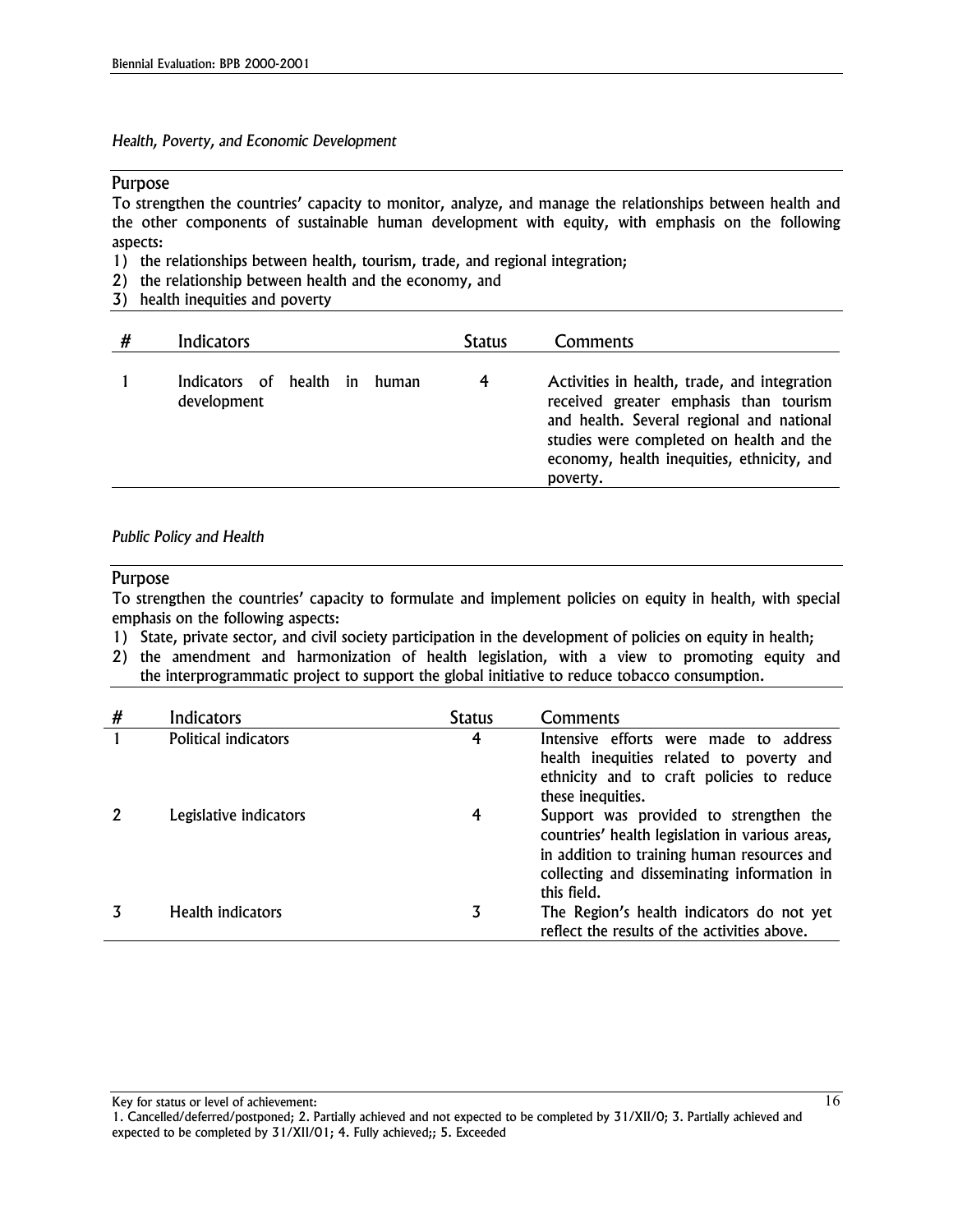*Knowledge and Action in Public Health*

### Purpose

Increase the production, dissemination, and utilization of knowledge to improve and reorient public health practice toward sustainable human development.

| # | Indicators                                                                                                                                                                                  | <b>Status</b> | Comments                                                                                                                                                                                                                                                                                                                                                         |
|---|---------------------------------------------------------------------------------------------------------------------------------------------------------------------------------------------|---------------|------------------------------------------------------------------------------------------------------------------------------------------------------------------------------------------------------------------------------------------------------------------------------------------------------------------------------------------------------------------|
|   | Increase the availability of scientific<br>information resulting from public<br>health research, putting it in the<br>hands of decision makers, the media,<br>and interested social actors. | 3             | Active work has been under way to<br>construct the VHL-Science and Health,<br>which contains all the components<br>mentioned in the indicators; workshops<br>have been held on the use of information<br>for decision-making and the dissemination<br>of information; the results of projects<br>financed by the Research Grants Program<br>have been published. |

### *Health Situation Analysis*

### Purpose

To consolidate health situation analysis (ASIS) among and within the countries of the Region and in the Secretariat to document inequities and inequalities in health and disseminate this information.

| # | Indicators                                                                                                                                                                                                                                                                                                                                                                                                                                              | <b>Status</b> | Comments                                                                                                                                                                                                                                          |
|---|---------------------------------------------------------------------------------------------------------------------------------------------------------------------------------------------------------------------------------------------------------------------------------------------------------------------------------------------------------------------------------------------------------------------------------------------------------|---------------|---------------------------------------------------------------------------------------------------------------------------------------------------------------------------------------------------------------------------------------------------|
|   | At the end of the biennium, SHA ha<br>communication and<br>healt<br>two<br>information platforms in place an<br>available to the countries, subregions<br>and technical units at PAHO. Thes<br>platforms facilitate the use of up-to<br>date methodologies for situatio<br>analysis, emphasizing the measuremen<br>of inequalities in health and the use<br>application of geographi<br>and<br>information systems in health an<br>health surveillance. | 3             | Consolidation of the new regional Web-base<br>platform on Core Data in Health and Countr<br>$(95\%)$ ;<br>development<br><b>Profiles</b><br>an <sub>'</sub><br>implementation of the InfoCom platform fo<br>the Central American subregion (75%). |

<sup>1.</sup> Cancelled/deferred/postponed; 2. Partially achieved and not expected to be completed by 31/XII/0; 3. Partially achieved and expected to be completed by 31/XII/01; 4. Fully achieved;; 5. Exceeded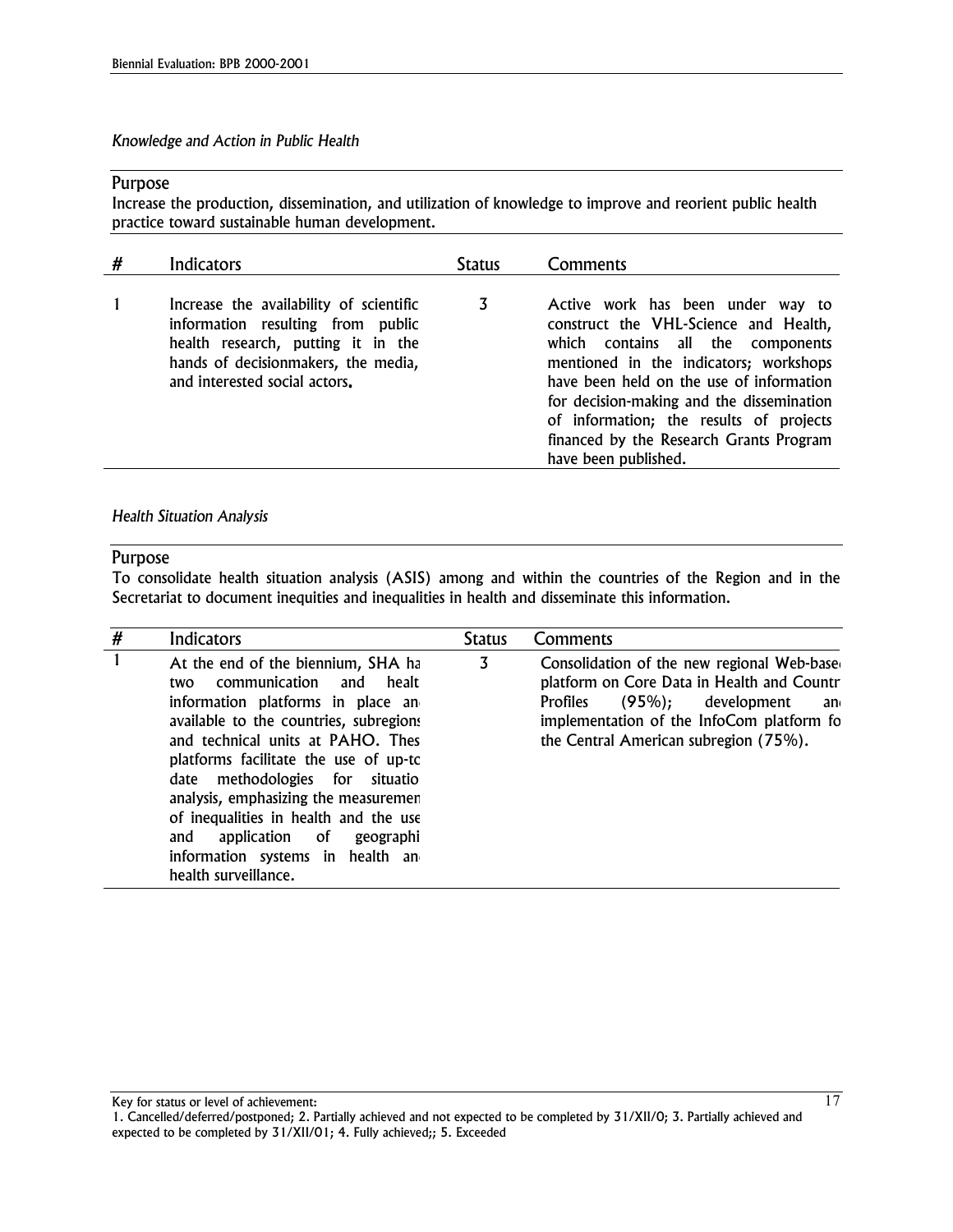*Promote equitable access to relevant, up-to-date scientific and technical information through the VHL*

### Purpose

To create and develop the VHL for Latin America and the Caribbean, based on the new information technology paradigm in the countries of the Region for the decentralized production and processing of text and multimedia information sources in the health sciences. These sources should be directly accessible, without geographical or temporal limitations, and serve as the database for scientific and technical knowledge in health. The data should be organized and stored in electronic format, universally accessible, and compatible with international databases.

| #              | <b>Indicators</b>                                                                                                                                                                                                                                                                                  | <b>Status</b> | Comments                                                                                                                                                                                                |
|----------------|----------------------------------------------------------------------------------------------------------------------------------------------------------------------------------------------------------------------------------------------------------------------------------------------------|---------------|---------------------------------------------------------------------------------------------------------------------------------------------------------------------------------------------------------|
| $\overline{1}$ | BIREME, at least 10 countries of the<br>Region, and PAHO's programs and<br>Centers will have their information<br>available on the Internet, including<br>full-text, factual and numerical<br>bibliographic databases integrated<br>with<br>with<br>other<br>each<br>and<br>international systems. | 4             | Operating in 3 countries: MX, CU., CR<br>9 countries in the process of implementation:<br>AR, CL, CO, HN, NOR, SS, DO, TT, and<br>UY in 14 areas, particularly adolescent health<br>and the environment |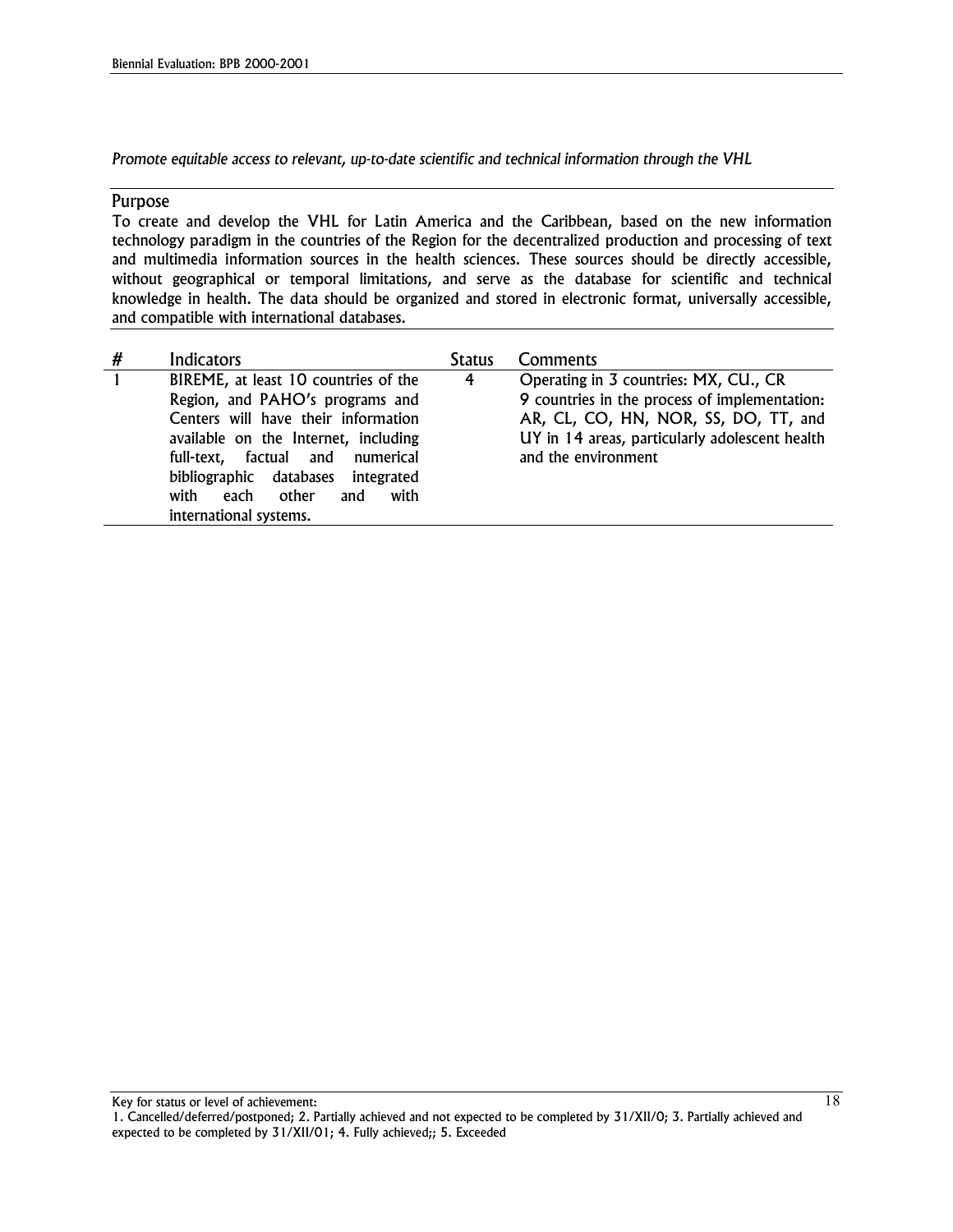# **HEALTH PROMOTION AND PROTECTION**

**Technical Cooperation Projects 17 Projects evaluated (Units: HPP, CLAP, CFNI)**



<sup>1.</sup> Cancelled/deferred/postponed; 2. Partially achieved and not expected to be completed by 31/XII/0; 3. Partially achieved and expected to be completed by 31/XII/01; 4. Fully achieved;; 5. Exceeded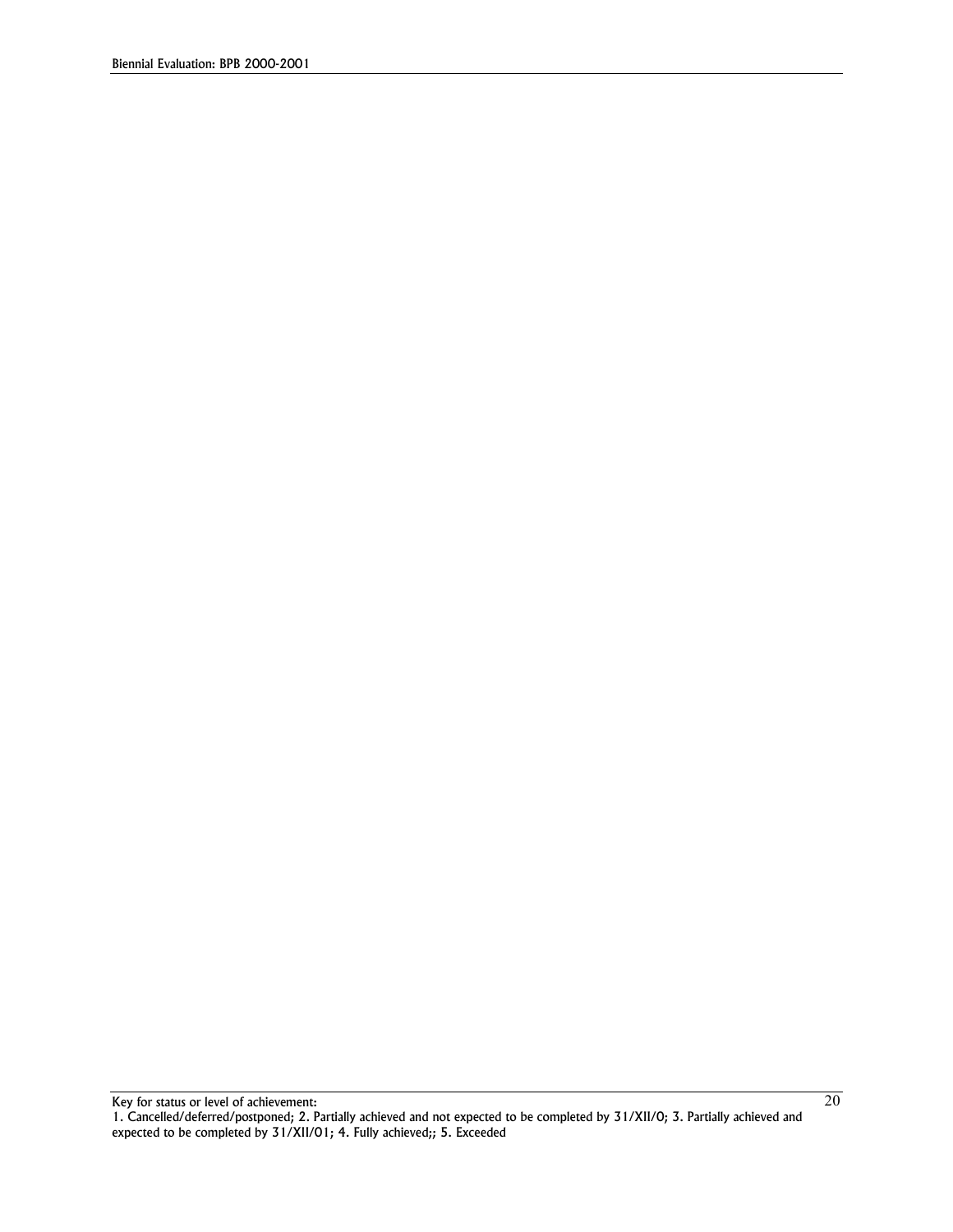# Health Promotion and Protection

### Projects

*Food and Nutrition: (Maternal and Child)*

### Purpose

To help decrease and/or eliminate malnutrition and contribute to the implementation of an integrated breast-feeding and supplementary feeding strategy*.*

| # | Indicators                                                                                                                                             | <b>Status</b> | Comments                                                                                                                                              |
|---|--------------------------------------------------------------------------------------------------------------------------------------------------------|---------------|-------------------------------------------------------------------------------------------------------------------------------------------------------|
|   | By the end of 2003 50% of the<br>will be<br>involved in<br>countries<br>integrated programs to promote<br>breast-feeding and supplementary<br>feeding. | 4             | The countries have developed programs to<br>promote breast-feeding and have begun to<br>design programs to promote adequate<br>supplementary feeding. |

*Healthy Communities and Healthy Spaces*

### Purpose

The countries' capacity to promote factors that protect health will have been strengthened, thus improving the conditions and quality of life of the family in the spaces where people live, study, work, and enjoy themselves.

| # | Indicators                                                                                                                                       | <b>Status</b> | Comments                                                                                                                                                                                                                                                                                                                                                                                                                           |
|---|--------------------------------------------------------------------------------------------------------------------------------------------------|---------------|------------------------------------------------------------------------------------------------------------------------------------------------------------------------------------------------------------------------------------------------------------------------------------------------------------------------------------------------------------------------------------------------------------------------------------|
| 1 | Toward the end of 2001, at least<br>75% of the countries will have<br>formulated health promotion goals<br>in national and local public policies | 2             | All the countries of the Region signed the<br>Declaration of Mexico, making<br>the<br>commitment to preparing National Health<br>Promotion Plans (Fifth Global Conference<br>on Health Promotion, Mexico 2000).<br>Dissemination of technical information to<br>the countries on health-promoting schools<br>has increased by 80% over the past 12<br>months.<br>A database of national health promotion<br>plans has been set up. |

Key for status or level of achievement:

21

<sup>1.</sup> Cancelled/deferred/postponed; 2. Partially achieved and not expected to be completed by 31/XII/0; 3. Partially achieved and expected to be completed by 31/XII/01; 4. Fully achieved;; 5. Exceeded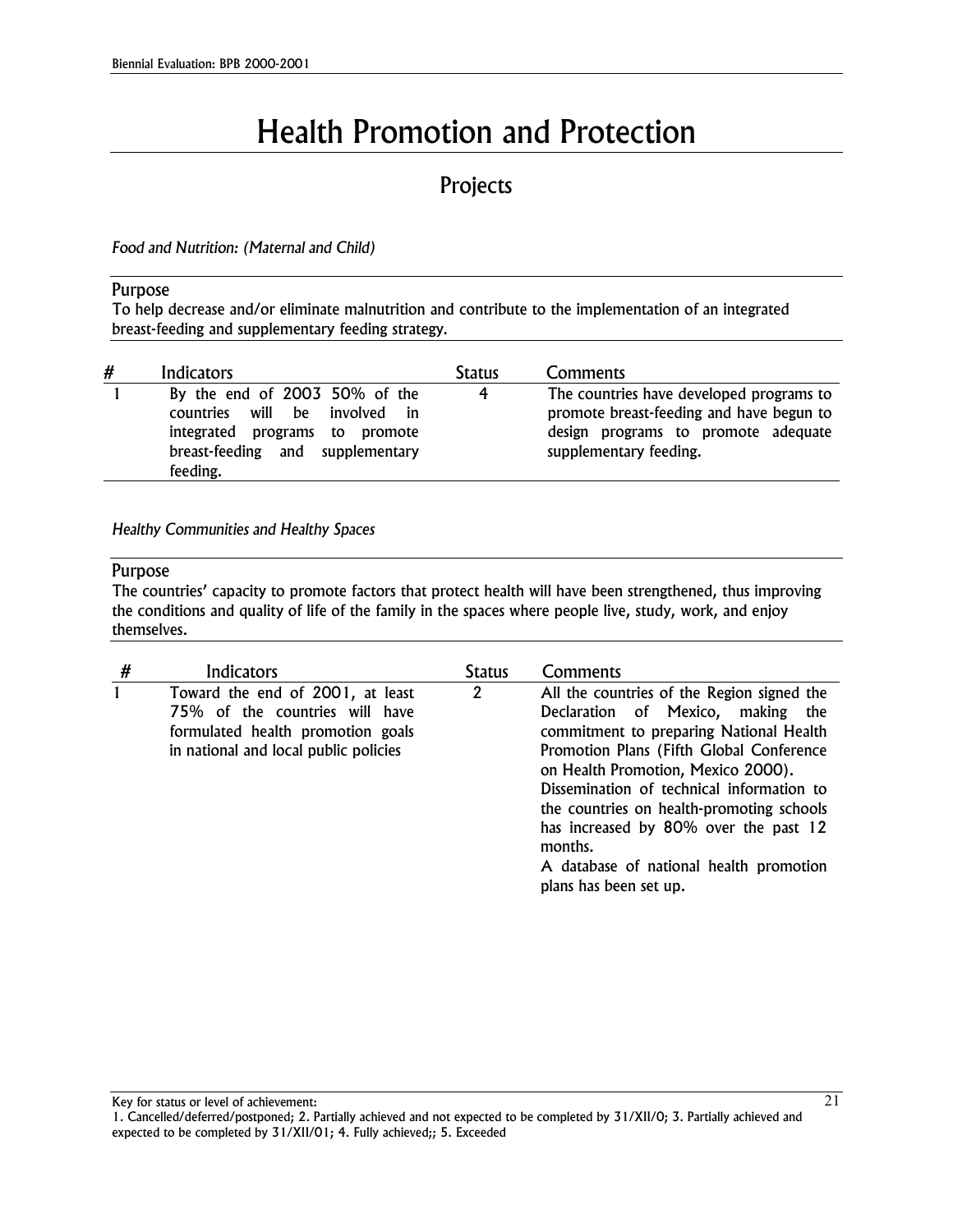2 Toward the end of 2001, 50% of the countries will have a National Network of Healthy Municipios and 15% of the countries will have a National Network of Healthpromoting Schools in operation 2 Organization (and creation) of the I Meeting of the Caribbean Network of Health-promoting Schools and the III Meeting of the Latin American Network of Health-promoting Schools. Development of a model to evaluate the effectiveness of the healthy spaces strategy. 47% of the countries have national or state networks of healthy municipios. 15% of the countries in Latin America have networks of health-promoting schools. A database is being set up that will make it possible to update this information.

### *Mental Health*

### Purpose

To know their situation, to strengthen the technical and scientific capabilities of the countries of the Region so that they can propose policies, plans, programs, norms, and mental health care models that will permit adequate health promotion and patient care.

| # | Indicators                                                                                                                                                                                    | <b>Status</b> | Comments                                                                                                                                                                              |
|---|-----------------------------------------------------------------------------------------------------------------------------------------------------------------------------------------------|---------------|---------------------------------------------------------------------------------------------------------------------------------------------------------------------------------------|
| 1 | Activities related to World Health<br>Day (WHD) and release of the<br>World Health Report (WHR) in the<br>Region                                                                              | 3             | WHD activities already carried out. WHR<br>the<br>Region<br>scheduled<br>release<br>in<br>for<br><b>November</b>                                                                      |
| 2 | By December 2001, at least 10<br>countries will have been given<br>assistance in the formulation and<br>implementation of legislation and<br>policies for restructuring mental<br>health care | 5             | Different types of assistance are being<br>provided to more than 10 countries in terms<br>of both legislation and mental health policies.                                             |
| 3 | By December 2001, documents will<br>have been prepared focusing on<br>support for mental health care to<br>special populations<br>(victims<br>.of<br>disasters, children)                     | 3             | Document on Mental Health Care for<br>Disaster Victims being prepared with PED.<br>Document on Mental Health<br>Care for<br>Children being prepared with Columbia<br>University.      |
| 4 | Development<br>of<br>models<br>for<br>managing depression, epilepsy, and<br>chronic psychosis                                                                                                 | $\mathbf{2}$  | Proposed Demonstration Project (DP) on<br>epilepsy in Argentina approved. DP<br>on<br>depression in Panama under way. Proposed<br>DP on chronic psychosis approved for 3<br>countries |

<sup>1.</sup> Cancelled/deferred/postponed; 2. Partially achieved and not expected to be completed by 31/XII/0; 3. Partially achieved and expected to be completed by 31/XII/01; 4. Fully achieved;; 5. Exceeded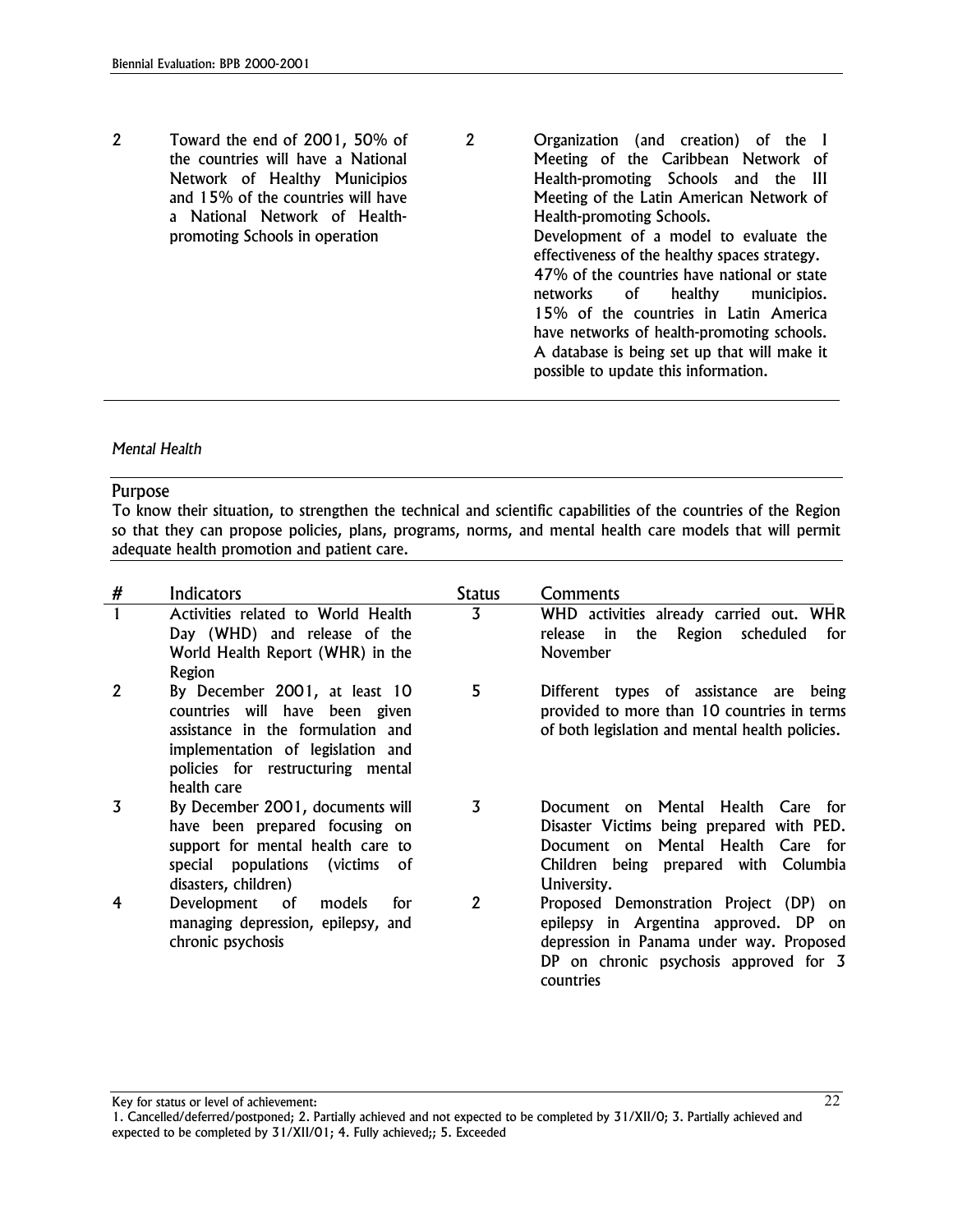| 5 | Activities in the "Mental Health for<br>Quality of Life" project include<br>support for demonstration projects<br>mental health reform<br>and<br>in<br>dissemination of effective mental<br>health promotion interventions in<br>the Region. | $\overline{3}$ | Support is being provided for mental health<br>reform projects in Barbados , Saint Lucia, El<br>Salvador, and Hidalgo (Mexico). Working<br>group to evaluate reforms scheduled for<br>October.<br>Document on evidence-based interventions<br>for mental health promotion, materials on<br>mobilization<br>promotion, and resource<br>proposals being prepared.                                                                                                                      |
|---|----------------------------------------------------------------------------------------------------------------------------------------------------------------------------------------------------------------------------------------------|----------------|--------------------------------------------------------------------------------------------------------------------------------------------------------------------------------------------------------------------------------------------------------------------------------------------------------------------------------------------------------------------------------------------------------------------------------------------------------------------------------------|
| 6 | All MERCOSUR countries will have<br>created a National Program for a<br>Smoke-Free Environment.                                                                                                                                              | 4              | Following the Director's call for action<br>Tobacco-Free<br>under<br>the<br>Americas<br>Initiative, 5 countries (Chile, Argentina,<br>Paraguay, and Brazil) began efforts to<br>create and implement a National Program<br>for a Smoke-Free Environment.                                                                                                                                                                                                                             |
| 7 | Youth Prevention Program adapted<br>in all Central American countries                                                                                                                                                                        | 4              | According to the available<br>scientific<br>evidence, the only prevention program to<br>prevent alcohol use in young children is the<br>Strengthening Families Program.<br><b>This</b><br>program has been successful in the United<br>States, and all the Central American<br>countries have worked to create a similar<br>program based on the principles of the<br>Strengthening Families<br>Initiative.<br>All<br>countries are making arrangements to<br>implement the program. |

### *Adolescent Health*

### Purpose

At the end of the project in 2001, 20 (70%) countries in the Region will have improved their technical and operational capacity at the national and local level to implement policies, plans, programs, and services to support adolescent health and development*.*

| # | Indicators                                                                                                                   | <b>Status</b> | <b>Comments</b>                                                                                                                                           |
|---|------------------------------------------------------------------------------------------------------------------------------|---------------|-----------------------------------------------------------------------------------------------------------------------------------------------------------|
|   | Twenty countries (70%), have<br>plans of action for adolescent health<br>and development at the national<br>and local level. | 5.            | 60% of the countries developed national<br>policies, 85% established<br>national<br>80%<br>adolescent programs (NAHP),<br>conducted a national diagnosis. |

Key for status or level of achievement:

1. Cancelled/deferred/postponed; 2. Partially achieved and not expected to be completed by 31/XII/0; 3. Partially achieved and expected to be completed by 31/XII/01; 4. Fully achieved;; 5. Exceeded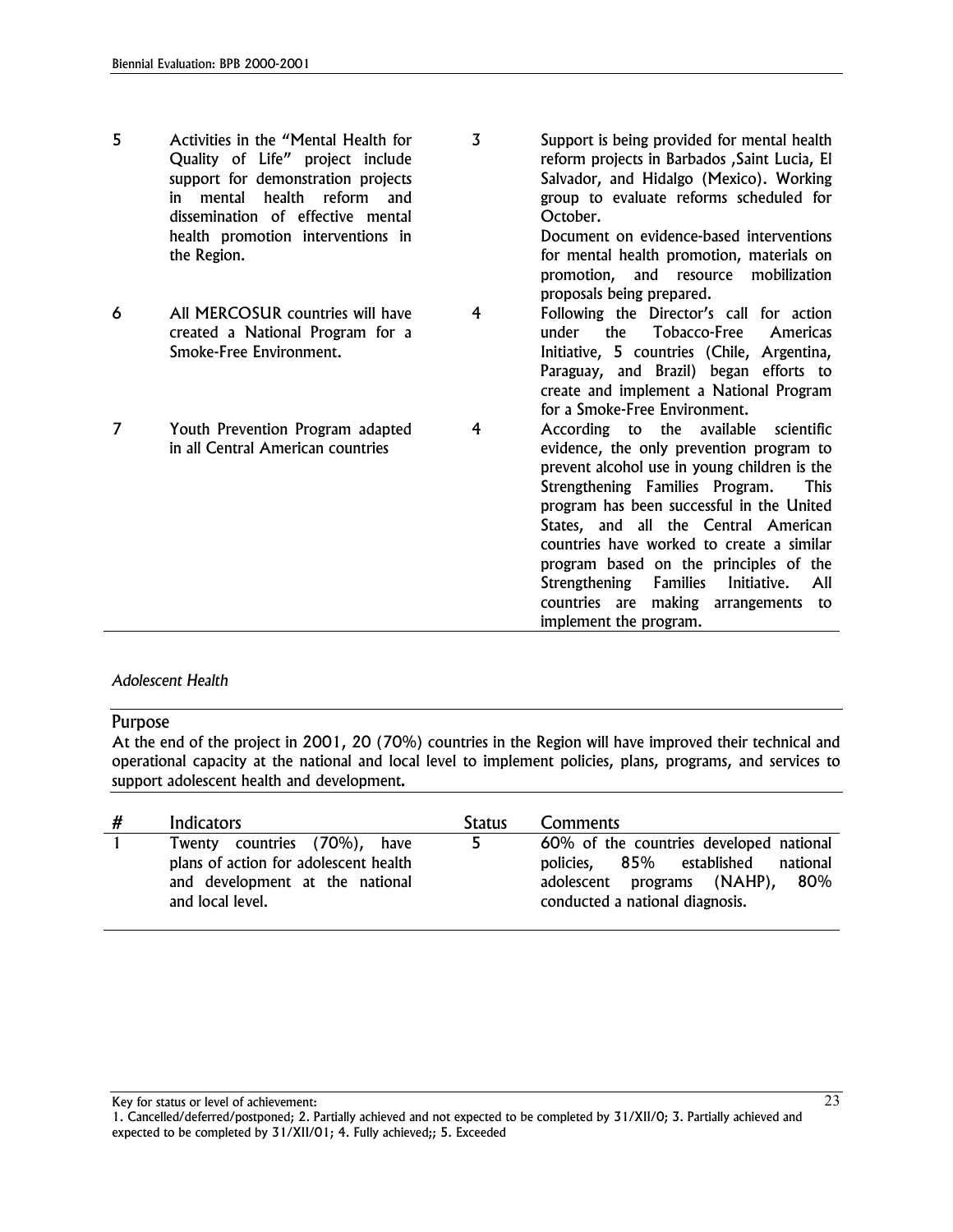### *Older Adults*

### Purpose

To develop the countries' capacity to prevent disease, promote health, and provide health care for older adults.

| # | Indicators                                                                                                                        | <b>Status</b>  | Comments                                                                                                                                                                                                                                                                                                                                                                                       |
|---|-----------------------------------------------------------------------------------------------------------------------------------|----------------|------------------------------------------------------------------------------------------------------------------------------------------------------------------------------------------------------------------------------------------------------------------------------------------------------------------------------------------------------------------------------------------------|
|   | 100% of the countries know the<br>Regional Plan, have received<br>technical cooperation, and have<br>adapted the recommendations. | $\overline{4}$ | 100% of the countries have received the<br>Regional Plan on Health and Aging and<br>have participated in a subregional workshop<br>to discuss implementation of the plan<br>according to national priorities. 90% of<br>the countries have adopted the active aging<br>framework, and 70% have received<br>technical cooperation for<br>additional<br>developing policies, plans, or programs. |

### *Child Health and Family*

### Purpose

Greater country capacity to coordinate and manage programs, projects, and activities aimed at developing child and family health as integral components of health and development.

| # | Indicators                                                                                                                                              | <b>Status</b> | Comments                                                                                                                                                 |
|---|---------------------------------------------------------------------------------------------------------------------------------------------------------|---------------|----------------------------------------------------------------------------------------------------------------------------------------------------------|
|   | By the year 2001, 30% of the<br>countries will have added child<br>development and early stimulation<br>to the basic package of children's<br>services. | 3             | The Regional Advisor assumed her post only<br>8 months ago. Development of the regional<br>plan is in an advanced stage.                                 |
|   | By the year 2001, all the countries<br>will have considered the importance<br>of the family in the development of<br>health.                            | 5             | All the countries of the Region have been<br>engaged in research on integral child<br>development, and the child health network is<br>under development. |

<sup>1.</sup> Cancelled/deferred/postponed; 2. Partially achieved and not expected to be completed by 31/XII/0; 3. Partially achieved and expected to be completed by 31/XII/01; 4. Fully achieved;; 5. Exceeded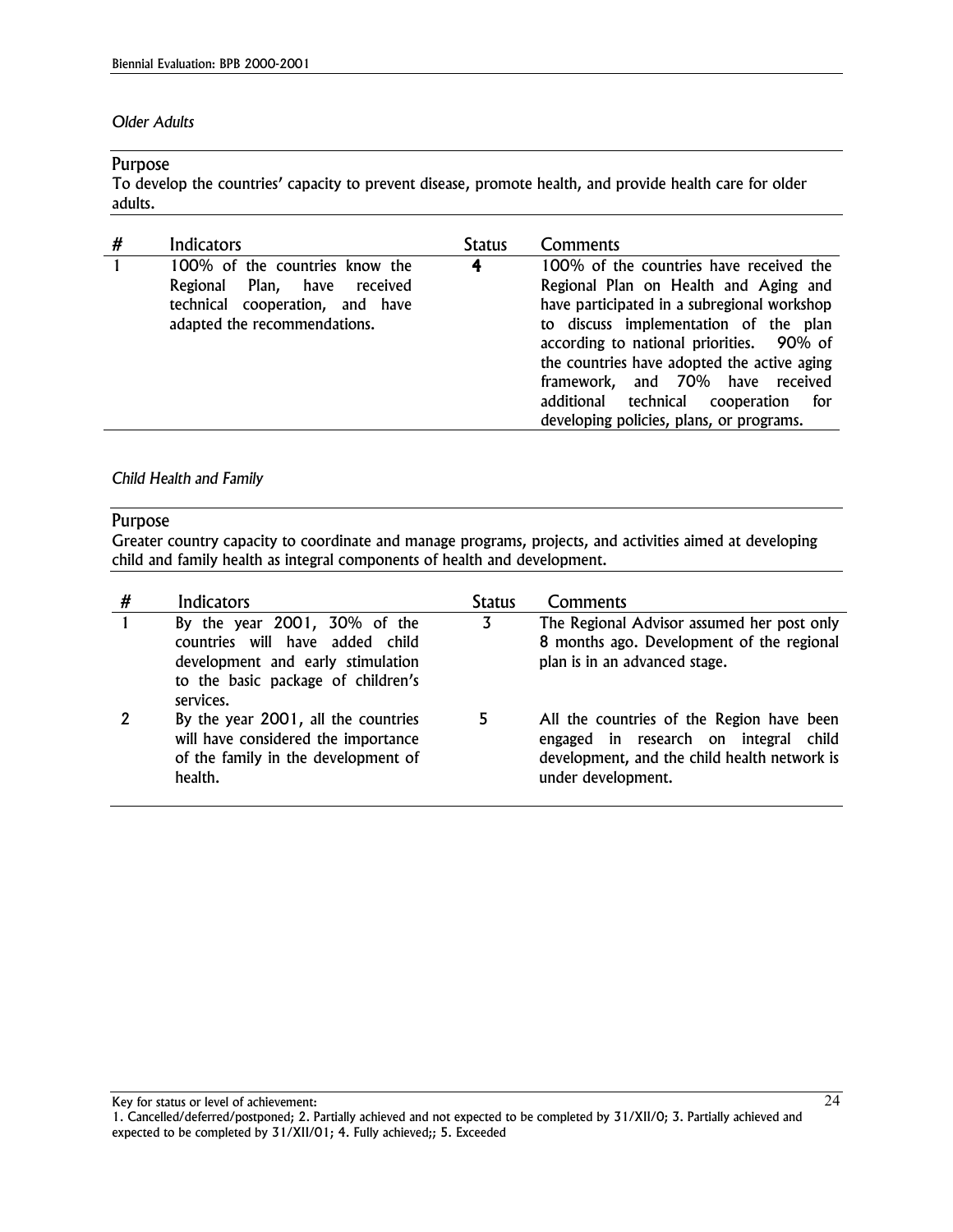### *Reproductive Health*

### Purpose

The countries will have strengthened their capacity to manage and coordinate programs, projects, and activities among the different sectors to promote reproductive health*.*

| # | <b>Indicators</b>                                                                                                                                                                                                                                                                   | <b>Status</b> | Comments                                                                                                                                                                                                                                                                         |
|---|-------------------------------------------------------------------------------------------------------------------------------------------------------------------------------------------------------------------------------------------------------------------------------------|---------------|----------------------------------------------------------------------------------------------------------------------------------------------------------------------------------------------------------------------------------------------------------------------------------|
|   | Assistance provided to 60% of the<br>countries so that they are in a<br>position to guarantee accessible,<br>adequate, quality services at a<br>reasonable cost so that men and<br>women have a basic package of<br>services to meet their sexual and<br>reproductive health needs. | 5             | More than 80 % of the countries have<br>received technical cooperation and<br>strengthened their capacity in the areas of<br>quality of care, the reduction of maternal<br>mortality, and the planning, delivery and<br>management of sexual and reproductive<br>health services |

### *Communicating for Health*

### Purpose

To increase the countries' capacity to promote health and prevent disease throughout the life cycle, employing an individual, family, and community approach*.*

| #                | Indicators                                                                                                                                                                                                                                                                                                                                | <b>Status</b> | Comments                                                                                                                                                                                                                                                                                             |
|------------------|-------------------------------------------------------------------------------------------------------------------------------------------------------------------------------------------------------------------------------------------------------------------------------------------------------------------------------------------|---------------|------------------------------------------------------------------------------------------------------------------------------------------------------------------------------------------------------------------------------------------------------------------------------------------------------|
|                  | Toward the end of 2001, 50% of<br>the countries will be implementing<br>plans and programs for health<br>protection<br>promotion<br>and<br><b>at</b><br>different ages and for promoting<br>healthy<br>environments<br>and<br>behaviors-programs<br>in<br>which<br>communicating for health leads the<br>community to assume "ownership". | 5             | 50% of the countries use communicating<br>for health to promote healthy behaviors in<br>adolescents, reproductive health, and the<br>reduction of maternal mortality.                                                                                                                                |
| $\boldsymbol{2}$ | Toward the end of 2001, 25% of<br>the countries will have health<br>promotion and protection programs<br>that emphasize communicating for<br>health for individuals, families, and<br>communities. These programs will<br>include monitoring and evaluation<br>and will form part of the framework<br>of health sector reform.            | 4             | 25% of the countries have communicating<br>for health plans through the mass media<br>and media directed to individuals, families,<br>and communities. The aim is to promote<br>better use of the health services a<br>monitoring system and surveys of health<br>information needs for journalists. |
| 3                | Toward the end of 2001, 15% of<br>schools<br>communications<br>and<br>FELAFAS will have incorporated<br>health promotion throughout the<br>individual, family, and community<br>life cycle in the training of social<br>communicators and journalists.                                                                                    | 5             | than 15%<br>of communications<br>More<br>schools have included health promotion in<br>the training of journalists.                                                                                                                                                                                   |

Key for status or level of achievement:

1. Cancelled/deferred/postponed; 2. Partially achieved and not expected to be completed by 31/XII/0; 3. Partially achieved and expected to be completed by 31/XII/01; 4. Fully achieved;; 5. Exceeded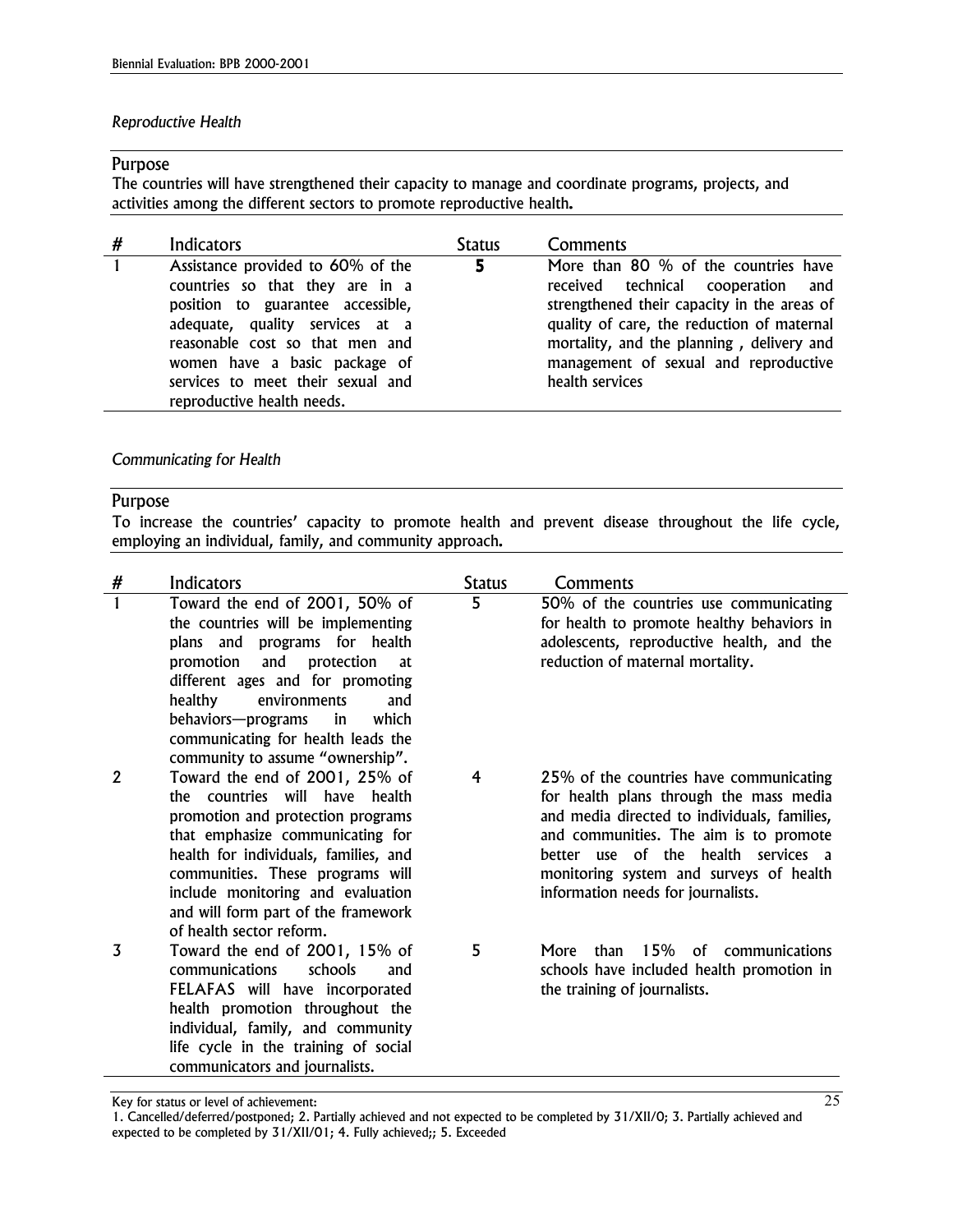*Food and Nutrition- MM Malnutrition from Micronutrient Deficiencies*

### Purpose

To help reduce, control, or eliminate vitamin A, iron, iodine, and other micronutrient deficiencies.

| # | Indicators                                                                                                                                       | <b>Status</b> | Comments                                                                                                                                                                                     |
|---|--------------------------------------------------------------------------------------------------------------------------------------------------|---------------|----------------------------------------------------------------------------------------------------------------------------------------------------------------------------------------------|
|   | Toward the end of the year 2003,                                                                                                                 |               | All the countries have national plans that                                                                                                                                                   |
|   | the countries will have adapted their<br>national micronutrient plans to their<br>most prevalent problems and the<br>lines of action identified. |               | involve a strategy to combat malnutrition<br>related to specific deficiencies. Several have<br>updated their plans, but there are still<br>countries that should reformulate their<br>plans. |

### *Nutrition and Health*

### Purpose

To help develop plans and programs for promoting healthy lifestyles in municipios, the workplace, the school, and the community by adopting healthy eating habits and physical activity.

| # | Indicators                                                                                                                                                                                                 | <b>Status</b> | Comments                                                                                                                                                                                            |
|---|------------------------------------------------------------------------------------------------------------------------------------------------------------------------------------------------------------|---------------|-----------------------------------------------------------------------------------------------------------------------------------------------------------------------------------------------------|
|   | By 2003, the countries of the<br>will have formulated<br>Region<br>policies, plans, and programs to<br>lifestyles--in<br>promote healthy<br>particular, promoting healthy eating<br>and physical activity. | 2             | This area of work was reactivated with the<br>arrival of the new Regional Adviser, who is<br>in the process of developing the plan of<br>work that the Organization will implement<br>in this area. |

### *Development of Healthy Policies*

### Purpose

To assist the countries in optimizing the quality of maternal and perinatal information in the Region, making it easier for them to know their current situation and engage in continuous monitoring to support decision-making for planning and programming in perinatal health.

| #            | Indicators                                                                                                                                         | <b>Status</b> | Comments                                                                                                                                                                                                                                                                                                                                                            |
|--------------|----------------------------------------------------------------------------------------------------------------------------------------------------|---------------|---------------------------------------------------------------------------------------------------------------------------------------------------------------------------------------------------------------------------------------------------------------------------------------------------------------------------------------------------------------------|
| $\mathbf{1}$ | At least 50% of the countries in the<br>Region will have received technical<br>cooperation during the biennium to<br>achieve the expected results. | 3             | 21 countries in the Region utilize the<br>Perinatal Information System (SIP); 15 of<br>them (ARG, BRA, COL, COR, CHI, ECU,<br>ELS, GUT, HON, MEX, PAN, PAR, PER,<br>URU, VEN) have provided up-to-date<br>information to the SIP database at CLAP<br>during the current biennium or have<br>participated in training activities related to<br>the expected results. |

<sup>1.</sup> Cancelled/deferred/postponed; 2. Partially achieved and not expected to be completed by 31/XII/0; 3. Partially achieved and expected to be completed by 31/XII/01; 4. Fully achieved;; 5. Exceeded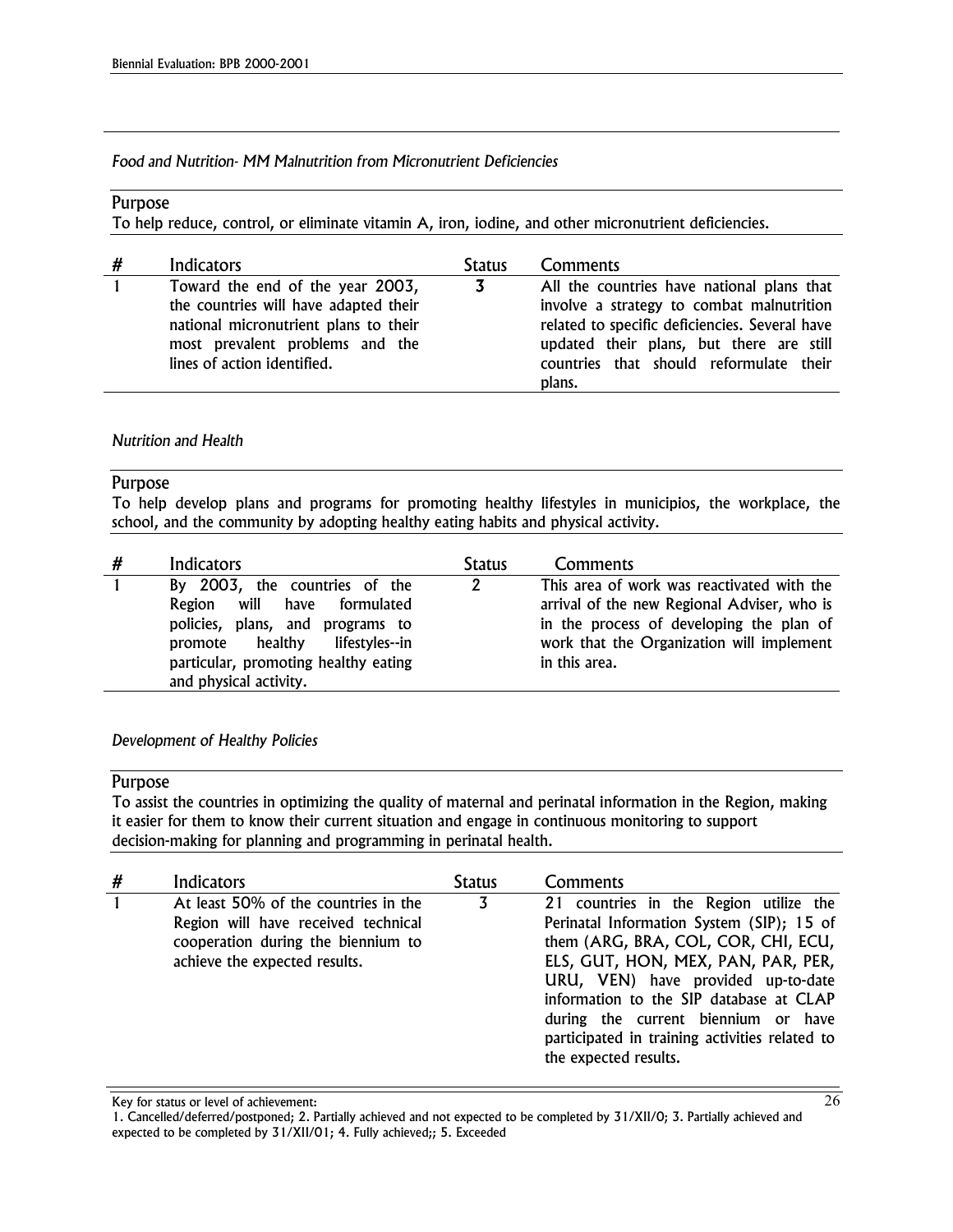*Development of Institutional, Sectoral, and Extrasectoral Capacity.*

### Purpose

To ensure that technical groups in the countries are consolidated and form part of a regional network that will help to maximize the efficiency of available perinatal structures.

| # | Indicators                                                                                                                                         | <b>Status</b> | Comments                                                                                                                                                                                                                                                                                                                                                                                                                                      |
|---|----------------------------------------------------------------------------------------------------------------------------------------------------|---------------|-----------------------------------------------------------------------------------------------------------------------------------------------------------------------------------------------------------------------------------------------------------------------------------------------------------------------------------------------------------------------------------------------------------------------------------------------|
|   | At least 1/3 of the countries in the<br>Region will have received technical<br>cooperation during the biennium to<br>achieve the expected results. | 3             | Joint efforts with the authorities of 11<br>countries are leading to the creation of a<br>network of 17 centers. The network is in<br>different stages of consolidation:<br>- 2 with agreements already signed<br>(DOR, MEX);<br>3 within the framework of URU-CHI<br>TCC:<br>- 7 in the process of signing an agreement<br>(BOL, ECU, PER);<br>- 6 selected by the authorities (BRA, CUB,<br>ELS, HON, CIN) for inclusion in the<br>network. |

### *Information Management*

### Purpose

To ensure that health workers and communities in the countries are trained in methodology in areas that will enable them to optimize the planning of their activities and improve their results.

| # | Indicators                                                                                                                                    | <b>Status</b> | Comments                                                                                                                                                                                                                                                                                                                                                                                                                                                                                                                                                                                                     |
|---|-----------------------------------------------------------------------------------------------------------------------------------------------|---------------|--------------------------------------------------------------------------------------------------------------------------------------------------------------------------------------------------------------------------------------------------------------------------------------------------------------------------------------------------------------------------------------------------------------------------------------------------------------------------------------------------------------------------------------------------------------------------------------------------------------|
|   | At least 75% of the countries in<br>the Region have received technical<br>cooperation during the biennium to<br>achieve the expected results. | 4             | Health workers from 17 countries (ARG,<br>BOL, BRA, COL, COR, CUB, CHI, DOR,<br>ECU, ELS, GUT, MEX, CIN, PAR, PER,<br>URU, VEN) received training in intra- and<br>extramural workshops and courses and<br>through educational activities at scientific<br>events. Through electronic dissemination of<br>the bulletin "Perinatal Health," the<br>Reproductive Health Library of WHO, and<br>the "Correo de Lectores" [Readers' Mail]<br>reporting on the new developments at<br>CLAP, information is disseminated to 22<br>countries in the Region (with BAH, HON,<br>JAM, PAN, and PUR added to the list). |

Key for status or level of achievement:

1. Cancelled/deferred/postponed; 2. Partially achieved and not expected to be completed by 31/XII/0; 3. Partially achieved and expected to be completed by 31/XII/01; 4. Fully achieved;; 5. Exceeded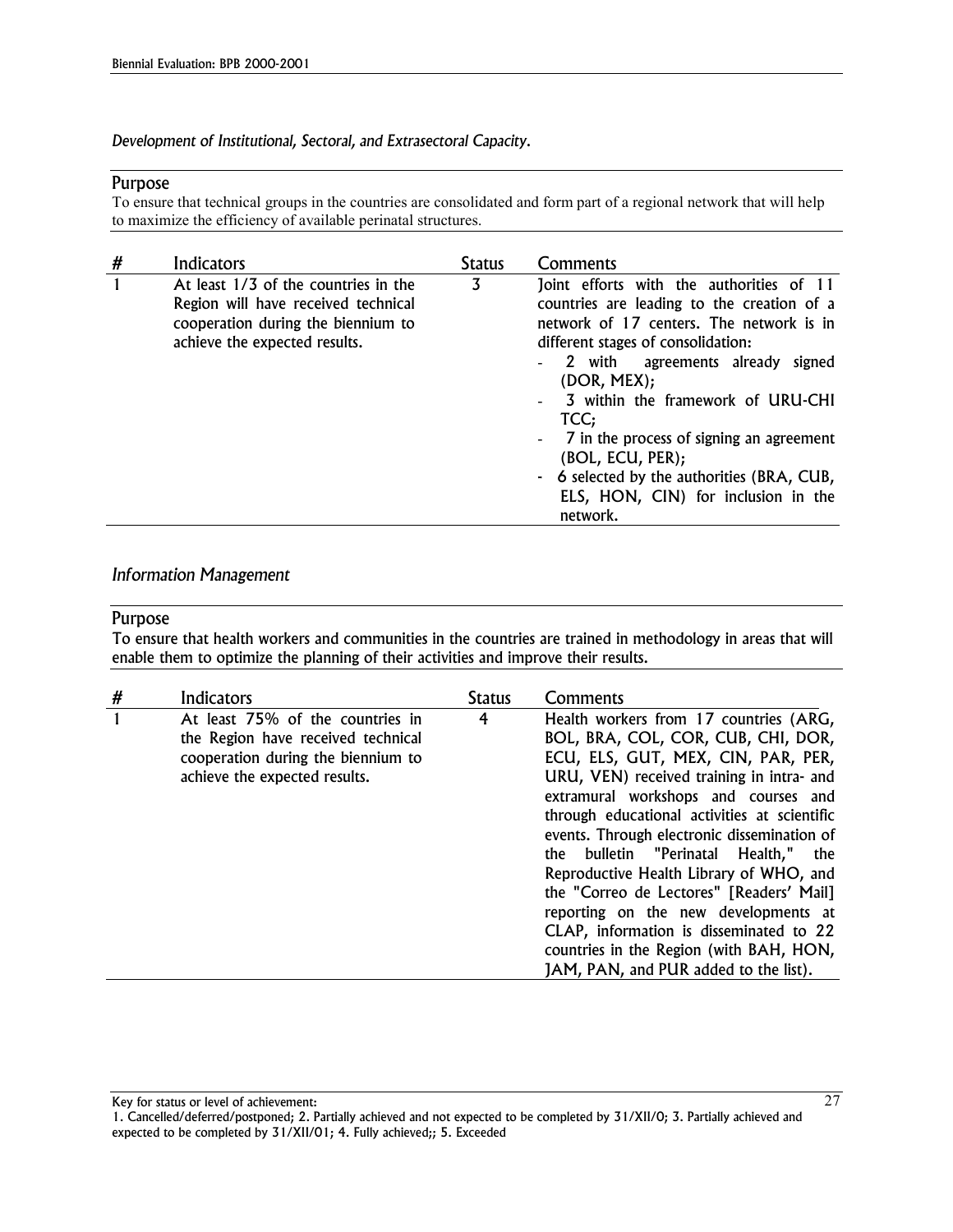### *Food Security*

### Purpose

Country programs strengthened to improve household food security to prevent the main nutrition-related diseases.

| # | Indicators                                                                                                                                                                    | <b>Status</b> | Comments                                                                                                                                                                                                                                                                                                                                                                                                                                                                                                                                                                                                                                                                                                                                                                                                               |
|---|-------------------------------------------------------------------------------------------------------------------------------------------------------------------------------|---------------|------------------------------------------------------------------------------------------------------------------------------------------------------------------------------------------------------------------------------------------------------------------------------------------------------------------------------------------------------------------------------------------------------------------------------------------------------------------------------------------------------------------------------------------------------------------------------------------------------------------------------------------------------------------------------------------------------------------------------------------------------------------------------------------------------------------------|
| 1 | Improved databases for planning,<br>monitoring and evaluation of the<br>nutritional impact of policies and<br>programs related to the acquisition<br>and utilization of food. | 3             | Exceeded:<br>Nutrient-cost databases and reports.<br>$\bullet$<br>Assessment and training for<br>$\bullet$<br>breastfeeding promotion.<br>National Food and Nutrition Policies<br>$\bullet$<br>and Plans Developed.<br>Training of food safety personnel and<br>$\bullet$<br>development of standards.<br><b>Fully Achieved:</b><br>Development of household food<br>security profiles.<br>Strengthening of food and nutrition<br>$\bullet$<br>coordination bodies.<br>Partially Achieved and Expected to be<br>Completed by 31 Dec 01:<br>•Improvement of food and nutrition<br>surveillance systems.<br>• Nutrition disease maps drafted.<br>Partially Achieved and Not Expected to be<br>Completed by 31 Dec 01:<br>Development of regional<br>nutrition<br>surveillance<br>labeling<br>standards<br>and<br>system. |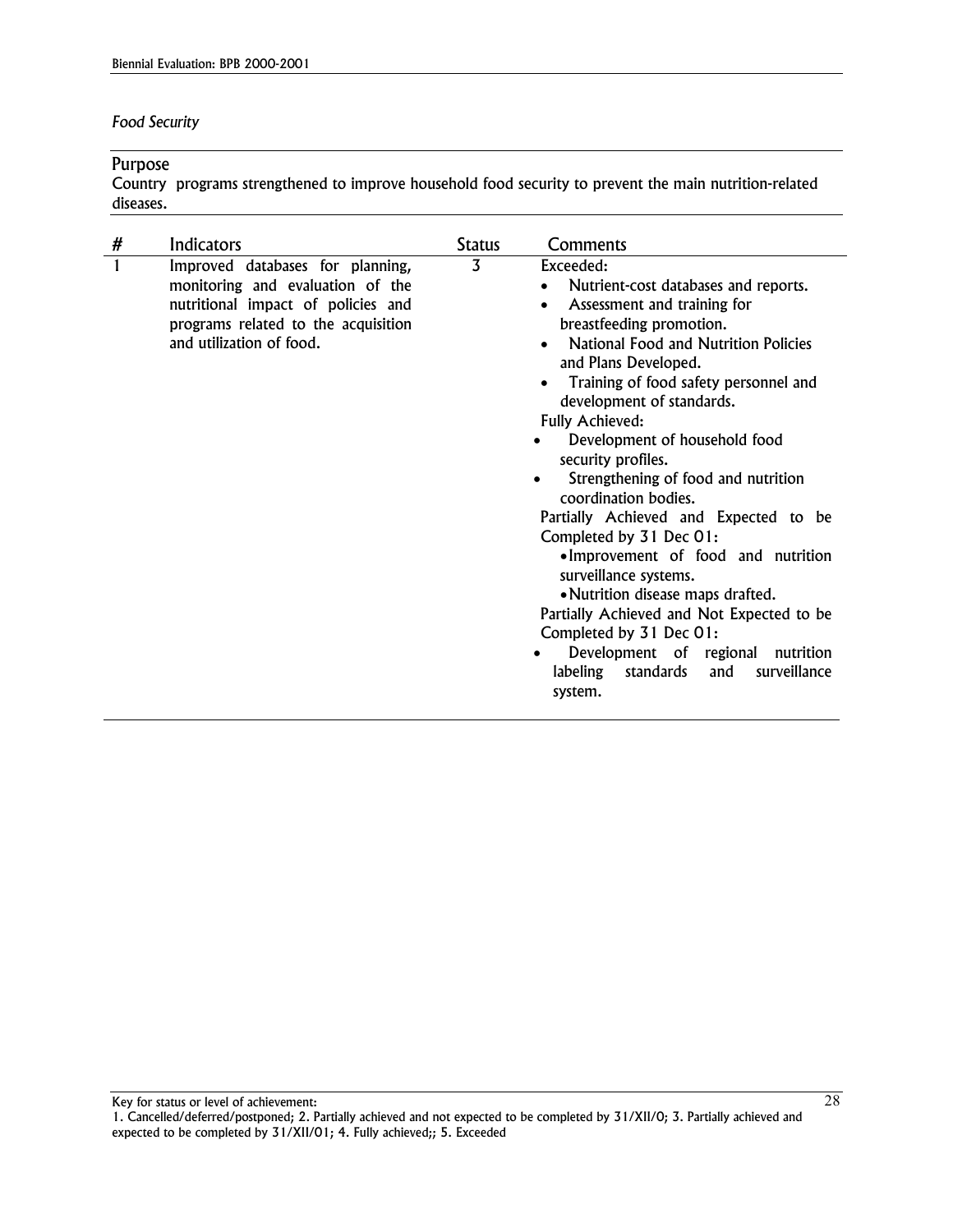### *Nutrition Problems*

### Purpose

To implement strategies which strengthen the nutrition program to prevent and control the diseases of undernutrition, obesity and its co-morbidities.

| # | Indicators                                                                                                                                                                                                           | <b>Status</b> | Comments                                                                                                                                                                                                                                                                                                                                                                                                                                                                                                                                                                                                                                                                             |
|---|----------------------------------------------------------------------------------------------------------------------------------------------------------------------------------------------------------------------|---------------|--------------------------------------------------------------------------------------------------------------------------------------------------------------------------------------------------------------------------------------------------------------------------------------------------------------------------------------------------------------------------------------------------------------------------------------------------------------------------------------------------------------------------------------------------------------------------------------------------------------------------------------------------------------------------------------|
| 1 | All countries have developed and<br>executed at least 5 programs and<br>applied research projects which<br>focus on diet and health lifestyle<br>behaviors and the reduction of<br>nutritional deficiencies by 2001. | 3             | Exceeded:<br>Improved protocols on dietary<br>$\bullet$<br>management of NCDs<br>Food consumption surveys.<br>$\bullet$<br>Regional evaluation tool for hospital<br>$\bullet$<br>dietary services.<br><b>Fully Achieved:</b><br>Project Lifestyle program introduced in<br>schools.<br>Caribbean<br>food composition<br>database<br>developed.<br>Development of training modules for<br>$\bullet$<br>distance education.<br>Development of new projects to reduce<br>$\bullet$<br>anemia.<br>Regional Dietary Guidelines drafted.<br>Partially Achieved and not Expected to be<br>Completed by 31 Dec 01:<br>Worksite Wellness program introduced in<br>$\bullet$<br>one site only. |

*Methods, Models and Technologies to operationalize Food and Nutrition Security*

### Purpose

The nutritional situation of the highest risk population has been improved due to the consumption of a better quality diet and the delivery of improved services in maternal and child care.

| #  | <b>Indicators</b>                                                                                                                                                                                      | <b>Status</b> | Comments                                                                                                                                                                                                                                                                                                 |
|----|--------------------------------------------------------------------------------------------------------------------------------------------------------------------------------------------------------|---------------|----------------------------------------------------------------------------------------------------------------------------------------------------------------------------------------------------------------------------------------------------------------------------------------------------------|
|    | At least one nutritionally improved<br>food, type INCAP-Harina, available<br>in each of the Central American<br>and the Dominican<br>countries<br>Republic                                             | 4             | 75%. In six of the eight countries of the<br>the production of nutritionally<br>area<br>improved food by the industry has been<br>consolidated and is being used by feeding<br>programs to specific groups and in the local<br>level in rural projects.                                                  |
| 2. | Fortified food (salt, sugar, corn)<br>with micronutrients, produced in<br>accordance with available technical<br>norms in 90% of homes of the<br>Central American countries and<br>Dominican Republic. | 3             | 80%. With the exception of GUT and<br>DOR, and temporarily ELS, the programs<br>for iodine salt fortification are progressing.<br>vitamin A sugar fortification, the<br>In<br>programs are going well in ELS and GUT<br>(80%), with 60% coverage in Nicaragua on<br>the first year, and 40% in Honduras. |

Key for status or level of achievement:

1. Cancelled/deferred/postponed; 2. Partially achieved and not expected to be completed by 31/XII/0; 3. Partially achieved and expected to be completed by 31/XII/01; 4. Fully achieved;; 5. Exceeded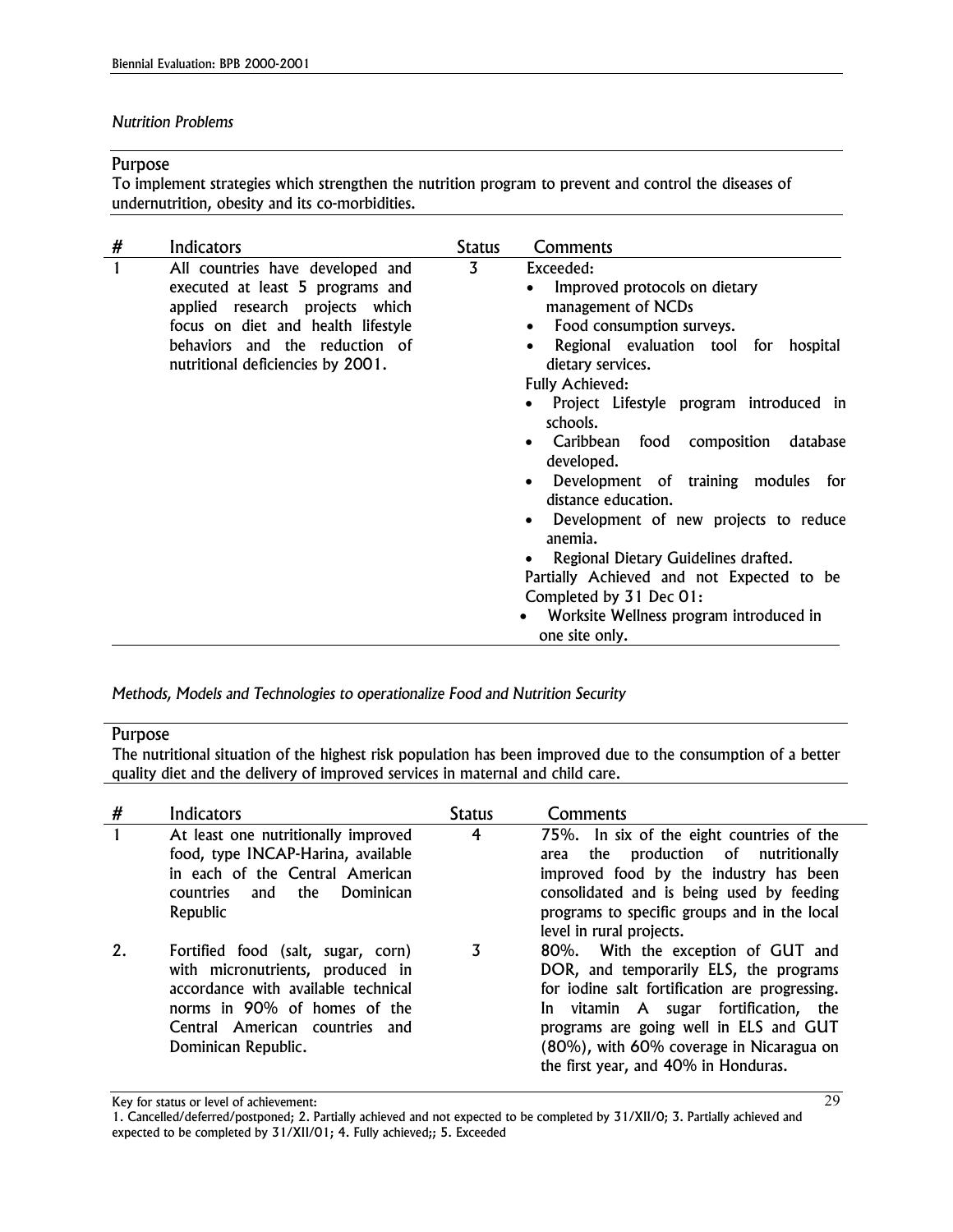- 3 National and regional network to implement a system to guarantee the quality of food fortification programs, functioning in Central America and Dominican Republic.
- 4 Policies, and national plans that ascertain the access and availability of food to groups with insecure nutritional food in all countries of Central America and Dominican Republic.
- 5 Contents of food and nutrition incorporated in national communication and education programs in all countries of Central America and Dominican Republic.

- 6 Use of nutritional labeling and consumption of nutritionally improved and fortified food, incorporated in orientation and/or consumer defense programs in all countries of Central America and Dominican Republic.
- 7 The nutritional food component strengthened or incorporated in the integrated maternal and child programs in the seven countries of the region and DOR.
- 8 Nutritional food component strengthened in information systems and special studies.

Fortification of corn meal with iron and B complex is acceptable in all countries, which with the exception of GUT, are also adding high levels of folic acid. In DOR, negotiations are underway to fortify sugar with vitamin A.

- 3 70%. Two samples have been received to guarantee the quality of the analytical process in fortified food. The guarantee system includes GUT, ELS, HON and NIC.
- 2 80%. National policy on Nutrition and Food Security in place in BLZ, COR, NIC and GUT. National plans being developed in other countries. Multisectoral mechanisms being established and/or consolidated for the implementation of national plans.
- 4 100% implementation of food guidelines. In five countries the process of implementation and in two the process of preparation has been supported. Concluded the methodological proposal to evaluate the impact on the population.

75% Initiative Healthy Schools. Promoted the initiate in high level meeting (Panama 2000) with education and health authorities. Resolution of CECC in support of the initiative for Human Development. Mexico-CA meeting to strengthen the initiative in development.

- 2 60%. Regional nutritional labeling proposal prepared and submitted to all countries including DOR in two regional meetings of the Codex Alimentarious organized by FAO.
- 3 70%. Actions taken to revise food and nutrition for all stages of life, based on the diagnosis of the services network and FESP in the context of health sector reform to strengthen essential interventions in interprogrammatic work.

4 100%. Situation analysis updated for al countries in Central America. Institutional capacity strengthen in all countries to carry out periodic and systematic actions of surveillance, monitoring and evaluation of plans, programs and projects (ECA, CBA, census, surveys, health conditions, income

<sup>1.</sup> Cancelled/deferred/postponed; 2. Partially achieved and not expected to be completed by 31/XII/0; 3. Partially achieved and expected to be completed by 31/XII/01; 4. Fully achieved;; 5. Exceeded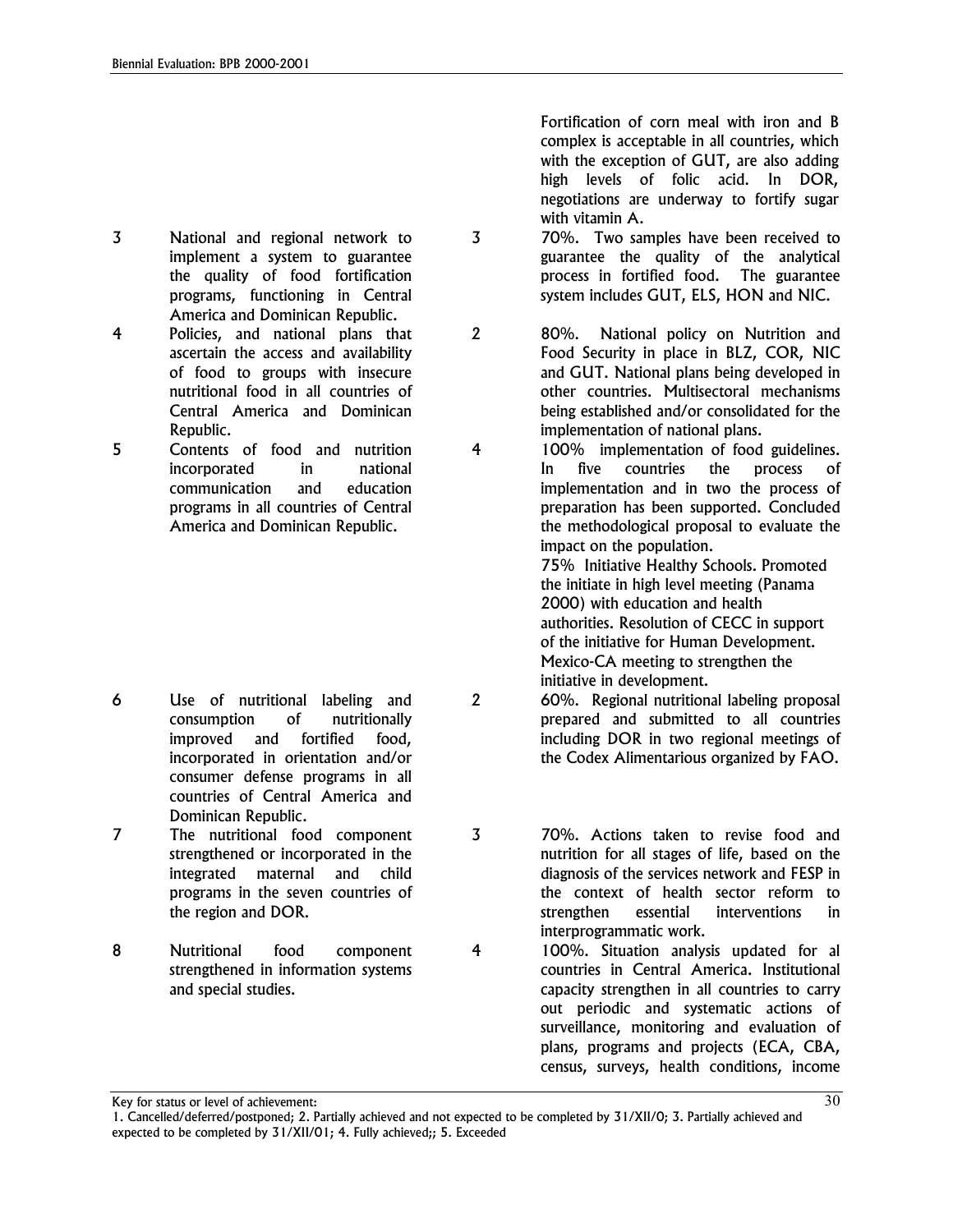and expenses, schools promoting development)

*Strategies for the Promotion and Strengthening of the Food and Nutrition Security Initiative.*

### Purpose

Food and nutrition security has been promoted through human resources training, the incorporation of FNS in local development plans and in monitoring and evaluation the situation of food and nutrition security.

| #              | Indicators                                                                                                                                                                                                                                 | <b>Status</b> | Comments                                                                                                                                                                                                                                                                                                                                                                                                                                                   |
|----------------|--------------------------------------------------------------------------------------------------------------------------------------------------------------------------------------------------------------------------------------------|---------------|------------------------------------------------------------------------------------------------------------------------------------------------------------------------------------------------------------------------------------------------------------------------------------------------------------------------------------------------------------------------------------------------------------------------------------------------------------|
|                | Human resources from the service<br>and education sectors participate<br>proactively and in accordance with<br>the needs of the national FNS<br>programs.                                                                                  | 5             | 100%. All countries have human resources<br>with updated knowledge on the subject of<br>FNS. In GUT, COR, PAN and DOR master<br>programs in FNS are available. Students in<br>supervised professional service incorporated<br>to local development processes (municipal<br>and community)                                                                                                                                                                  |
| $\overline{2}$ | At the end of the biennium FNS has<br>been incorporated as a strategy in<br>local development processes carried<br>our in Member Countries.                                                                                                | 5             | $100\%$ .<br>Development and transfer of<br>methodology and work strategies for the<br>integration of FNS in local development<br><i>(instruments)</i><br>developed.<br>processes<br>managerial capacity of local governments<br>and the society strengthened, technology<br>transferred, appropriation of the process,<br>sharing of experiences and extension of the<br>methodology to priority municipalities,<br>changes in food nutrition indicators) |
| 3              | Information on FNS situation has<br>been used to review the legal<br>framework and to<br>support the<br>decision making in reference to<br>focalization of social and economic<br>for the population<br>actions<br>-in<br>extreme poverty. | 3             | Development and application of<br>100%.<br>instruments and guidelines for monitoring<br>and evaluation FNS at the local level. In<br>process the transfer of methodologies and<br>technologies to information producers and in<br>support for surveillance, monitoring and<br>evaluation of FNS in countries of the sub-<br>region.                                                                                                                        |

Key for status or level of achievement:

31

<sup>1.</sup> Cancelled/deferred/postponed; 2. Partially achieved and not expected to be completed by 31/XII/0; 3. Partially achieved and expected to be completed by 31/XII/01; 4. Fully achieved;; 5. Exceeded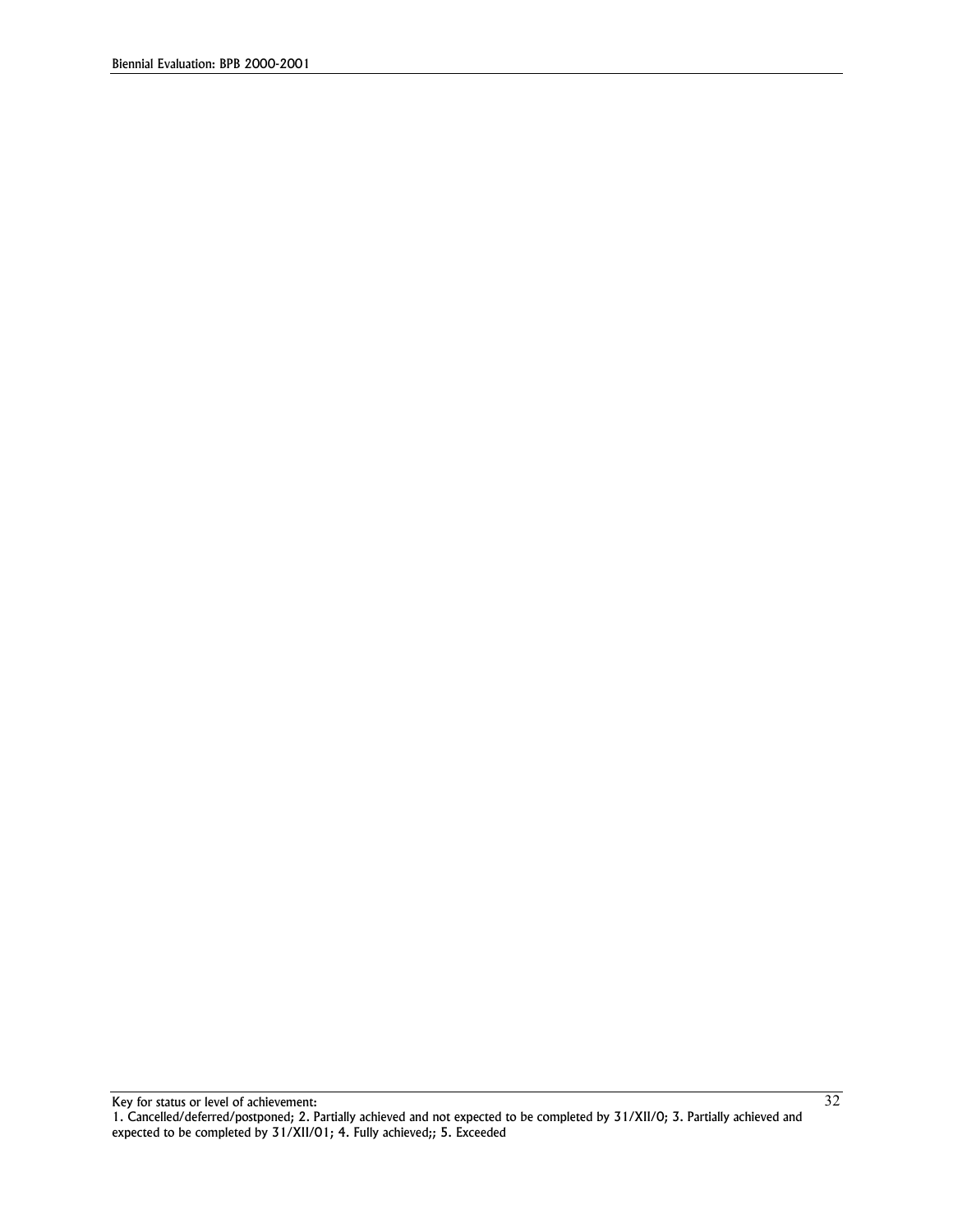# **ENVIRONMENTAL PROTECTION AND DEVELOPMENT**

### **Technical Cooperation Projects 4 Projects evaluated (Units: HEP, CEPIS)**

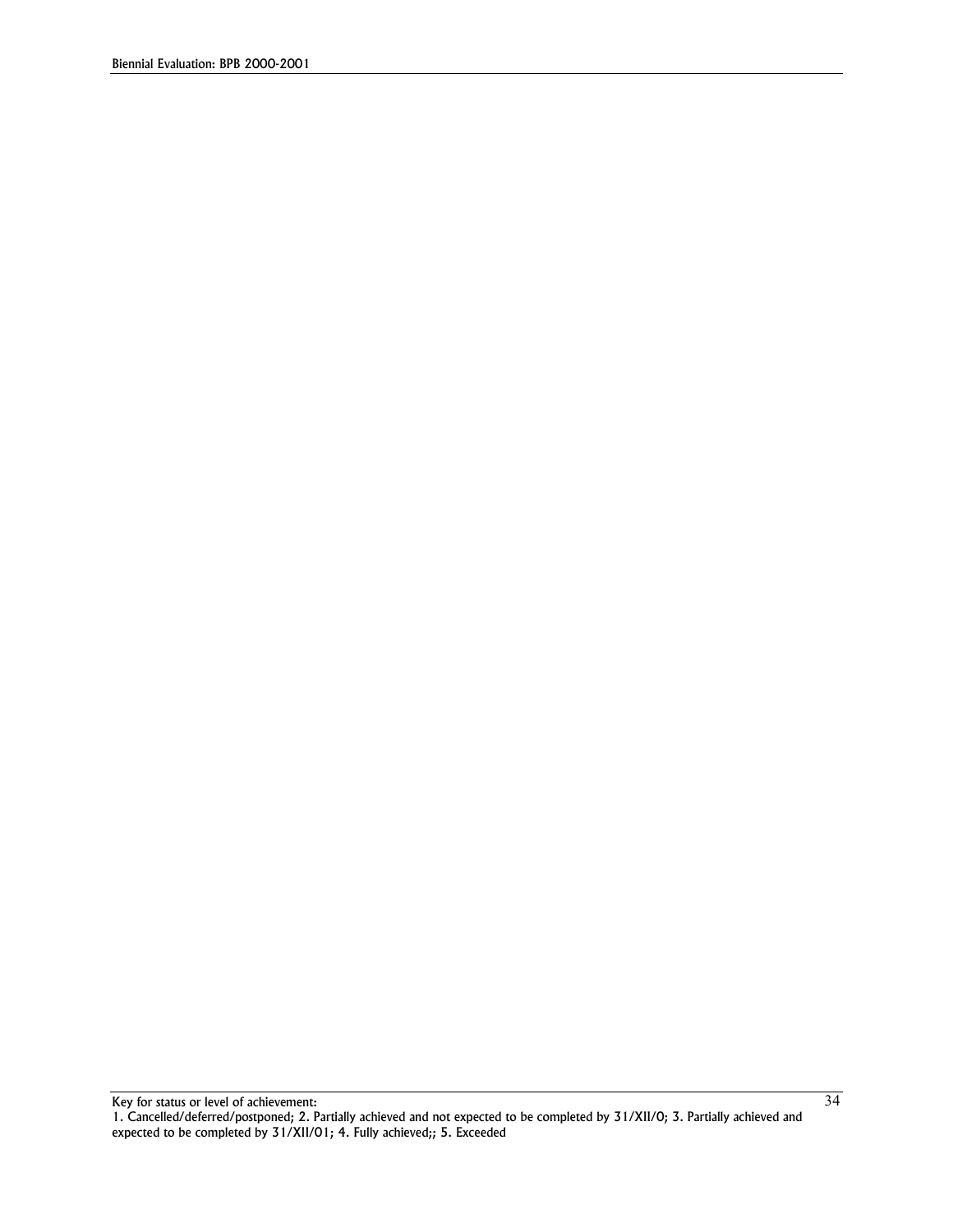# ENVIRONMENTAL PROTECTION AND DEVELOPMENT

### Projects

*Water Supply and Other Basic Sanitation Activities*

### Purpose

To develop national capacity to increase the coverage and quality of basic sanitation services, promote health in housing, and improve other aspects of environmental sanitation.

| #            | Indicators                                                                                                                                                                                                   | <b>Status</b> | Comments                                                                                                                                                                                                                                                                                          |
|--------------|--------------------------------------------------------------------------------------------------------------------------------------------------------------------------------------------------------------|---------------|---------------------------------------------------------------------------------------------------------------------------------------------------------------------------------------------------------------------------------------------------------------------------------------------------|
|              | 2% increase in coverage of drinking<br>with<br>household<br>supply<br>water<br>connections.                                                                                                                  | 4             | Increase estimated at 3%. At the end of the<br>1990s, the figures for urban and rural<br>87%<br>connections<br>38%,<br>were<br>and<br>respectively. The greatest deficits were found<br>in rural areas: 39% of the population had no<br>access and 23% had access but no household<br>connection. |
| $\mathbf{2}$ | Increase in sewerage coverage or in<br>5% of the<br>for<br><i>situ</i> solutions<br>population,<br>and<br>wastewater<br>treatment for 10% of the population<br>with<br>household<br>sewerage<br>connections. | $\mathbf{2}$  | A 13% increase in sewerage coverage in LAC<br>in the past decade. Greater deficits (50%) in<br>access to this service in rural areas. Only<br>14% of sewerage system effluents (49% of<br>the population) receive some treatment.                                                                 |
| 3            | <b>Directives</b><br>established<br>for<br>the<br>organization of solid waste collection<br>services and the creation of legal<br>frameworks and national plans in four<br>countries.                        | 4             | Sectoral organization processes concluded in<br>Peru and Venezuela; under way in Panama<br>and Paraguay, and begun in Ecuador and the<br>Dominican Rep through sectoral analyses.<br>New legal framework established in Peru.                                                                     |
| 4            | Health<br>housing<br>diagnoses<br>in<br>conducted in six countries. Review of<br>position paper on health in housing<br>policies and of project with centers.                                                | 4             | Diagnosis completed in seven countries of the<br>Region and initiated in four more. Position<br>paper on policies reviewed and<br>project<br>prepared.                                                                                                                                            |

### *Workers' Health*

### Purpose

To ensure that the institutions involved in improving work environments and working conditions have heightened their institutional capacity in disease prevention, health promotion, and workers' health care, including care for working children.

<sup>1.</sup> Cancelled/deferred/postponed; 2. Partially achieved and not expected to be completed by 31/XII/0; 3. Partially achieved and expected to be completed by 31/XII/01; 4. Fully achieved;; 5. Exceeded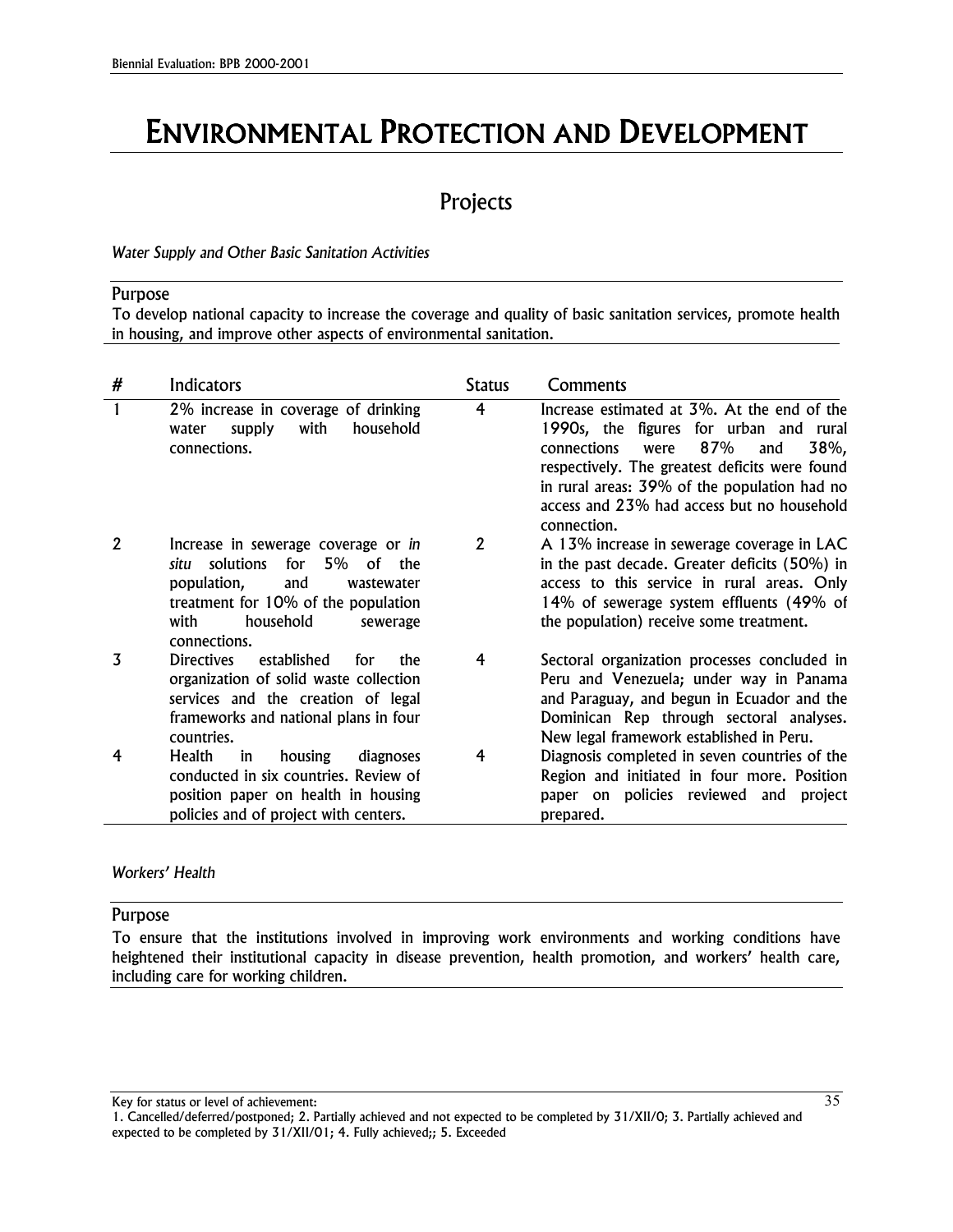| # | <i><u><b>Indicators</b></u></i>                                                                                                      | Status | Comments                                                                                                                                                                                            |
|---|--------------------------------------------------------------------------------------------------------------------------------------|--------|-----------------------------------------------------------------------------------------------------------------------------------------------------------------------------------------------------|
|   | Existence<br>multipartite<br>0f<br>boards/committees coordinating the<br>execution of national, subregional<br>and regional plans.   | 5      | During the biennium, 10 countries and two<br>subregions (CA-CARICOM) participated.                                                                                                                  |
| 2 | multisectoral document<br>A<br><sub>on</sub><br>progress in controlling occupational<br>hazards prepared and published.              | 4      | Documents: "Occupational Hygiene in<br>Latin America," "Workers' Health for<br>Development in the Americas: A Plan for<br>the Next Ten Years," and the "Strategy for<br>Promoting Workers' Health." |
| 3 | countries<br>Three<br>will<br>have<br>an<br>information system for analyzing the<br>workers' health situation in three<br>countries. | 4      | Chile, Colombia, and Cuba have developed<br>systems for analyzing sentinel events. A<br>Workers' Health Network has<br>been<br>created, with 700 professionals from 29<br>countries in the Region.  |

*Environmental Health Risks and Chemical Safety*

### Purpose

To strengthen the institutional capacity of the ministries of health and health sections of institutions in other areas (labor and the environment) to promote chemical safety and environmental surveillance for health through the identification and assessment of risk, the setting of criteria and standards, research, and epidemiological surveillance.

| # | Indicators                                                                                                                                           | <b>Status</b> | Comments                                                                                                                                                                                                                                                                                                                                                                                                                                                           |
|---|------------------------------------------------------------------------------------------------------------------------------------------------------|---------------|--------------------------------------------------------------------------------------------------------------------------------------------------------------------------------------------------------------------------------------------------------------------------------------------------------------------------------------------------------------------------------------------------------------------------------------------------------------------|
|   | At least 10 countries have set<br>standards for air and water quality.                                                                               | 4             | Programs for the monitoring and control of<br>water quality in place in five countries. Brazil<br>set up a computerized information system.<br>Twelve LAC countries have air quality<br>standards. The Clean Air Initiative with the<br>World Bank supported air quality programs<br>in four countries.                                                                                                                                                            |
| 2 | Studies of the health situation as it<br>relates to the environment in four<br>with<br>countries,<br>the<br>broad<br>participation of other sectors. | 4             | Studies on DDT use and malaria conducted<br>in seven CA countries and Mexico. Studies<br>health<br>impact of pesticides<br>the<br>on<br>conducted as part of the Plagsalud Project in<br>Central America and two other Latin<br>300<br>American countries. More<br>than<br>integrated local commissions on pesticides<br>health are operating in Central<br>and<br>America. Studies on the impact of lead on<br>health conducted in 18 countries of the<br>Region. |

<sup>1.</sup> Cancelled/deferred/postponed; 2. Partially achieved and not expected to be completed by 31/XII/0; 3. Partially achieved and expected to be completed by 31/XII/01; 4. Fully achieved;; 5. Exceeded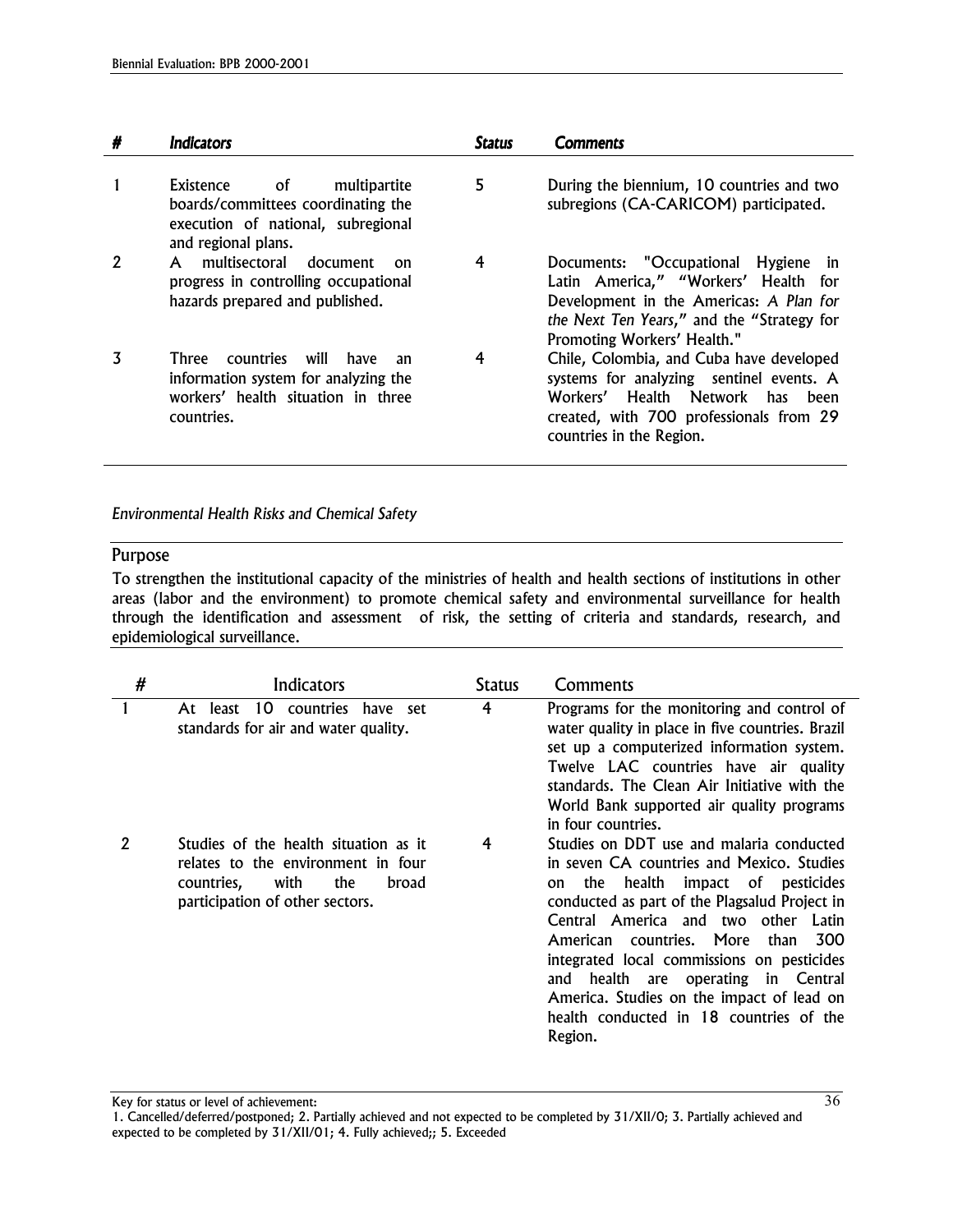3 Development of networks and instruments for information exchange in 22 countries of the Region. 4 Information exchange networks in the areas of toxicology (300 professionals/22 countries), air quality (124 professionals/22 countries), waste (200 professionals/9 countries). National toxicology networks have been set up or strengthened in Argentina, Brazil, Chile, Mexico and Venezuela. Toxicology Centers have been set up in El Salvador, Mexico, and Paraguay. Virtual Health and Environment Library (VHEL) is available, and national VHELs are being created in four countries.

*Incorporating Health into Environmental Management*

### Purpose

To strengthen national capacity to act in an intersectoral manner and with the participation of society to address the areas of health and environment.

| # | Indicators                                                                                                                                                                                                            | <b>Status</b> | Comments                                                                                                                                                                                                                                                                                                                                                                                                                                   |
|---|-----------------------------------------------------------------------------------------------------------------------------------------------------------------------------------------------------------------------|---------------|--------------------------------------------------------------------------------------------------------------------------------------------------------------------------------------------------------------------------------------------------------------------------------------------------------------------------------------------------------------------------------------------------------------------------------------------|
|   | At the local level, specific community<br>participation<br>projects to<br>solve<br>environmental health problems are<br>under way in 10 countries.                                                                    | 4             | In Argentina, the Pan American Ecoclubs<br>School is being organized. The Primary<br>Environmental Care strategy is being<br>implemented in 12 countries, with public<br>health programs.                                                                                                                                                                                                                                                  |
| 2 | The health sector participates in the<br>regional fora of environmental health<br>agencies and is preparing<br>to<br>participate in the development of the<br>Agenda 21 implementation plan at<br>the national level. | 4             | In the year 2000, two regional forums<br>were held, one in Barbados and the other in<br>Chile. In 2001, the meeting is being held<br>Brazil and includes the regional<br>in l<br>contribution to the Río $+10$ Meeting and<br>the Meeting of Ministers of Health and<br>Environment (Canada 2002).<br><b>Nine</b><br>countries<br>with<br>for<br>processes<br>0f<br>development<br>their<br>institutional<br>environmental health bureaus. |

<sup>1.</sup> Cancelled/deferred/postponed; 2. Partially achieved and not expected to be completed by 31/XII/0; 3. Partially achieved and expected to be completed by 31/XII/01; 4. Fully achieved;; 5. Exceeded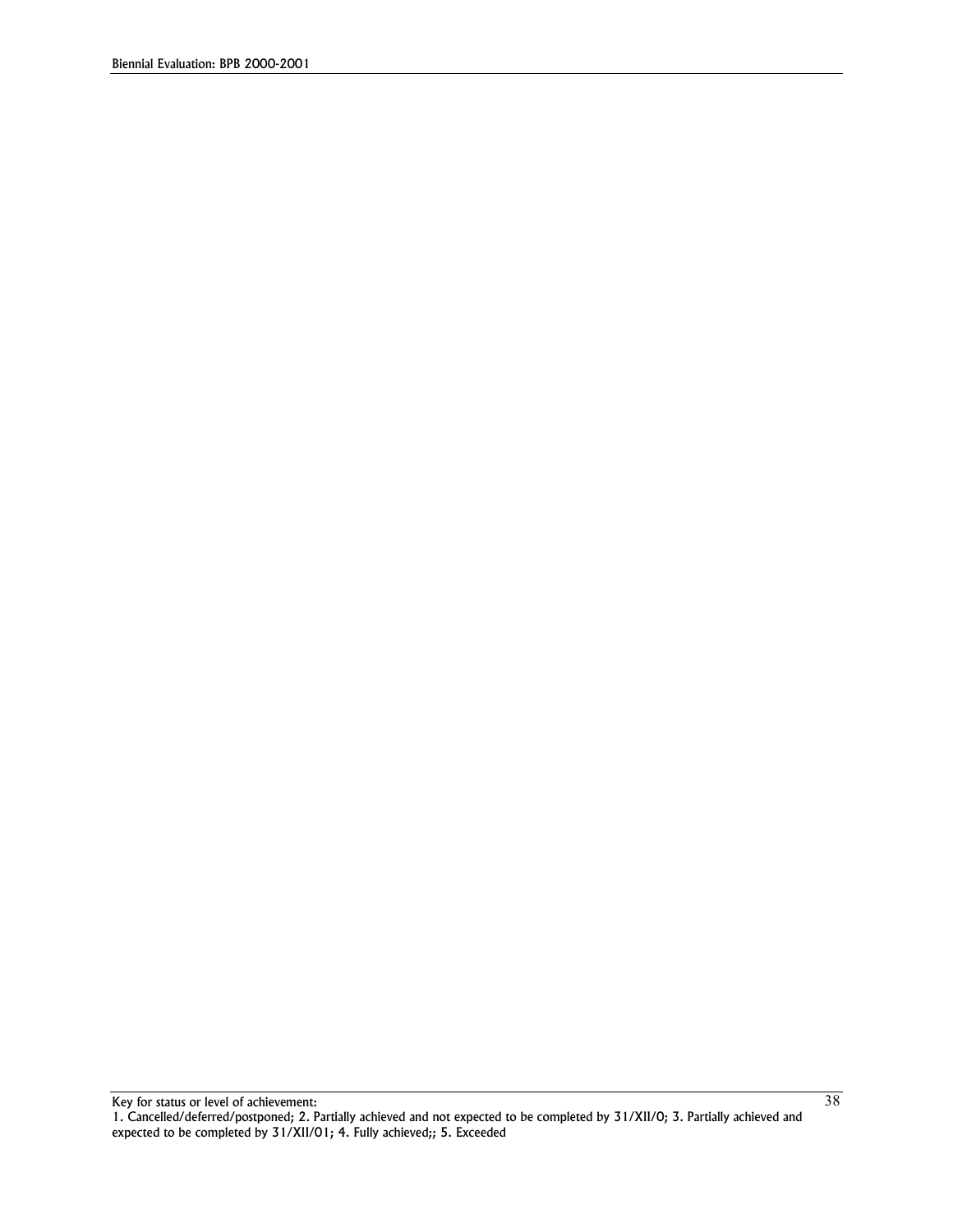# **DEVELOPMENT**



39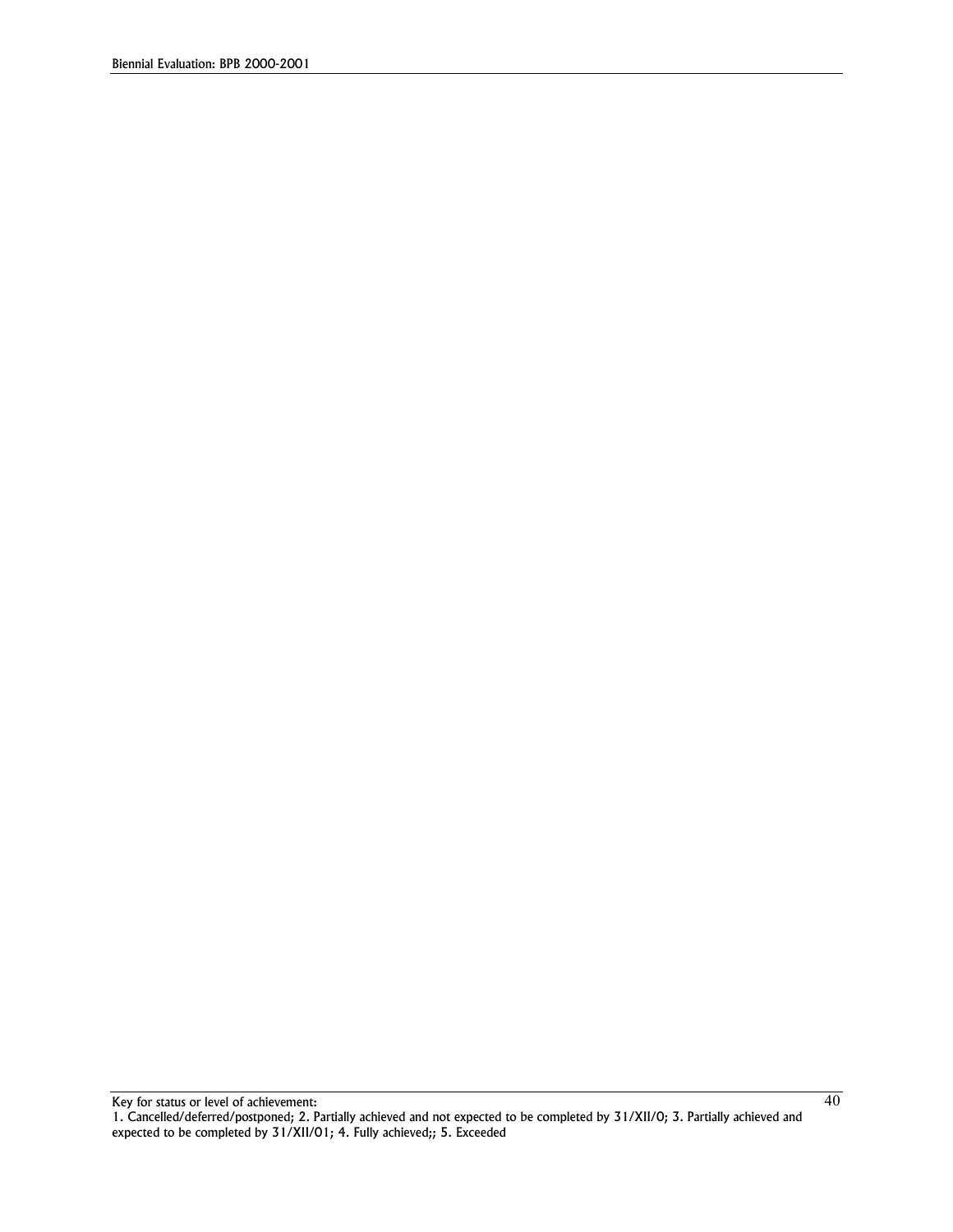# HEALTH SYSTEMS AND SERVICES DEVELOPMENT

## Project

*Support for Sectoral Reform Processes and for Institutional Organization of the Health Systems*

### Purpose

To provide technical cooperation to the Organization's member countries in the design, implementation, and evaluation of tbeir sectoral reforms and support their efforts to define and develop organizational and operational models for their health systems. The aim is to foster an intersectoral approach, efficiency, quality, and effective social participation in order to reduce inequities in access to the services and improve the health of their populations.

| # | Indicators                                                                                                                                                                                                                                                     | <b>Status</b> | Comments                                                                                                                                                         |
|---|----------------------------------------------------------------------------------------------------------------------------------------------------------------------------------------------------------------------------------------------------------------|---------------|------------------------------------------------------------------------------------------------------------------------------------------------------------------|
|   | Organizational models for the sector<br>geared to the search for equity,<br>efficiency, quality, and social<br>participation formulated,<br>-in<br>operation, or under review in at<br>least eight countries in the Region at<br>the end of the biennium.      | 4             | As an example we cite the new models<br>operating in Brazil. Bolivia, Costa Rica,<br>Chile, Guatemala, Nicaragua, Honduras,<br>Jamaica, and Trinidad and Tobago. |
| 2 | Health systems where there has<br>been a rethinking of the steering<br>role, organization,<br>and<br>management, with a view to<br>reducing inequities and improving<br>quality and productivity in at least<br>eight countries at the end of the<br>biennium. | 3             | There is heterogeneity in the strategies, but<br>their common denominator is greater equity<br>in access by the population to basic health<br>services.          |

Key for status or level of achievement:

41

<sup>1.</sup> Cancelled/deferred/postponed; 2. Partially achieved and not expected to be completed by 31/XII/0; 3. Partially achieved and expected to be completed by 31/XII/01; 4. Fully achieved;; 5. Exceeded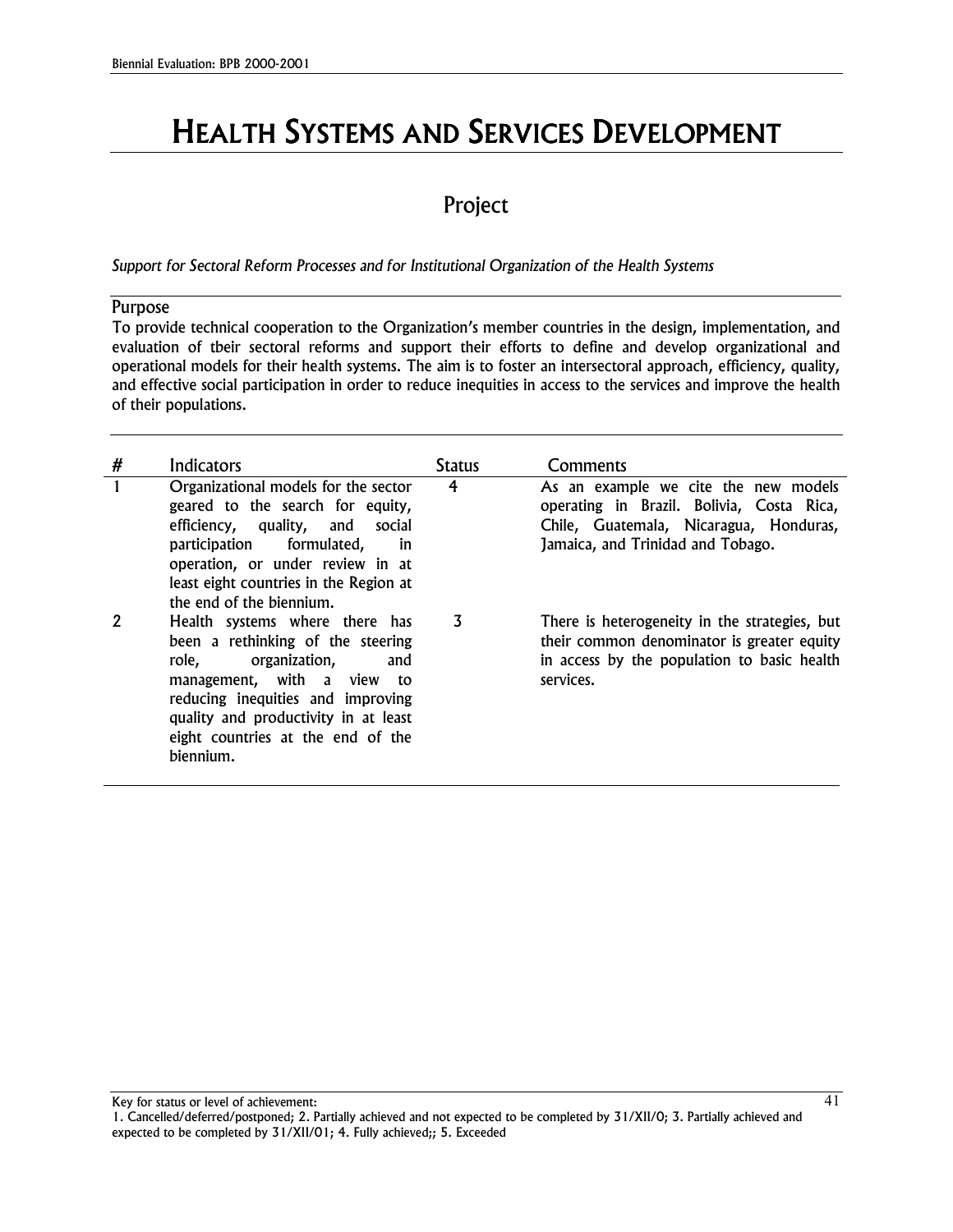*Organization and Management of Health Services*

### Purpose

To work with the member countries of PAHO to reorient and reorganize health service delivery and develop managerial capacity, based on the criteria of equity, efficiency, and quality in health care delivery.

| #            | Indicators                                                                                                                                                                                                                                                                                                                       | <b>Status</b> | Comments                                                                                                                        |
|--------------|----------------------------------------------------------------------------------------------------------------------------------------------------------------------------------------------------------------------------------------------------------------------------------------------------------------------------------|---------------|---------------------------------------------------------------------------------------------------------------------------------|
| $\mathbf{1}$ | Health services systems with better<br>operating and problem-solving<br>capacity to increase coverage with<br>equity, efficiency, effectiveness, and<br>quality in areas such as oral health,<br>eye health, the ethnic approach,<br>and rehabilitation in at least 10<br>countries of the Region at the end<br>of the biennium. | 3             | Mexico, Panama,<br>Examples:<br>Ecuador,<br>Trinidad and Tobago, Brazil, Chile, Cuba,<br>Uruguay, Peru, Guatemala, and Bolivia. |

*Financing and Resource Allocation, Expenditure Analysis, and Investment Development*

### Purpose

To prepare the necessary methodologies for resource allocation through the design and management of investments and the analysis and orientation of financing and expenditure.

| #            | Indicators                                                                                                              | <b>Status</b> | Comments                                                          |
|--------------|-------------------------------------------------------------------------------------------------------------------------|---------------|-------------------------------------------------------------------|
| $\mathbf{1}$ | on the criteria<br>Document<br>for<br>allocating health care resources with<br>an equity perspective.                   | 3             | Document being prepared with contributions<br>from the countries. |
| 2            | Guidelines for projects and master<br>for<br>managing<br>investment<br>plans<br>prepared by the end of the<br>biennium. | 3             | One of the instruments is in press and<br>another in development. |
|              | <b>Guidelines</b><br>analyzing<br>for<br>and<br>orienting financing and expenditure<br>prepared by end of the biennium  | 3             | In development                                                    |

<sup>1.</sup> Cancelled/deferred/postponed; 2. Partially achieved and not expected to be completed by 31/XII/0; 3. Partially achieved and expected to be completed by 31/XII/01; 4. Fully achieved;; 5. Exceeded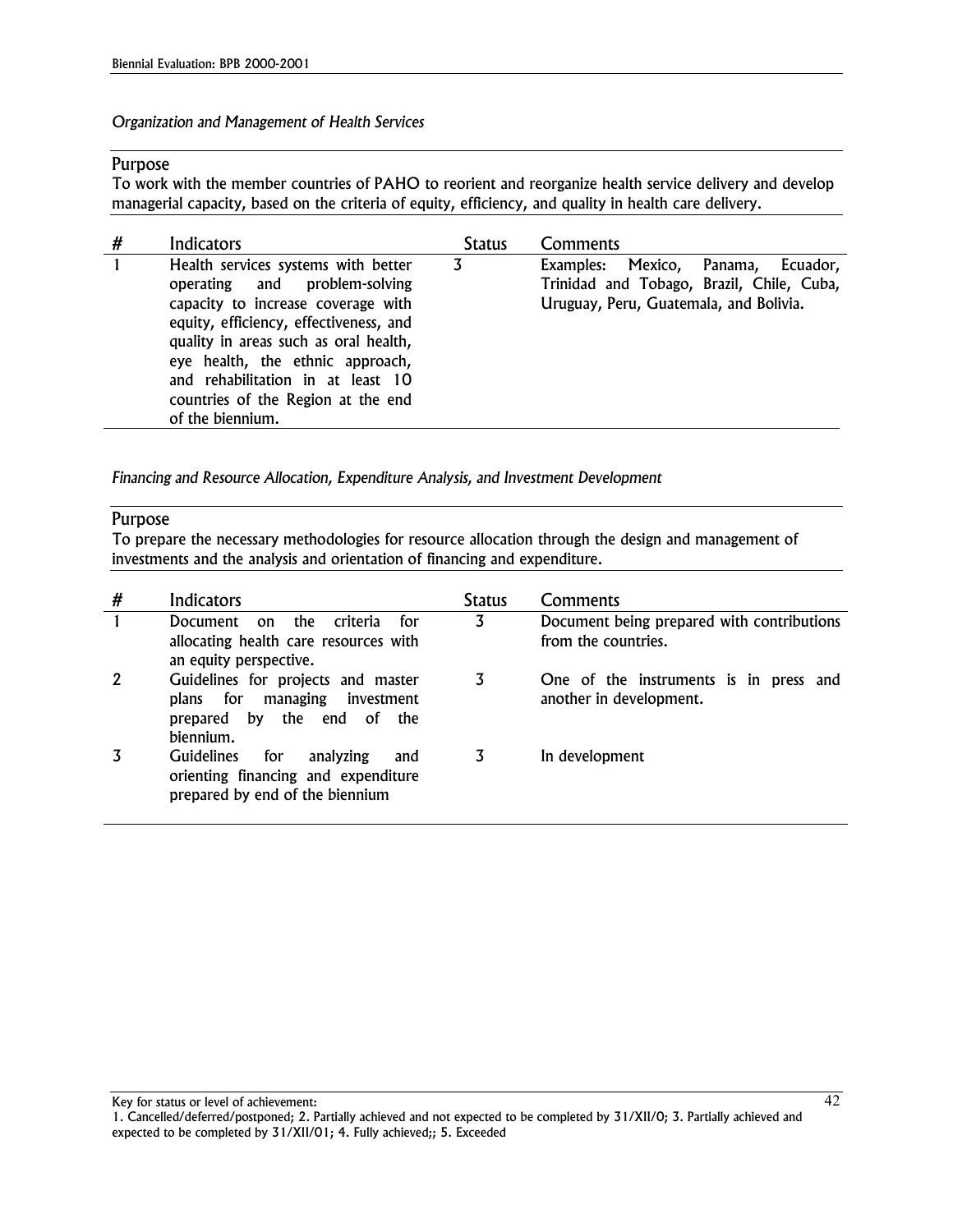### *Program on Human Resources Development*

### Purpose

To promote and participate in human resources development in health within the framework of sectoral reform to improve equity, effectiveness, productivity, and quality in meeting the needs of the population of the countries of the Region.

| # | <b>Indicators</b>                                                                                                                                                                                                                     | <b>Status</b> | Comments                                                                                                                                                                                                                                                                                            |
|---|---------------------------------------------------------------------------------------------------------------------------------------------------------------------------------------------------------------------------------------|---------------|-----------------------------------------------------------------------------------------------------------------------------------------------------------------------------------------------------------------------------------------------------------------------------------------------------|
|   | Comprehensive national plans for<br>human resources development in<br>health adopted as basic components<br>of the sectoral reform process in 10<br>countries.                                                                        | 5             | The regional strategy of the Observatory of<br>Human Resources in the sectoral reforms<br>has made it possible to develop national<br>proposals and interventions in the areas of<br>human resources policy and management in<br>14 countries.                                                      |
| 2 | Innovation and<br>change<br>human<br>in<br>resources development in health service<br>training institutions<br>and<br>the<br>and<br>participation of social actors in response<br>to the sectoral reform processes in 15<br>countries | 4             | The changes in approaches and interventions<br>in the area of human resources are many<br>and varied: labor flexibility (Brazil, Peru,<br>Mexico, Costa Rica); staff training (10<br>countries); management contracts (Chile,<br>Costa Rica, Peru); decentralization of<br>management (almost all). |

### *Essential Drugs and Technology*

### Purpose

To work effectively with the countries of the Region to improve the quality and efficiency of: the inputs of the specialized health services in the areas of drugs, equipment and medical devices, laboratories, blood banks, diagnostic imaging, radiation therapy, physical infrastructure of the health services, and information systems.

| # | Indicators                                                                                                   | <b>Status</b> | Comments                                                                                                                                                                                                                    |
|---|--------------------------------------------------------------------------------------------------------------|---------------|-----------------------------------------------------------------------------------------------------------------------------------------------------------------------------------------------------------------------------|
|   | guidelines,<br>Legislation,<br>and<br>standards formulated in specific<br>areas of HSE in 10 countries.      | 5             | The areas are: drugs, laboratories, blood<br>banks, radiation protection,<br>medical<br>equipment, and information technology.<br>The countries: ARG, BRA, CHI, COL,<br>COR, CUB, DOR, ECU, ELS, HON,<br>JAM, MEX, CIN, TRT |
| 2 | Proposed restructuring of regulatory<br>entities in four countries.                                          | 5             | There are proposals for restructuring the<br>regulatory entities in the areas of drugs,<br>radiation<br>medical equipment,<br>and<br>protection. The countries: BRA, COL,<br>COR, DOR, MEX, PAN                             |
|   | <b>Proposals</b><br>improved<br>for<br>of<br>performance<br>pharmacy,<br>medicine,<br>laboratory,<br>nuclear | 5             | The proposed improvements cut across all<br>the support services covered by HSE and<br>virtually all the countries of the Region.                                                                                           |

Key for status or level of achievement:

1. Cancelled/deferred/postponed; 2. Partially achieved and not expected to be completed by 31/XII/0; 3. Partially achieved and expected to be completed by 31/XII/01; 4. Fully achieved;; 5. Exceeded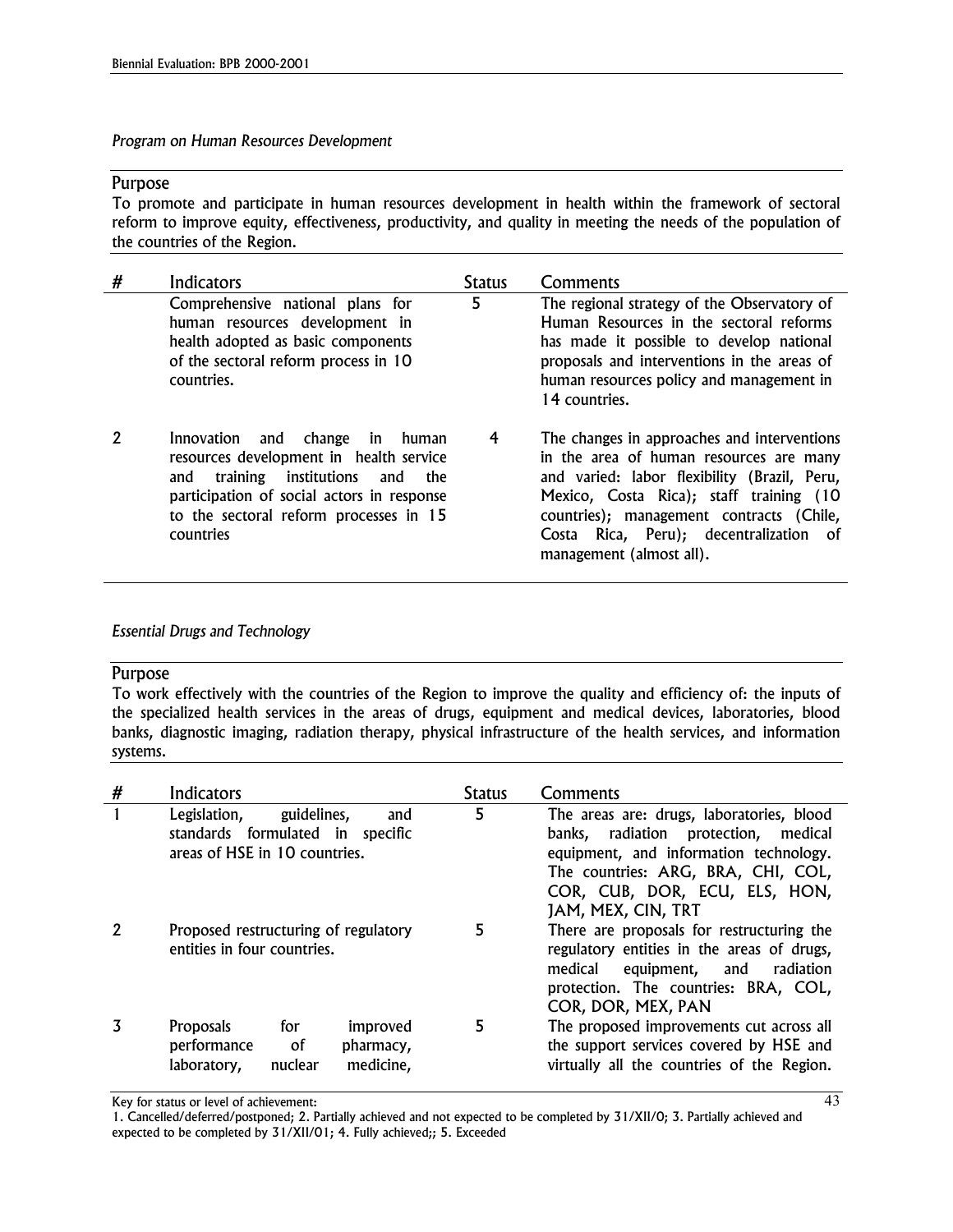|   | information<br>engineering,<br>and<br>services in eight countries.                                |    | The countries: ARG, BOL, COL, COR,<br>CUB, ECU, ELS, HON, GUT, HAI,<br>MEX, CIN, PAN, PAR, PER, TRT                                                                                                                                                                                                                         |
|---|---------------------------------------------------------------------------------------------------|----|-----------------------------------------------------------------------------------------------------------------------------------------------------------------------------------------------------------------------------------------------------------------------------------------------------------------------------|
| 4 | <b>Proposals</b><br>quality<br>control<br>for<br>formulated<br>12<br>in<br>programs<br>countries. | 5  | Quality control programs have been<br>formulated in the areas of drugs,<br>laboratories, blood banks, diagnostic<br>imaging, and radiation therapy. The<br>countries: ARG, BAR, BRA, BOL, CHI,<br>COLC, COR, CUB, DOM, DOR, ECU,<br>ELS, GUT, GUY, GRE, HAI, HON,<br>JAM, MEX, CIN, PAN, PAR, PER,<br>SOUTH, TRT, SCN, SALT |
| 5 | Models for institutional certification<br>distributed at the regional level.                      | -2 | Standards have been developed and future<br>auditors are being trained to certify blood<br>banks and laboratories.                                                                                                                                                                                                          |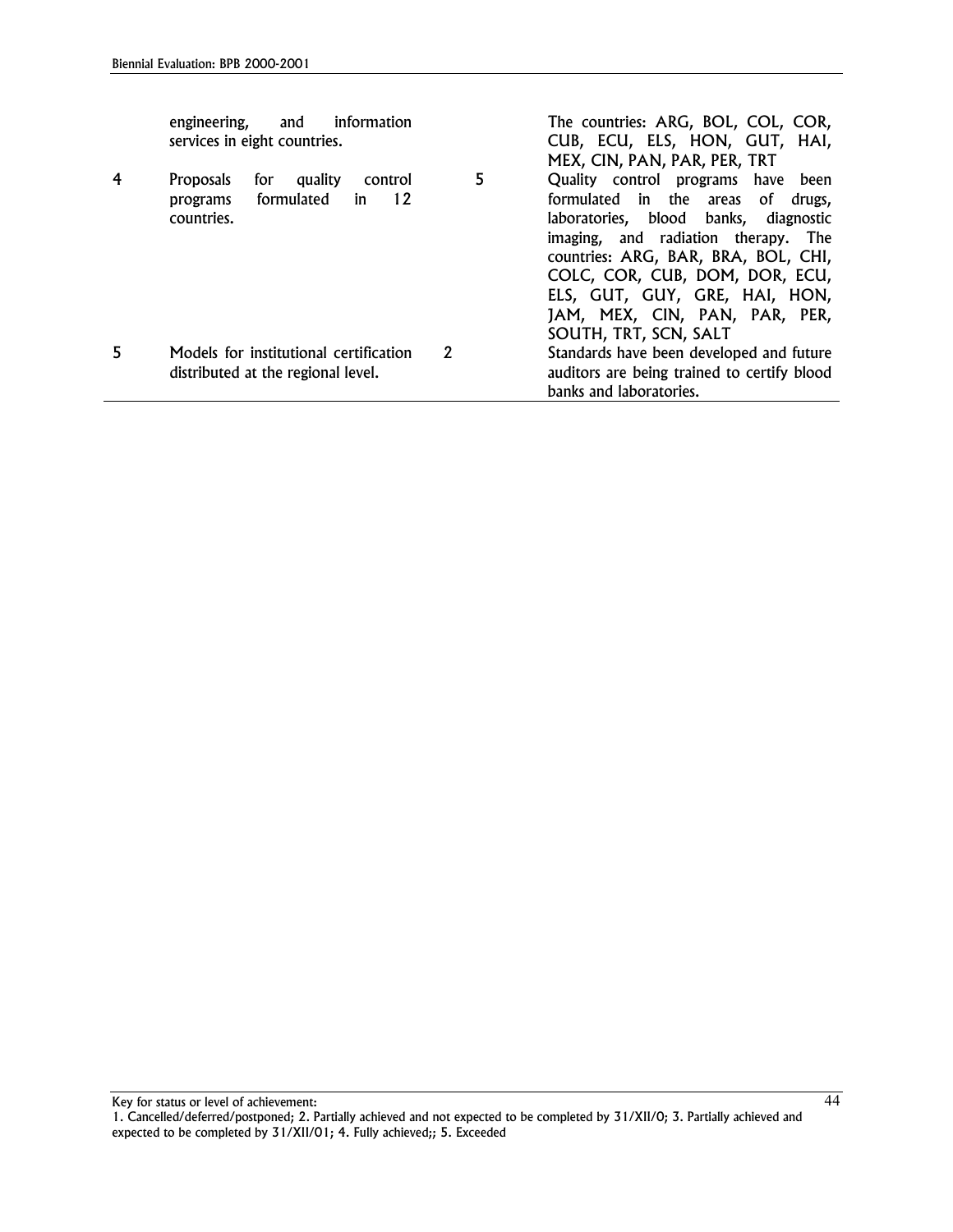



45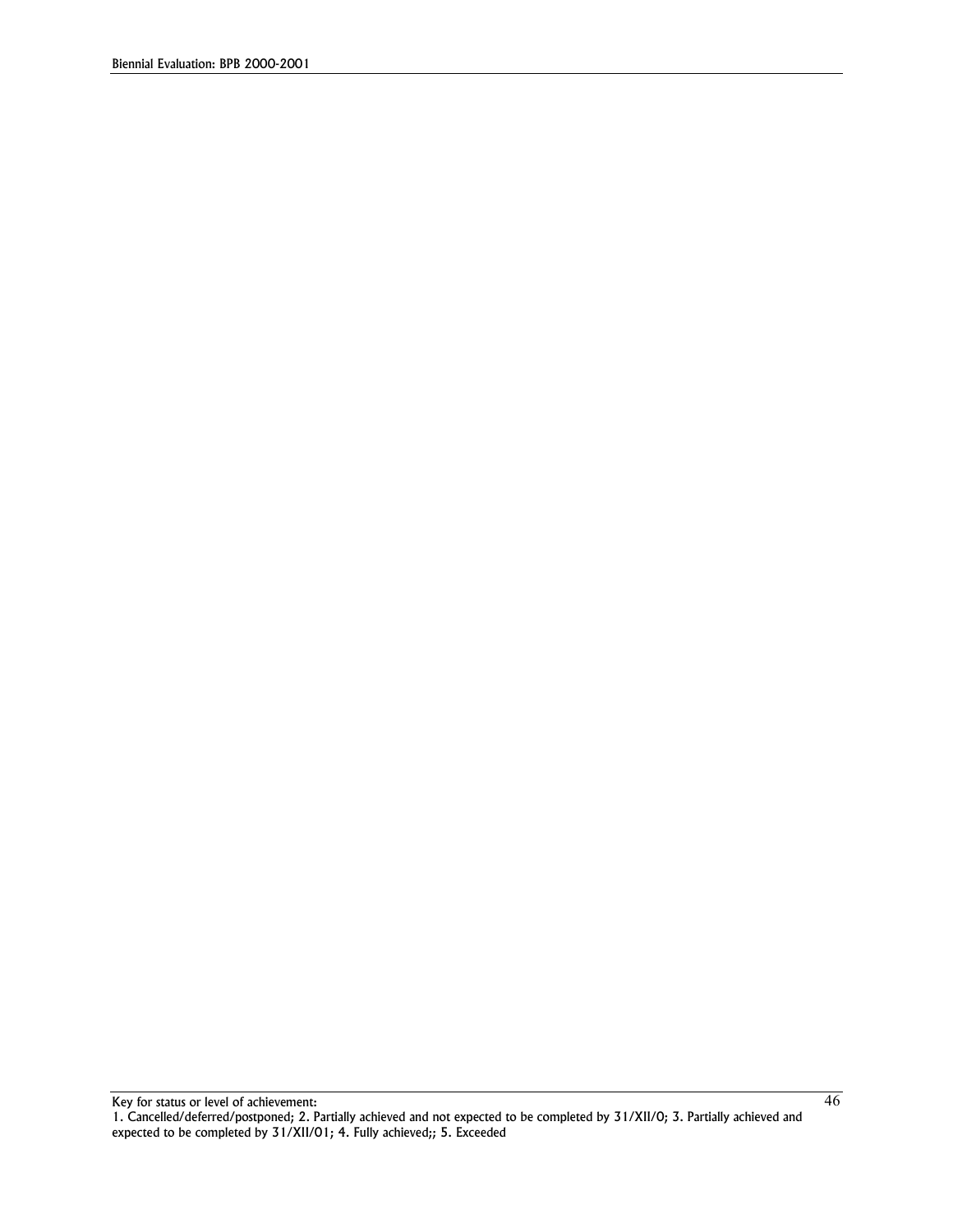# DISEASE PREVENTION AND CONTROL

# Projects

### *AIDS/STD Prevention and Control Program*

### Purpose

Member Countries will have effective intersectoral programs to reduce the transmission and impact of HIV infection and sexually transmitted diseases

| #                | Indicators                                                                                                                                                                                                                                    | <b>Status</b>  | Comments                                                                                                                                                                                                                                                                                                                                                                          |
|------------------|-----------------------------------------------------------------------------------------------------------------------------------------------------------------------------------------------------------------------------------------------|----------------|-----------------------------------------------------------------------------------------------------------------------------------------------------------------------------------------------------------------------------------------------------------------------------------------------------------------------------------------------------------------------------------|
| 1                | No. of countries using appropriate<br>health<br>policy<br>and<br>program<br>standards<br>in<br>management<br>the<br>formulation and implementation of<br>and/or<br>intersectoral<br>sectoral<br>projects and plans (end 1999 vs<br>end 2001.) | $\overline{3}$ | This is<br>a continuous and continuing<br>The<br>preparation<br>and<br>process.<br>implementation of national plans<br>and<br>projects takes one to five years. This<br>indicator will need to be modified to reflect<br>country-specific or subregion-specific (e.g.<br>Caribbean,<br>Central<br>the<br>America)<br>appreciable qualitative changes within a<br>two-year period. |
| $\boldsymbol{2}$ | No. of countries generating, using<br>and providing useful information on<br>AIDS cases, HIV surveillance, and<br>selected STDS on a regular and<br>timely basis (end 1999 vs end<br>2001.                                                    | $\overline{4}$ | All countries of the Region generate, use<br>useful<br>information<br>provide<br>and<br>on<br>HIV/AIDS. Ten countries are providing<br>information on selected STDs.                                                                                                                                                                                                              |
| 3                | No. of countries conducting well<br>designed and well-targeted STD<br>control activities (end 1999 vs end<br>2001.                                                                                                                            | $\overline{2}$ | Argentina, Bolivia, Brazil, Cuba, El Salvador,<br>Honduras, Jamaica, Mexico, Peru, and<br><b>Uruguay</b><br>are<br>among<br>the<br>countries<br>conducting well-targeted interventions. The<br><b>STI-Network</b><br>establishment of the<br>in<br>September 2001 will contribute to the<br>fulfillment of this indicator in the next<br>biennium.                                |
| 4                | No. of countries using best practice<br>models to prevent<br>the sexual,<br>blood-borne<br>perinatal<br>and<br>transmission of HIV.                                                                                                           | $\overline{4}$ | All the countries have mechanisms to ensure<br>blood<br>and<br>quality of<br>hemoderivates.<br>Interventions to prevent transmission among<br>IDUs still limited. Seven countries have<br>protocols for MTCT prevention. Promotion<br>of saver sex practices, including condom use<br>is being implemented in at least one site in<br>each one of the countries of the Region.    |
| 5                | No. of<br>countries<br>implementing<br>models<br>$\alpha$ f<br>based<br>care<br>on<br>recommended protocols (end 1999<br>vs end 2001.)                                                                                                        | $\overline{3}$ | Regional guidelines on comprehensive care<br>are available to all the countries. Six<br>countries have developed guidelines on ARV<br>based<br>therapy<br>regional<br>on<br>recommendations.                                                                                                                                                                                      |

<sup>1.</sup> Cancelled/deferred/postponed; 2. Partially achieved and not expected to be completed by 31/XII/0; 3. Partially achieved and expected to be completed by 31/XII/01; 4. Fully achieved;; 5. Exceeded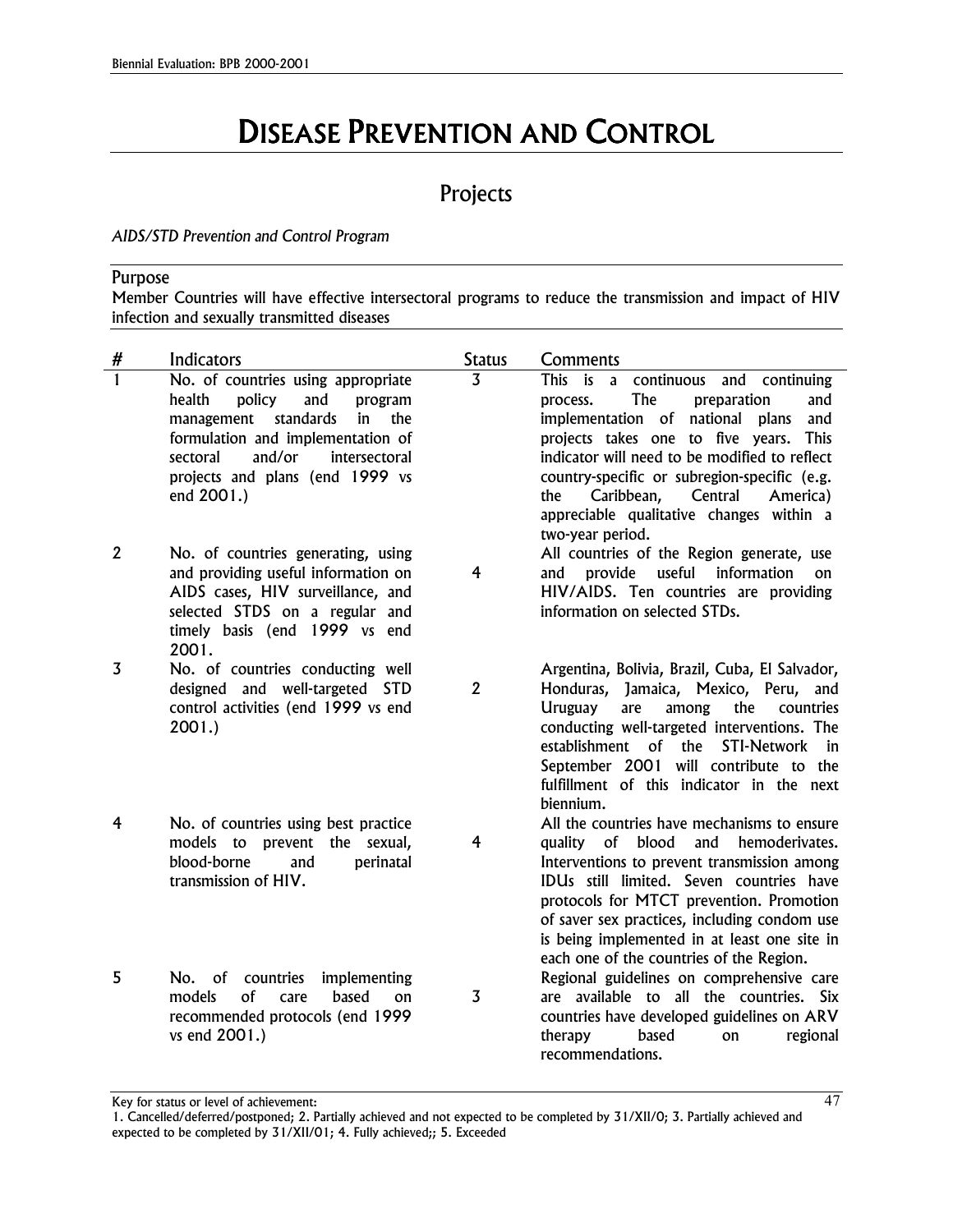### *Non-Communicable Diseases*

### Purpose

Member countries will adopt feasible and cost effective policies, strategies and programs for prevention and control of NCD's.

| # | <b>Indicators</b>                                                                                                                  | <b>Status</b>  | Comments                                                                                                                                                                                                                                                                     |
|---|------------------------------------------------------------------------------------------------------------------------------------|----------------|------------------------------------------------------------------------------------------------------------------------------------------------------------------------------------------------------------------------------------------------------------------------------|
|   | Countries have provided financial<br>mechanisms<br>incorporate<br>to<br>prevention and control activities for<br>at least 3 NCD's. | $\overline{3}$ | As of March 2001, 59% of countries have<br>an NCD Unit in the Ministry of Health<br>(world average 63%). 30% of countries<br>have a budget line for NCD prevention and<br>control [world average 39% (range 25%<br>$AFRO - 75\%$ SEARO)].                                    |
| 2 | monitoring<br>countries<br>Eight<br>are<br>NCD's<br>of<br>outcome/equity<br>interventions by 2001.                                 | 2              | Four countries have conducted national<br>NCD risk factor surveys.<br>Two other<br>countries are in planning stages through<br>World Bank loans (shared agenda). Eleven<br>countries are well positioned to initiate<br>surveillance activities but have not yet<br>started. |

### *Elimination of Diseases*

### Purpose

To interrupt the vector-borne transmission of *T. cruzi* and diseases transmitted through blood transfusions or blood products; and to eliminate leprosy, onchocerciasis, and filariasis.

| #            | Indicators                                                                                                                                                                            | Status           | Comments                                                                                                                                                                                                                                      |
|--------------|---------------------------------------------------------------------------------------------------------------------------------------------------------------------------------------|------------------|-----------------------------------------------------------------------------------------------------------------------------------------------------------------------------------------------------------------------------------------------|
| 1            | Transmission<br>of $T$ .<br>Cruzi<br>was<br>interrupted in five of the<br>six<br>countries of the Southern Cone.                                                                      | $\overline{2}$   | URU (1997), CHI (1999), and BRA<br>(2000) achieved interruption. In the<br>remaining countries (ARG, BOL, and<br>PAR) broad areas have witnessed a<br>significant decline<br>their<br>indexes<br>0f<br>household infestation with T.infestans |
| $\mathbf{2}$ | 100%<br>blood<br>οf<br>donors<br>are<br>screened throughout the Americas.                                                                                                             | 2                | In reference to T. cruzi, coverage has<br>improved in the countries<br>of the<br>Americas, some of them achieving 100%<br>(ARG, URU, ELS, COL and VEN)<br>coverge                                                                             |
| 3            | Leprosy is not a public health<br>problem in 97% of the countries of<br>the Region.                                                                                                   | 2                | PAR and St. Lucia expect elimination at<br>the national level by 12/31/01. Only<br>SUR (until 2002) and Brazil (2003) will<br>remain.                                                                                                         |
| 4            | 100% of the onchocerciasis cases<br>detected in COL, ECU, GUT, MEX<br>and VEN; and 80% of bancroftian<br>filariasis cases detected in BRA,<br>DOR, GUY, and HAI receive<br>treatment. | $\boldsymbol{c}$ | National programs for the elimination of<br>onchocerciasis and lymphatic filariosis in<br>these 9 countries have been set up but<br>complete<br>of<br>the<br>coverage<br>target<br>population has still not been achieved.                    |

<sup>1.</sup> Cancelled/deferred/postponed; 2. Partially achieved and not expected to be completed by 31/XII/0; 3. Partially achieved and expected to be completed by 31/XII/01; 4. Fully achieved;; 5. Exceeded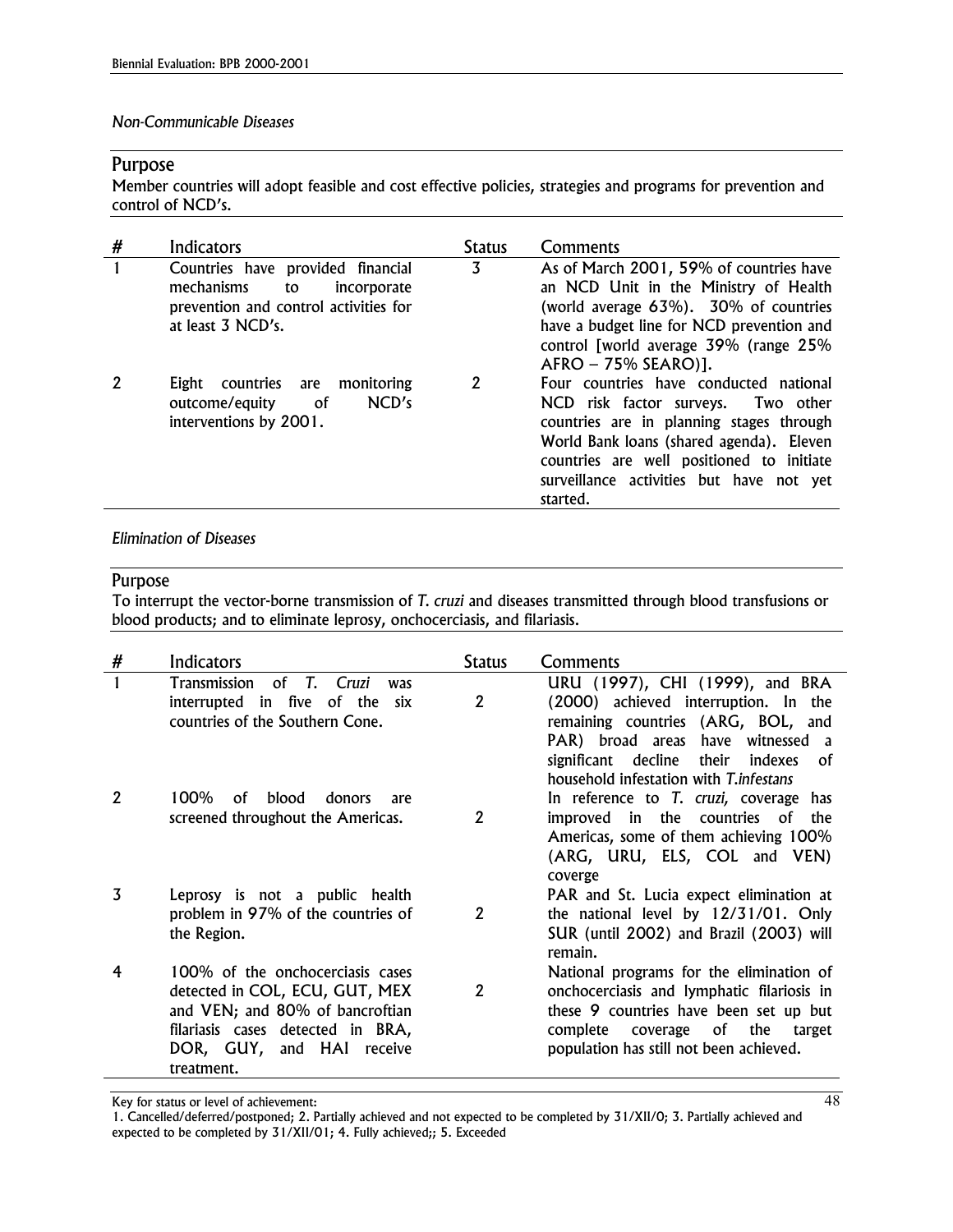*Surveillance, Prevention, and Control of Emerging Infectious Diseases*

### Purpose

Improvement of surveillance systems to take appropriate steps for prevention and control and rapidly identify outbreaks/epidemics of communicable diseases.

| #            | Indicators                                                                                                | <b>Status</b> | Comments                                                                                                                                                                        |
|--------------|-----------------------------------------------------------------------------------------------------------|---------------|---------------------------------------------------------------------------------------------------------------------------------------------------------------------------------|
| $\mathbf{1}$ | All the countries have policies and<br>plans for the prevention and control<br>of EID.                    | 2             | <b>countries</b><br>21<br>have<br>networks<br>the<br>for<br>surveillance of EID and<br>antimicrobial<br>resistance; USA and CAN have plans (84%<br>countries $> 1$ million pop) |
| 2            | 80% of the countries of LA and the<br>Caribbean have systems in place for<br>rapid response to outbreaks. | 3             | 20 countries (80% countries $>1$ million<br>pop.) have the capacity at least at the<br>central level to respond to outbreaks.                                                   |
| 3            | All the countries have commenced a<br>review of their tuberculosis control<br>strategies                  | 4             | All the countries reviewed their TB control<br>programs; 24 countries are applying the<br>DOTS strategy; the goal is 100% for<br>2003.                                          |

*Integrated Management of Childhood Illness - IMCI*

### Purpose

To achieve a 20% reduction the infant mortality rate (IMR) in the Region of the Americas.

| #            | Indicators                                                                                                                    | <b>Status</b> | Comments                                                                                        |
|--------------|-------------------------------------------------------------------------------------------------------------------------------|---------------|-------------------------------------------------------------------------------------------------|
| $\mathbf{1}$ | Six of the 12 priority countries of<br>the Americas will have an infant<br>mortality rate lower than 40/1,000<br>live births. | 4             | Only BOL, ECU, GUT, HAI, CIN, and<br>PER still have rates higher than 40/1,000                  |
| 2            | Five countries cut their<br>infant<br>mortality<br>than<br>rate<br><b>less</b><br>to<br>20/1,000 live births.                 | 3             | 4 countries cut their infant mortality rate<br>to less than 20/1,000 (ARG, COL, MEX<br>and PAR) |

Source: Basic Indicators. Health in the Americas –PAHO/SHA/00.01

### *Tropical Disease Control*

### Purpose Countries of the Region will have implemented integrated tropical disease control

| #            | Indicators                                                                                                | <b>Status</b> | Comments                                                                             |
|--------------|-----------------------------------------------------------------------------------------------------------|---------------|--------------------------------------------------------------------------------------|
|              | At-risk areas with potential for the<br>transmission of tropical diseases<br>identified in the countries. | 4             | Countries with vector-borne disease control<br>programs have identified these areas. |
| $\mathbf{2}$ | countries<br>implement<br><b>Twelve</b><br>integrated control measures as a                               | 4             | Majority of countries in Central America and<br>South America.                       |

Key for status or level of achievement:

1. Cancelled/deferred/postponed; 2. Partially achieved and not expected to be completed by 31/XII/0; 3. Partially achieved and expected to be completed by 31/XII/01; 4. Fully achieved;; 5. Exceeded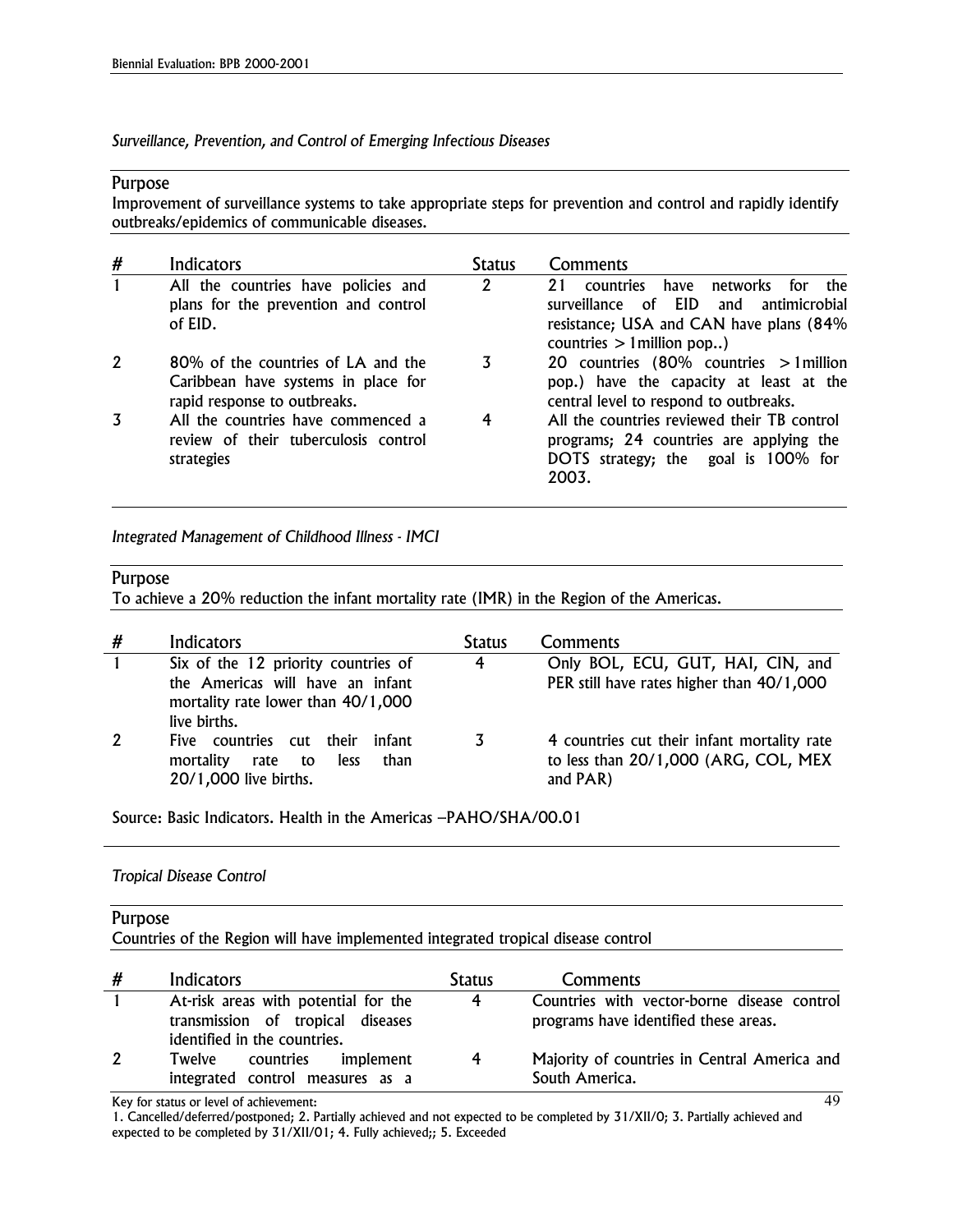result of routine surveillance activities.

- 3 Protocol for evaluating the effectiveness of antimalarials under way in 8 Amazonian countries and 6 countries in Central America
- 4 At least 5 countries have plans for executing the general malaria strategy and all 21 countries report epidemiological information
- 5 Projects for integrated vector control and review of the therapy regimen under way in 6 countries
- 6 Six requests for funds submitted to bilateral and multilateral agencies
- 7 Three reports on subregional meetings finalized and distributed
- 8 Six countries have formulated plans for the use of IEC as part of their vector control strategy
- 9 Twenty-one endemic countries periodically report on the prevalence and/or incidence of the diseases (malaria, dengue, leishmaniasis, onchocerciasis, leprosy and bancroftian filariasis)
- 10 Eight countries utilize mass media as part of their *Aedes aegypti* control measures
- 11 Of the 13 countries with research training programs, 7 will be evaluated at the end of the biennium
- 3 The countries have proposed the creation of a surveillance network to be launched in 2001.
- 5 Eight South American and nine Central American countries have plans.
- 3 The therapy review has been conducted in 5 countries
- 4 Accomplished.
- 5 Reports of five meetings finalized and distributed
- 5 At least 20 countries of the Region have formulated plans for the use of IEC
- 4 Not all the countries have onchocerciasis, bancroftian filariasis, and leishmaniasis.
- 5 At least 18 countries utilize it
- 4 The projects have been reviewed in the countries.

### *Food Protection*

| Purpose                                                                                               |
|-------------------------------------------------------------------------------------------------------|
| Member countries will have improved their technical-administrative capacity to guarantee food safety. |

| # | <b>Indicators</b>                                                                              | <b>Status</b> | Comments                                                                                                                                               |
|---|------------------------------------------------------------------------------------------------|---------------|--------------------------------------------------------------------------------------------------------------------------------------------------------|
|   | 80% of the member countries have<br>integrated food protection programs<br>in place.           | 2             | 23% (8/35) countries have integrated<br>programs in place: North America (1), the<br>Caribbean (4), Central America (2), and<br>the Southern Cone (3). |
| 2 | Operation of the Inter-American<br>Network of Food<br><b>Analysis</b><br>Laboratories (INFAL). | 4             | INFAL held its second assembly and<br>approved its plan of action for the biennium<br>2001-2002.                                                       |
| 3 | Number of countries utilizing the<br><b>HACCP</b> methodology                                  | 4             | Training provided for all the member<br>countries.<br>$\sim$                                                                                           |

Key for status or level of achievement:

1. Cancelled/deferred/postponed; 2. Partially achieved and not expected to be completed by 31/XII/0; 3. Partially achieved and expected to be completed by 31/XII/01; 4. Fully achieved;; 5. Exceeded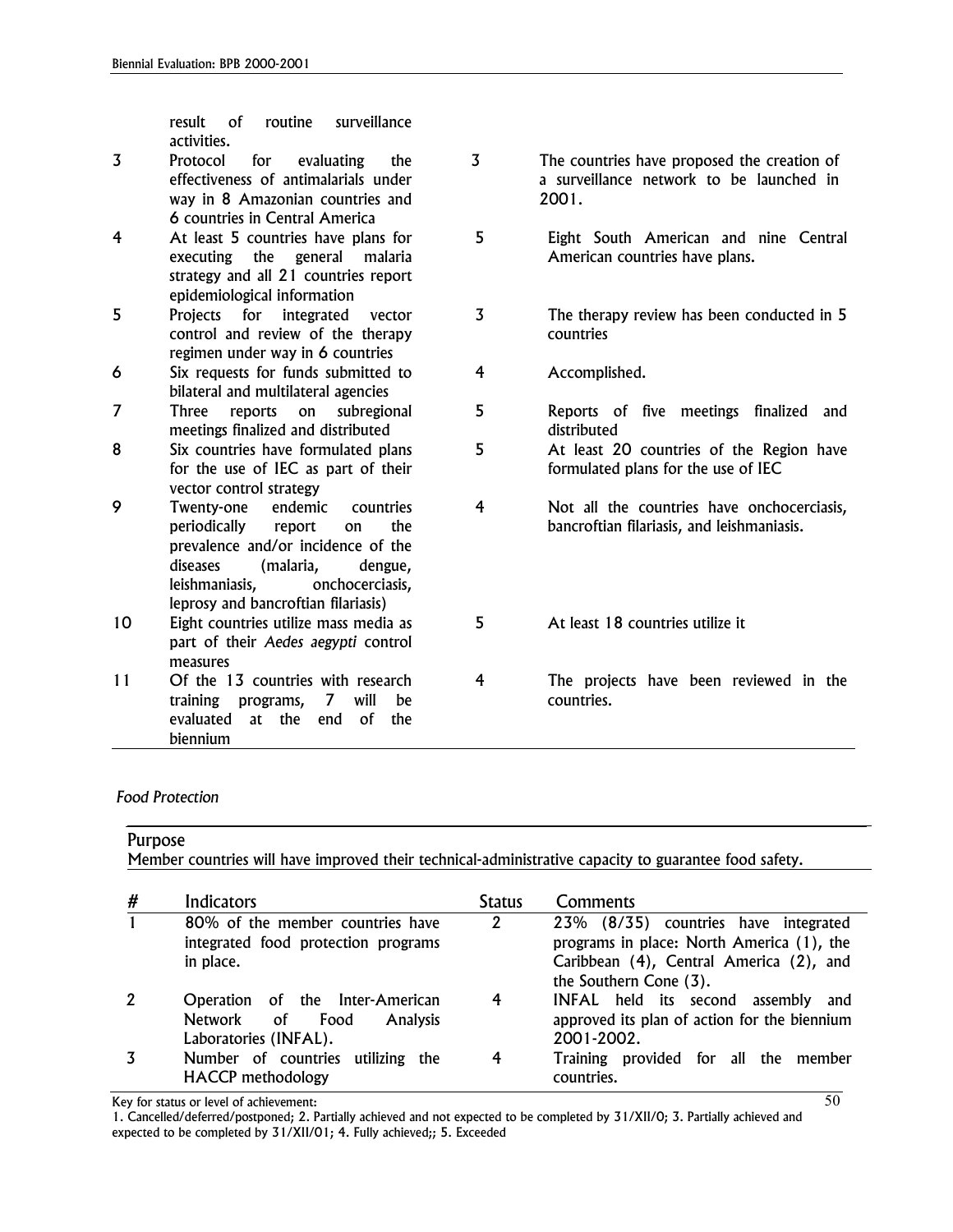- 4 Number of countries with national information and epidemiological surveillance systems surveillance (SIRVE-ETA).
- 5 Number of countries with integrated food protection programs targeting street vendors.
- 3 60% (21/35) of member countries report to SIRVE-ETA. The rest are expected to be incorporated by December 2001.
- 2 25% (9/35) of the countries have begun to review their legislation. The situation analysis is expected to be complete and the regional project prepared by the end of the biennium.

*Zoonoses, Foot-and-mouth Disease, and Biomedical Models*

### Purpose

The member countries will have improved their programs to prevent, control, eradicate/eliminate the zoonoses of importance to public health, including foot-and-mouth disease.

|              | Indicators                                                                                                         | <b>Status</b> | Comments                                                                                                                                                                                                                  |
|--------------|--------------------------------------------------------------------------------------------------------------------|---------------|---------------------------------------------------------------------------------------------------------------------------------------------------------------------------------------------------------------------------|
| 1            | Elimination<br>οf<br>rabies<br>human<br>transmitted by dogs.                                                       | 3             | 62% (18/29) of the member countries<br>have reported no human cases during the<br>biennium.                                                                                                                               |
| $\mathbf{2}$ | Epidemiological<br>surveillance<br>programs for equine encephalitis in<br>operation.                               | 4             | Surveillance<br>Epidemiological<br>System<br>established at the regional level.                                                                                                                                           |
| 3            | <b>Brucellosis</b><br>tuberculosis<br>and<br>surveillance and control programs in<br>operation.                    | 3             | situation<br>Regional<br>analysis<br>finalized.<br>Subregional plans for the Andean area and<br>Central America in operation.                                                                                             |
| 4            | <b>Plans</b><br>operation<br>in<br>for<br>epidemiological surveillance and the<br>prevention of emerging diseases. | 3             | in place<br>for<br>Programs<br>hydatidosis<br>control/elimination in the Southern Cone,<br>Bolivia, and Peru. Guidelines for preventing<br>the introduction of BSE distributed.                                           |
| 5            | Programs for the eradication of<br>foot-and-mouth disease expanded to<br>the countries of the Andean area.         | 4             | Political support for the Hemispheric Plan<br>Eradication of Foot-and-mouth<br>the<br>for<br>Disease ratified at the 12th Inter-American<br>Meeting, at the Ministerial Level, on Health<br>and Agriculture, Brazil 2001. |

*Technical Cooperation in Food Safety*

### Purpose

To develop national food protection programs in the countries to prevent the contamination of products for domestic consumption and export and help to reduce outbreaks of foodborne disease.

| # | <i><u><b>Indicators</b></u></i>                                                          | <b>Status</b> | Comments                                                                                                                                                                                                                                               |
|---|------------------------------------------------------------------------------------------|---------------|--------------------------------------------------------------------------------------------------------------------------------------------------------------------------------------------------------------------------------------------------------|
|   | .of<br>No.<br>that<br>countries<br>have<br>food<br>protection<br>integrated<br>programs. | 3             | This is an activity that can never be<br>100%<br>considered<br>since<br>executed<br>government structures in the countries vary<br>with the different political scenarios and<br>this area is not always accorded the<br>necessary political priority. |

Key for status or level of achievement:

1. Cancelled/deferred/postponed; 2. Partially achieved and not expected to be completed by 31/XII/0; 3. Partially achieved and expected to be completed by 31/XII/01; 4. Fully achieved;; 5. Exceeded

51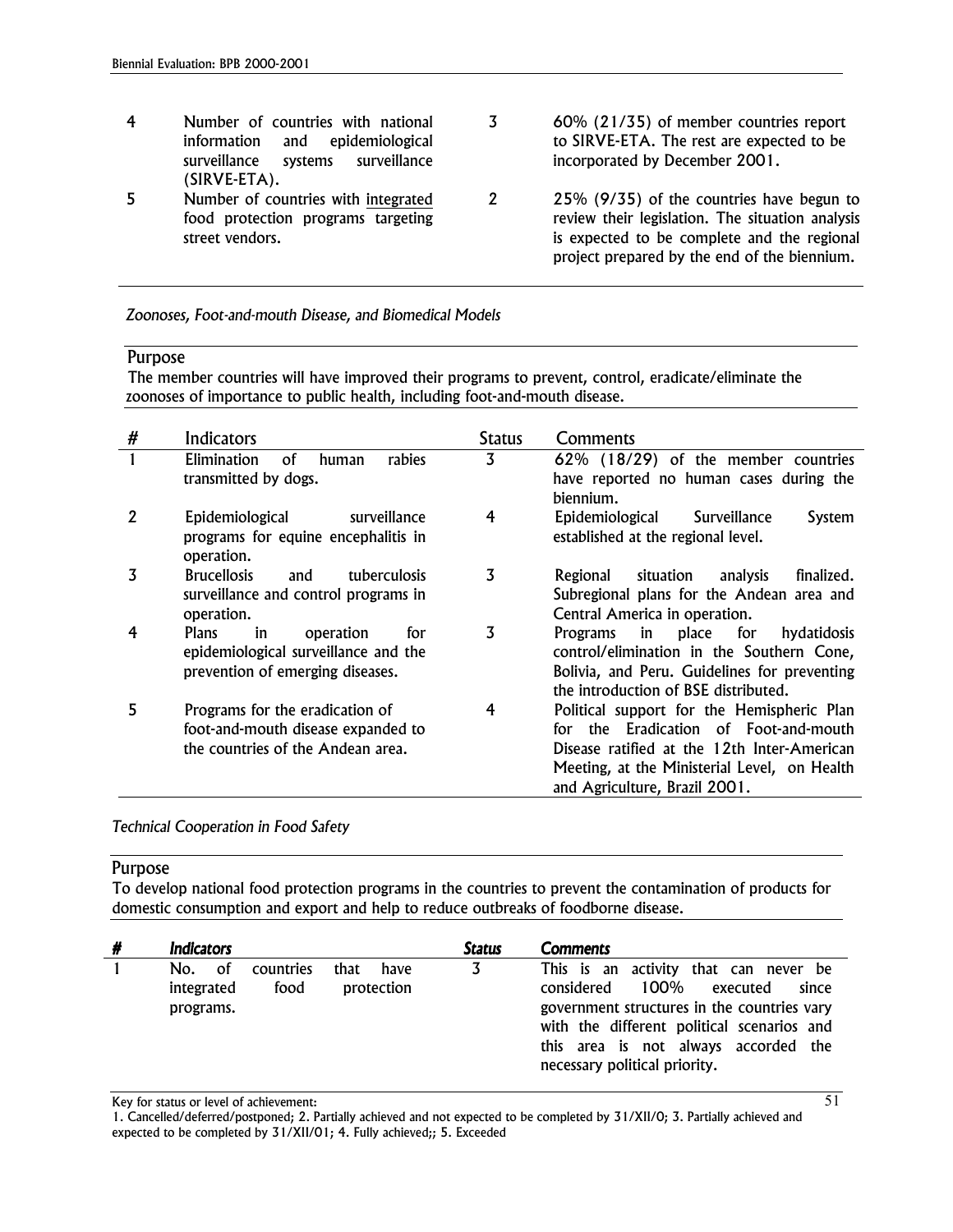| $\overline{2}$ | food<br>Inter-American<br>protection<br>network operational and no. of<br>countries with laboratory networks. | 3              | The Laboratory Network was consolidated<br>during the INFAL Assembly with the<br>participation of the countries of the Region.                                                                                                                                                                                                                 |
|----------------|---------------------------------------------------------------------------------------------------------------|----------------|------------------------------------------------------------------------------------------------------------------------------------------------------------------------------------------------------------------------------------------------------------------------------------------------------------------------------------------------|
| 3              | No. of countries with national<br>networks in operation.                                                      | $\overline{2}$ | National laboratory networks established in<br>2 countries of the Region                                                                                                                                                                                                                                                                       |
| 4              | No. of countries utilizing the<br>HACCP methodology.                                                          | $\overline{2}$ | In addition to training activities, standard<br>HACCP training materials have been<br>produced in the 4 official languages of the<br>Organization. The materials are available in<br>book, videotape, and CD-ROM, and Web<br>format. Professionals have been trained in<br>the countries, but they cannot be obliged<br>to use the methodology |
| 5              | No. of countries with national FBD<br>information and epidemiological<br>surveillance systems                 | $\overline{3}$ | During the week of 3-7 September, all the<br>countries of the Region will participate in<br>the III Regional Meeting of this System,<br>where training will be provided in how to<br>use the SIRVE-ETA regional system and<br>develop national systems.                                                                                        |
| 6              | No. of countries with integrated<br>programs targeting street vendors.                                        | $\overline{2}$ | With the establishment of the<br>Social<br>Unit<br><b>Communications</b><br>permit<br>to<br>achievement of the expected results and<br>established indicators, it is anticipated that<br>expectations will be exceeded in this<br>regard.                                                                                                      |

### *Foot-and-mouth Disease*

### *Purpose*

To assist the countries in maintaining and expanding areas free of foot-and-mouth disease, within the framework of the strategies.

| # | <b>Indicators</b>                                                                                                     | <b>Status</b> | Comments                                                                                                                       |
|---|-----------------------------------------------------------------------------------------------------------------------|---------------|--------------------------------------------------------------------------------------------------------------------------------|
|   | The North American, Central<br>American, and Caribbean countries<br>continue to be free of foot-and-<br>mouth disease | 4             | The subregion continues to be free of the<br>disease                                                                           |
|   | free of foot-and-mouth<br>Areas<br>disease with vaccination recognized<br>in the Andean subregion                     | 4             | Atlantic Coast of Colombia recognized by<br>the IOE as free of foot-and-mouth disease<br>with vaccination                      |
|   | Countries of the Southern Cone<br>free of foot-and-mouth disease                                                      | 2             | Reintroduced disease in Argentina, Rio<br>Grande do Sul in Brazil, and Uruguay is in<br>the process of control and eradication |

<sup>1.</sup> Cancelled/deferred/postponed; 2. Partially achieved and not expected to be completed by 31/XII/0; 3. Partially achieved and expected to be completed by 31/XII/01; 4. Fully achieved;; 5. Exceeded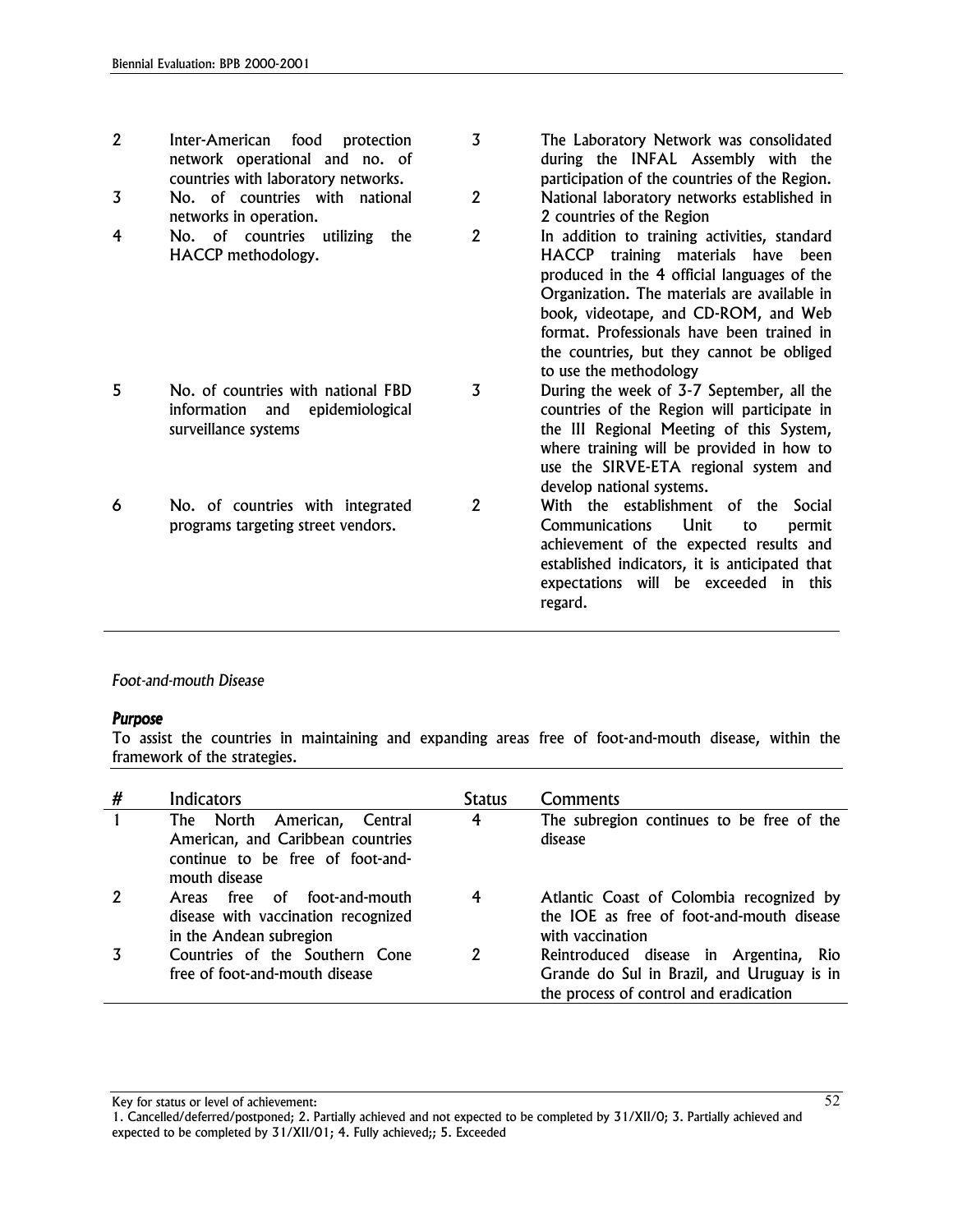### *Brucellosis and Tuberculosis*

### Purpose

To formulate and execute programs for the eradication of brucellosis and tuberculosis and promote better epidemiological surveillance of these zoonoses at the country level.

| #            | Indicators                                                                                              | <b>Status</b> | Comments                                                                    |
|--------------|---------------------------------------------------------------------------------------------------------|---------------|-----------------------------------------------------------------------------|
| $\mathbf{1}$ | Programs designed and under way<br>in at least 15 countries of the<br>Hemisphere.                       | 4             | Programs designed and under way in 15<br>countries and areas of the Region. |
| $\mathbf{2}$ | At least 13 countries in the Region<br>tuberculosis surveillance<br>have<br>systems in slaughterhouses. | 2             | System operational in 12 countries in the<br>Region.                        |
| 3            | Brucellosis surveillance<br>system<br>operational in 20 countries                                       | 2             | Testing phase of the system implemented in<br>7/20 countries in the Region  |

### *Rabies*

### Purpose

To assist the countries in eliminating cases of human rabies transmitted by dogs, within the framework of the Program for the Elimination of Rabies in the Americas.

| # | Indicators                                                                        | <b>Status</b> | Comments                                                                                                                                                                                     |
|---|-----------------------------------------------------------------------------------|---------------|----------------------------------------------------------------------------------------------------------------------------------------------------------------------------------------------|
|   | Human incidence rate of less than<br>100.000<br>0.0095 cases<br>per<br>population | 4             | The human rabies rate recorded in the<br>countries of the Hemisphere in 1999 was<br>0.0079 cases per 100,000 population;<br>the figure fell from 73 recorded cases in<br>1999 to 61 in 2000. |

### *Other zoonoses*

### Purpose

To assist in developing the countries' capacity to control emerging and reemerging zoonotic diseases.

| Indicators                                                         | <b>Status</b> | Comments                                                                                                                                                                                                                                 |
|--------------------------------------------------------------------|---------------|------------------------------------------------------------------------------------------------------------------------------------------------------------------------------------------------------------------------------------------|
| At least three sanitary control plans<br>executed in the countries |               | There has been cooperation with Mexico,<br>Chile, Uruguay, and Brazil in the surveillance<br>of BSE (bovine spongiform encephalopathy);<br>and with Chile in the diagnosis of PRRS<br>(porcine respiratory and reproductive<br>syndrome) |

<sup>1.</sup> Cancelled/deferred/postponed; 2. Partially achieved and not expected to be completed by 31/XII/0; 3. Partially achieved and expected to be completed by 31/XII/01; 4. Fully achieved;; 5. Exceeded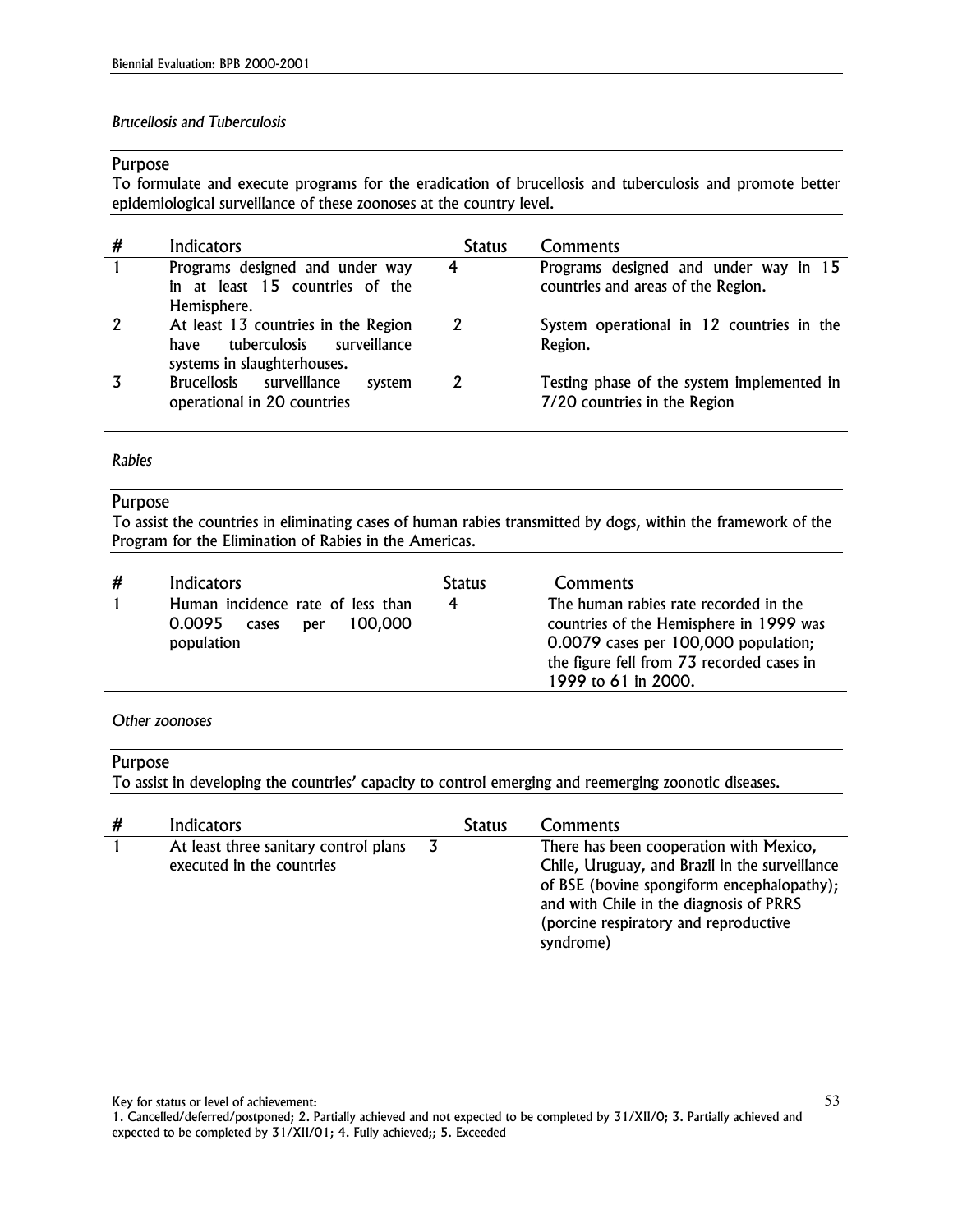### *Expanded Program of Immunization*

### Purpose

HVP will anticipate and respond in a timely and effective manner to the needs of Member States in the control and/or eradication of vaccine-preventable diseases.

| #              | Indicators                                                                                                                                                                                                                                            | <b>Status</b>  | Comments                                                                                                                       |
|----------------|-------------------------------------------------------------------------------------------------------------------------------------------------------------------------------------------------------------------------------------------------------|----------------|--------------------------------------------------------------------------------------------------------------------------------|
| 1              | All countries with National Plans of<br>action for immunization                                                                                                                                                                                       | 4              |                                                                                                                                |
| $\overline{2}$ | Ten<br>evaluations<br>of<br><b>National</b><br>Immunization Programs carried out                                                                                                                                                                      | $\overline{3}$ | 2000: MEX, ARG, HAI, COR, GUY<br>2001: VEN, SUR, COL, GUT (oct),<br>CUB?                                                       |
| 3              | Technical information and software<br>provided for effective functioning of<br>surveillance<br>networks<br>in<br>the<br>Americas (measles, polio, rubella,<br>bacterial meningitis and pneumonia)<br>in collecting information on diseases<br>burden. | 4              |                                                                                                                                |
| 4              | Timely and efficient response of<br>vaccine-preventable<br>disease<br>outbreaks<br>effective<br>to<br>ensure<br>investigation.                                                                                                                        | 4              | Specially for measles and polio eradication.                                                                                   |
| 5              | All<br>countries<br>technical<br>have<br>information<br>newly-available<br>on<br>vaccines and those in development,<br>their cost-effectiveness, guidelines<br>introduction<br>criteria<br>on<br>and<br>financing options                             | 4              |                                                                                                                                |
| 6              | All countries receive norms for<br>immunization safety, safe collection<br>and disposal of used syringes and<br>unused<br>vials, and support in monitoring of<br>their implementation                                                                 | $\overline{3}$ | All countries received norms, and three<br>countries received support in monitoring of<br>their implementation (ECU, PAR, HON) |
| 7              | Timely purchase and delivery of<br>vaccines and syringes as requested<br>by countries, and based upon<br>availability from manufactures.                                                                                                              | $\overline{4}$ |                                                                                                                                |

<sup>1.</sup> Cancelled/deferred/postponed; 2. Partially achieved and not expected to be completed by 31/XII/0; 3. Partially achieved and expected to be completed by 31/XII/01; 4. Fully achieved;; 5. Exceeded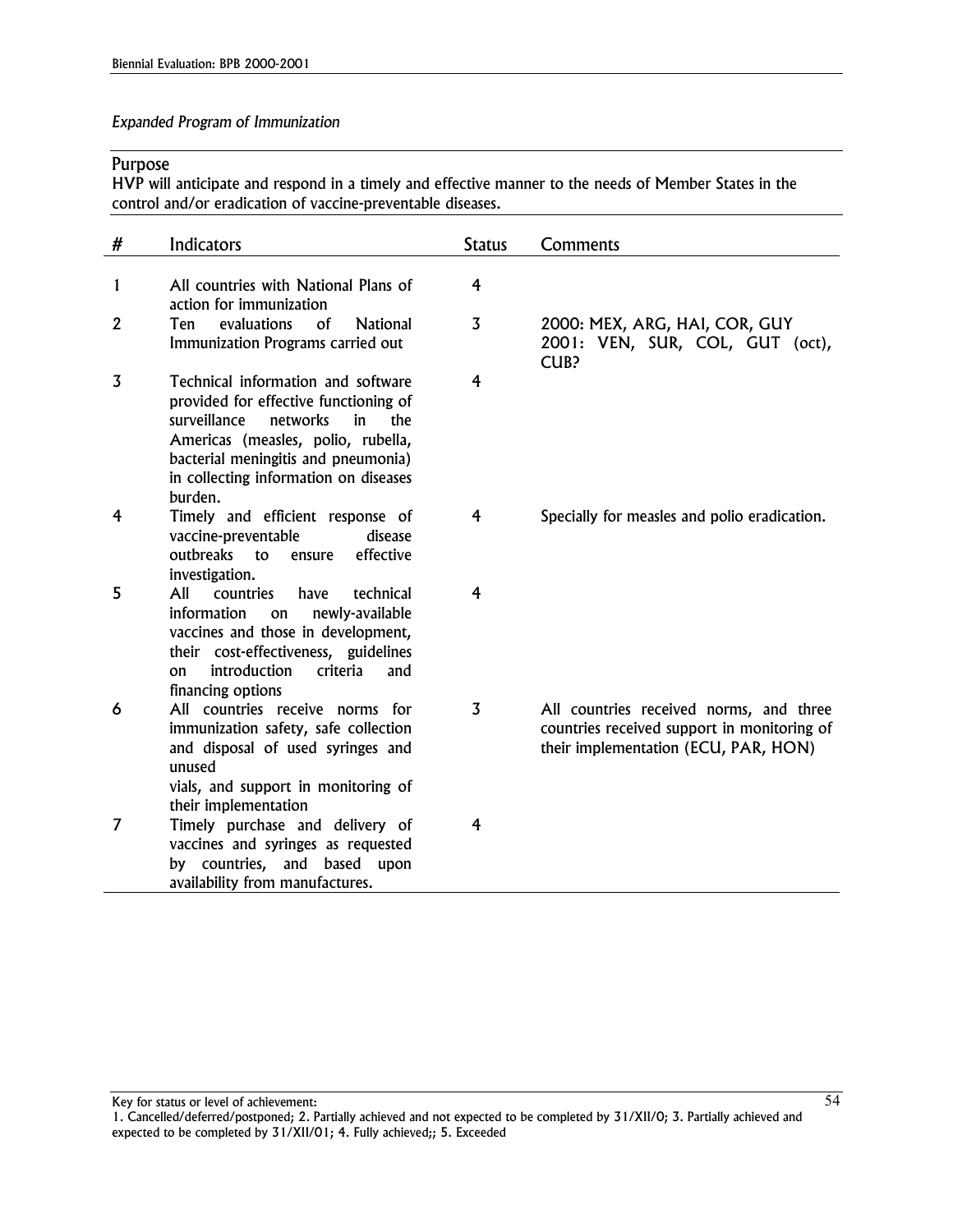### *Vaccine Technology*

### Purpose

To support countries in assuring the use of quality vaccines, and to promote intercountry collaboration for the development and control of vaccines of regional public health importance.

| #            | <b>Indicators</b>                                                                                                                                                                 | <b>Status</b>  | Comments                                                                                                                                                                                                                                                                            |
|--------------|-----------------------------------------------------------------------------------------------------------------------------------------------------------------------------------|----------------|-------------------------------------------------------------------------------------------------------------------------------------------------------------------------------------------------------------------------------------------------------------------------------------|
| 1            | At least 5 National Regulatory<br>Authorities from vaccine producing<br><b>countries</b><br>evaluated<br>for<br>were<br>compliance with the 6 regulatory<br>functions             | $\mathbf{2}$   | Three NRA were evaluated (BRA, CHI,<br>CUB). As part of the feasibility study for<br>vaccine production, the NRA from PER was<br>also evaluated for compliance with the<br>required regulatory functions.                                                                           |
| $\mathbf{2}$ | Evaluate at least 3 local vaccine<br>manufacturers in the Region for<br>their technical, managerial<br>and<br>economical feasibility.                                             | 4              | Two public vaccine manufacturers were<br>evaluated (CHI, COL). One prospective<br>yellow fever manufacturer was assessed<br>$(PER)$ .                                                                                                                                               |
| 3            | Promote<br>and<br>implement<br>the<br>standarized<br>vaccine<br>licensing<br>requirements in at least 5 countries<br>Central<br>from<br>America<br>and<br>Dominican Republic.     | 3              | Three countries are using the harmonized<br>requirements (DOR, GUT, NIC).                                                                                                                                                                                                           |
| 4            | Conduct at least two regional<br>training workshops per year, and<br>support training of personnel from<br>NRA and<br>NCL at GTN courses.                                         | $\overline{4}$ | Two workshops in VEN: a) licensing and lot<br>release, and b) regulatory issues on biologics;<br>a GMP workshop in BRA and quality control<br>of conjugated vaccines in CUB.                                                                                                        |
| 5            | Mechanisms<br>developed<br>and<br>implemented to support optimal<br>inter-institutional and inter-country<br>for individual projects on R&D<br>conjugated vaccines and/or others. | 1              | So far, the viable vaccine manufacturers in<br>region<br>adopted<br>have<br>partnership<br>the<br>strategies with the commercial industry over<br>technological<br>development<br>regional<br>projects.(Fiocruz-GSK;<br>cooperation<br>Inst.<br>Butantan-Aventis; Inst. Finlay-GSK) |

### *Prevention and Control of STD/HIV/AIDS*

### Purpose

The capacity of CMCs to manage and provide sustainable services for the prevention control and care of persons infected and affected intheir community strengthened

| # | Indicators                                                                                                                                              | <b>Status</b>  | Comments                                                                                                                                                                                                                                                                                              |
|---|---------------------------------------------------------------------------------------------------------------------------------------------------------|----------------|-------------------------------------------------------------------------------------------------------------------------------------------------------------------------------------------------------------------------------------------------------------------------------------------------------|
| 1 | At least 80% of the CMCs will be<br>using policies,<br>protocols<br>and<br>guidelines<br>implement<br>to<br>HIV/AIDS/STD<br>activities<br>by<br>12/2001 | $\overline{4}$ | All CMCs are using the following guidelines<br>or manuals to implement HIV/AIDS/STD<br>activities: PMTCT Guidelines, Blood Safety<br>Guidelines, Laboratory QA Manuals,<br>Strategic Planning Guidelines, Guidelines for<br>Clinical Management of HIV<br>Disease.<br>Policies for PMTCT implemented. |

<sup>1.</sup> Cancelled/deferred/postponed; 2. Partially achieved and not expected to be completed by 31/XII/0; 3. Partially achieved and expected to be completed by 31/XII/01; 4. Fully achieved;; 5. Exceeded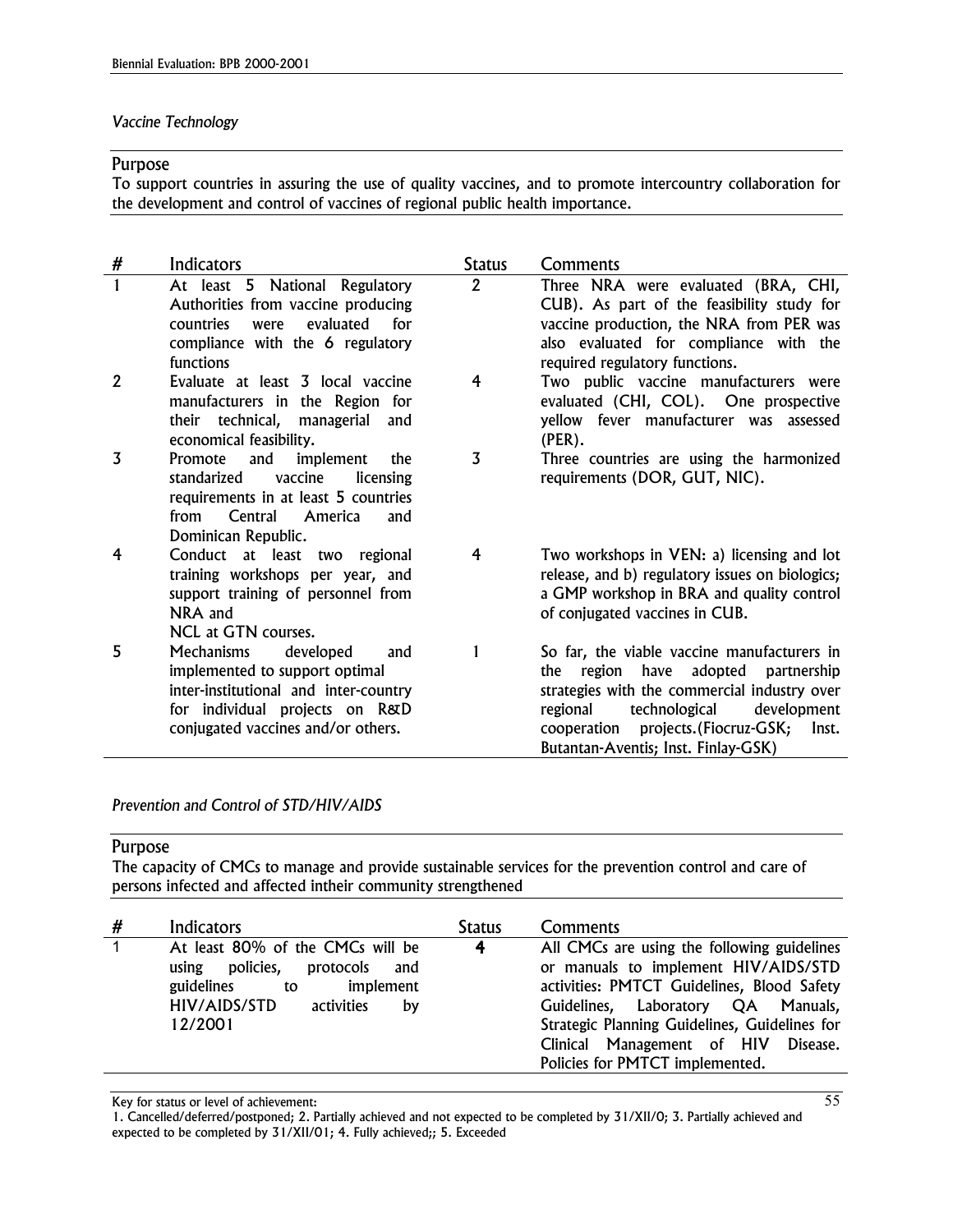### *Prevention and Control of VBDs*

| Purpose        |                                                                                                                                                                                                                                                                                                                                                                    |                |                                                                                                |
|----------------|--------------------------------------------------------------------------------------------------------------------------------------------------------------------------------------------------------------------------------------------------------------------------------------------------------------------------------------------------------------------|----------------|------------------------------------------------------------------------------------------------|
|                | To encourage CMCs in their fight against VBDs                                                                                                                                                                                                                                                                                                                      |                |                                                                                                |
| #              | Indicators                                                                                                                                                                                                                                                                                                                                                         | <b>Status</b>  | Comments                                                                                       |
| $\mathbf{1}$   | General reduction in VBDs in malaria,<br>dengue, LF in CMCs                                                                                                                                                                                                                                                                                                        | $\overline{3}$ | Thus far, most CMCs experienced fewer<br><b>VBDs in 2001</b>                                   |
| $\overline{2}$ | Cooperation with CMCs (Guyana &<br>Suriname) along with network and<br>alliances with other partners established<br>for elimination of Lymphatic Filariasis<br>(LF) from these two countries. Plans and<br>developed<br>by CAREC<br>norms<br>and<br>certification<br>LF<br>for<br>οf<br>partners<br>elimination from CMC, believed and<br>proved to be free of LF. | 3              | Worked with Trinidad & Tobago, Suriname<br>and Guyana; surveillance for LF in T&T,<br>planned. |
| 3              | Proposal made in association with other<br>players (PAHO, CDC, etc. and MOH) -<br>for and LF elimination program for<br>Guyana and Suriname: external funds<br>expected to help support for this project.<br>Island CMCs collaborate in gathering<br>evidence of an absence of LF.                                                                                 | 4              | Support for start of elimination for Guyana<br>achieved                                        |
| 4              | Assistance and resources from partners<br>already in use in early stages of program<br>(malaria).                                                                                                                                                                                                                                                                  | $\overline{3}$ | Strengthening diagnostic skills to be done<br>later (October) in Guyana                        |
| 5              | All CMCs are successfully promoting<br>Control<br>(V.C.)<br>Vector<br>through<br>community-based programs supported by<br><b>MOH</b>                                                                                                                                                                                                                               | $\overline{2}$ | committed to<br>Not all CMCs (MOH)<br>community based programs                                 |
| 6              | CAREC's program of identification of<br>breeding<br>places<br>and<br>their<br>typical<br>modification to change water content, Is<br>accepted by three pilot countries                                                                                                                                                                                             | $\overline{3}$ | Partially accepted in Barbados and St. Lucia<br>and other CMCs.                                |
|                | CAREC actively seeks funding for<br>support of research and works with<br>CMCs in mosquito research                                                                                                                                                                                                                                                                | 4              | Project pre-proposal on climate & dengue<br>accepted                                           |
|                | At lease 2 papers published per year in<br>international journals                                                                                                                                                                                                                                                                                                  | 5              | At least 3 papers published.                                                                   |
|                |                                                                                                                                                                                                                                                                                                                                                                    |                |                                                                                                |

<sup>1.</sup> Cancelled/deferred/postponed; 2. Partially achieved and not expected to be completed by 31/XII/0; 3. Partially achieved and expected to be completed by 31/XII/01; 4. Fully achieved;; 5. Exceeded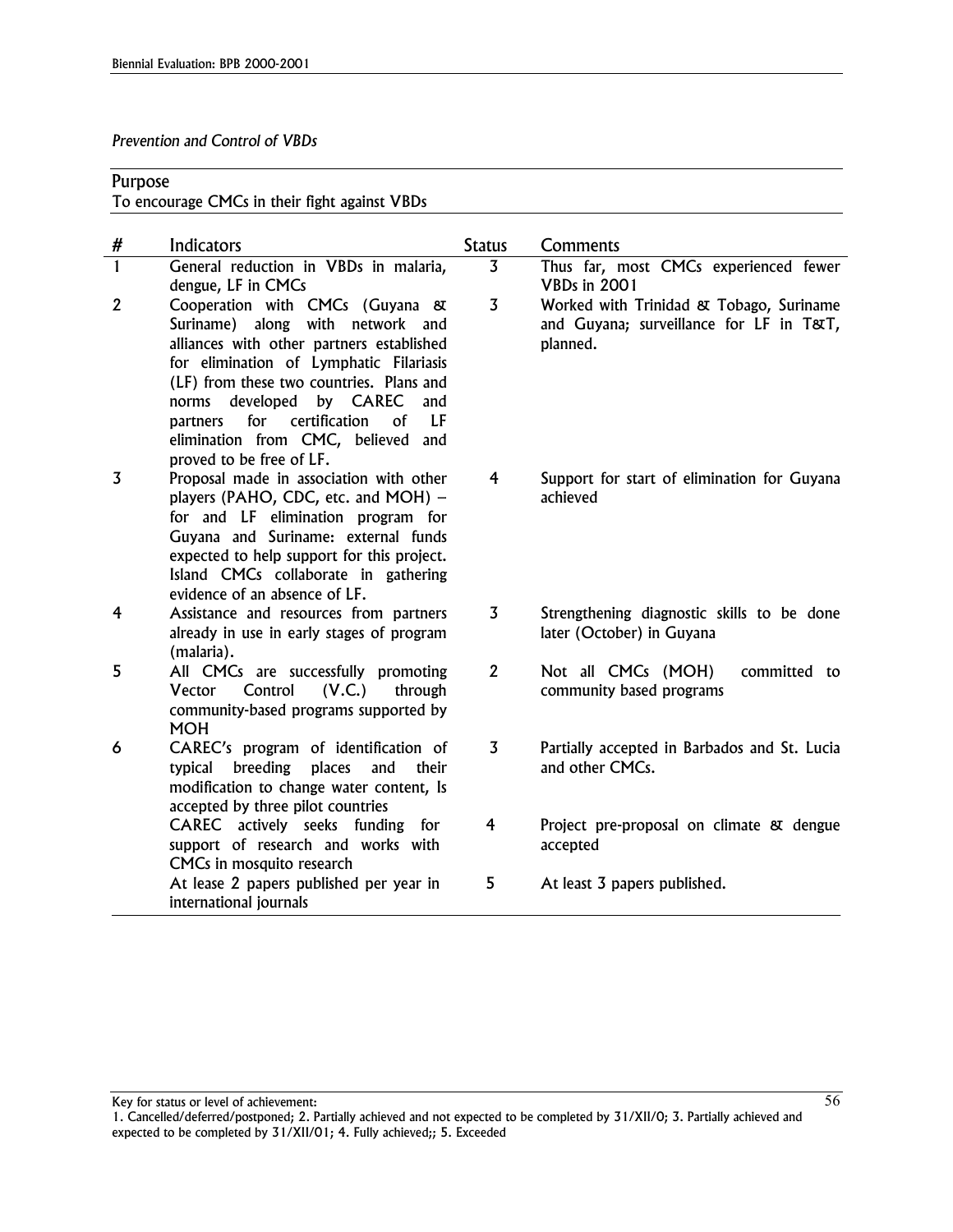*Information, Communication and Marketing Support*

### Purpose

Increased availability and more effective use of Information and Information Technology in support of health promotion and disease prevention

| #              | Indicators                                                                                                                                                                                                                                                                     | <b>Status</b>  | Comments                                                                                                                                                                                                                                                                                                                                                                                                                                                                                     |
|----------------|--------------------------------------------------------------------------------------------------------------------------------------------------------------------------------------------------------------------------------------------------------------------------------|----------------|----------------------------------------------------------------------------------------------------------------------------------------------------------------------------------------------------------------------------------------------------------------------------------------------------------------------------------------------------------------------------------------------------------------------------------------------------------------------------------------------|
|                | By EOP 25% increase in member<br>parliamentarians<br>country<br>who<br>believe that health and public health<br>in particular are of high value to<br>sustainable regional development<br>and resource allocation to cost<br>effective public health technologies<br>increased | $\overline{2}$ | Tracking system for this needs to be<br>developed as part of implementing a agreed<br>health promotion strategy. However, health<br>has risen to the top of the political agenda in<br>member<br>countries<br>and<br>sub-regionally,<br>especially due to HIV/AIDS, as well as Drug<br>use. Tourism, health and environment issues<br>to be addressed by Caribbean Tourism<br>Summit in Oct 2001                                                                                             |
| $\mathbf{2}$   | Expanded range of publications<br>reach key technical audiences in a<br>timely manner                                                                                                                                                                                          | 4              | CAREC and TRVL Histories and<br>25 <sup>th</sup><br>Anniversary Annual report; Standards for<br><b>Banks</b><br>Caribbean<br>Blood<br>and for<br>the<br>Hospitality industry; and increased Website<br>www.carec.org information products reflect<br>the expanded range of publications in what is<br>an ongoing thrust to expand the information<br>and communication mission in support of<br>CCH-2                                                                                        |
| $\overline{3}$ | General population better informed<br>about important health and disease<br>problems and actions to prevent<br>and<br>control them                                                                                                                                             | $\overline{2}$ | Partnerships with media at national and<br>Caribbean regional level saw almost a<br>doubling of coverage on HIV/AIDS. Many<br>media have also begun specialized health<br>supplements/pages, which are informative<br>and contain good quality practical guidance<br>on disease prevention and control. Programs<br>that improve healthful behaviour skills, and<br>create a more supportive environment are<br>realize<br>full<br>of<br>necessary<br>to<br>impact<br>information provision. |
| 4              | 50% increase in the number of staff<br>vision<br>of<br>who<br>share<br>common<br>organisational<br>and<br>purpose<br>understand their role in it - up from<br>baseline HR/EAP survey of 1997                                                                                   | 3              | Quarterly general staff meetings and regular<br><b>CAREC-Info</b><br>publication<br>has<br>improved<br>organizational coherence,<br>and<br>Strategic<br>Planning exercises have involved wide range<br>of staff in developing shared vision and unit<br>and personal workplans. Repeat Staff survey<br>to be conducted.                                                                                                                                                                      |

<sup>1.</sup> Cancelled/deferred/postponed; 2. Partially achieved and not expected to be completed by 31/XII/0; 3. Partially achieved and expected to be completed by 31/XII/01; 4. Fully achieved;; 5. Exceeded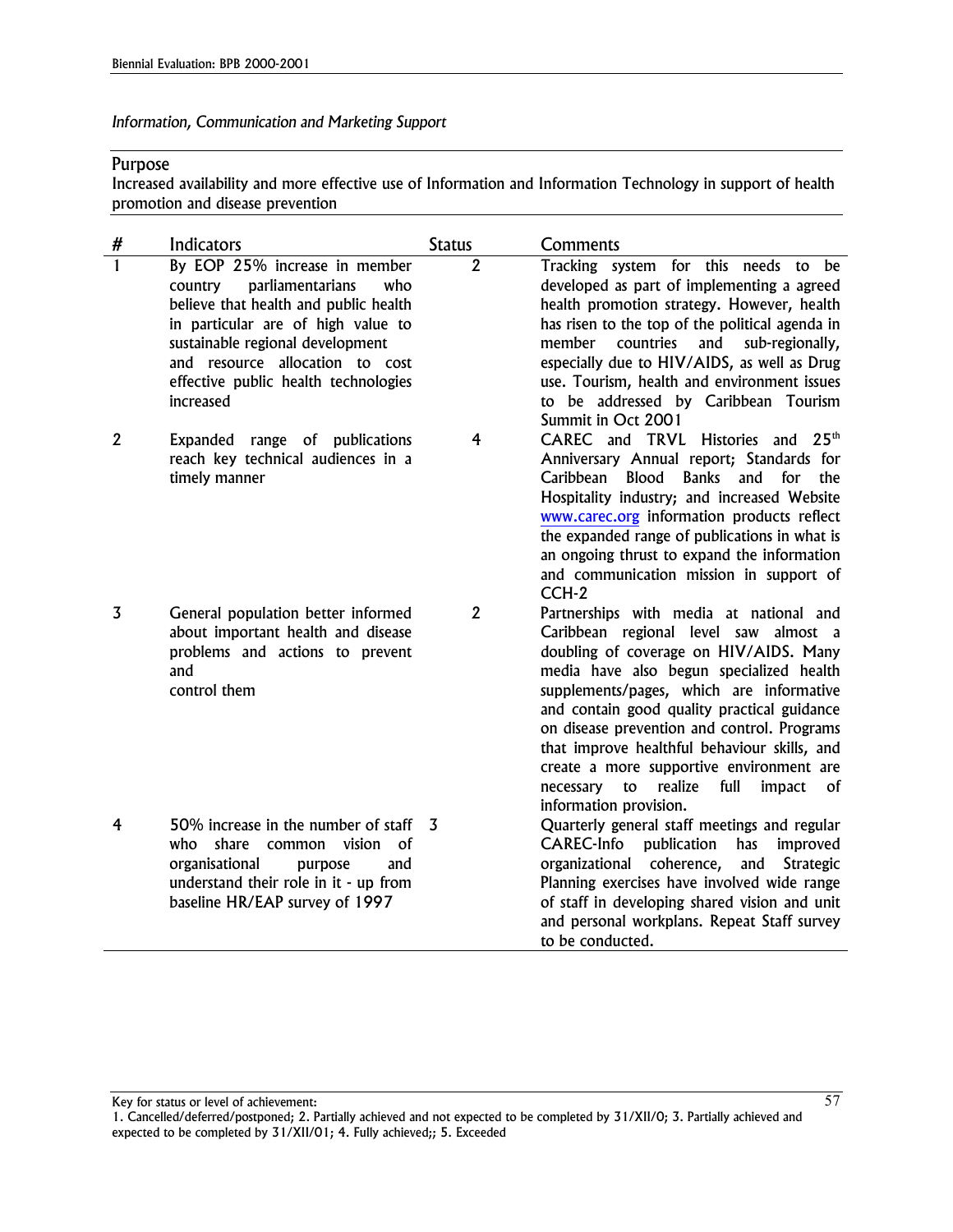### *Travel and Health Program*

### Purpose

To improve the quality and competitiveness of the tourism industry through the establishment of standardsbased systems and registrations designed to ensure healthy, safe and environmentally conscious products and services for guests and staff.

| #              | Indicators                                                                                                                                              | <b>Status</b>  | Comments                                                                                                                                                           |
|----------------|---------------------------------------------------------------------------------------------------------------------------------------------------------|----------------|--------------------------------------------------------------------------------------------------------------------------------------------------------------------|
|                | 2001<br>regional-wide<br>By<br>year<br>environmental health and resource<br>conservation<br>standards<br>will<br>he<br>utilised by hotels in the region | $\overline{2}$ | Health<br>standards<br>Environmental<br>and<br>resource conservation standards have been<br>developed and will be pilot tested during the<br>last quarter of 2001. |
| 2              | By the year 2000 Health and<br>environmental<br>needs<br>assessment<br>survey conducted and analysed and<br>results disseminated to stakeholders.       | 4              | Survey conducted among 191 hotels in 33<br>countries and 200 food establishments in 4<br>pilot countries. Overall 45% response                                     |
| 3              | By the year 2001 hotel based ill-<br>health<br>monitoring<br>system<br>implemented in 90 hotels                                                         | $\mathbf{2}$   | Pilot of system just begun in Tobago                                                                                                                               |
| 4              | By the year 2001 public sector and<br>private sector officials trained to<br>conduct audits and self audits                                             | $\overline{2}$ | Training programmes developed and held<br>for both public sector and private sector<br>officials                                                                   |
| 5              | By the year 2001, 300 public and<br>private sector employees trained<br>and equipped as trainers                                                        | 3              | Train-the-Trainer programme developed and<br>being implemented                                                                                                     |
| 6              | By the year 2001 communication<br>strategies and marketing plans fully<br>operational                                                                   | 3              | Marketing and communications plans in train<br>- 50% complete                                                                                                      |
| $\overline{7}$ | 2001<br>By the year<br>strategic<br>plan/business plan for<br>broader<br>implementation<br>long-term<br>and<br>sustainability developed                 | 3              | Long-term sustainability plan currently being<br>developed - 75% complete                                                                                          |

### *Laboratory Strengthening/Quality Assurance Program*

### Purpose

To build a committed and networked human resource pool within the pubic and private sectors of the Caribbean region, outputting reliable and relevant laboratory information and supported by governments advocating for and supporting quality of health services

| # | <b>Indicators</b>                                                                                                                                                                                                     | <b>Status</b> | Comments                                                                                                                                                                                                                 |
|---|-----------------------------------------------------------------------------------------------------------------------------------------------------------------------------------------------------------------------|---------------|--------------------------------------------------------------------------------------------------------------------------------------------------------------------------------------------------------------------------|
|   | Improved quality of laboratory services as<br>evidenced by % error reduction, increase<br>in customer satisfaction, turnaround time<br>met, improvement in proficiency reports,<br>decrease in equipment downtime and |               | This is the European Union (EU) funded<br>project for strengthening of medical<br>laboratories in the Caribbean $-$ the Financing<br>Agreement was signed in August 2000 and<br>negotiations between the EU and PAHO for |

Key for status or level of achievement:

<sup>1.</sup> Cancelled/deferred/postponed; 2. Partially achieved and not expected to be completed by 31/XII/0; 3. Partially achieved and expected to be completed by 31/XII/01; 4. Fully achieved;; 5. Exceeded